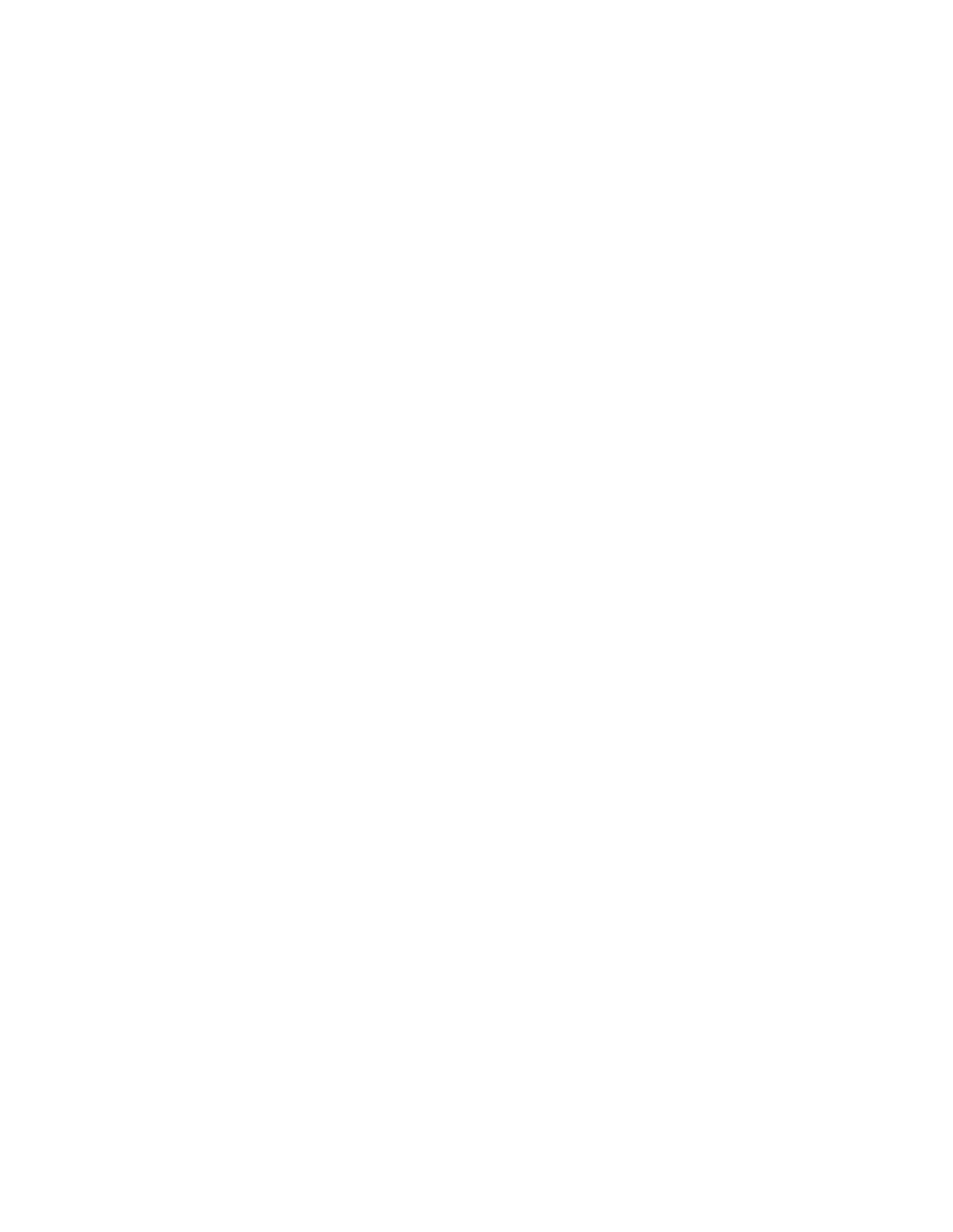# **Table of Contents**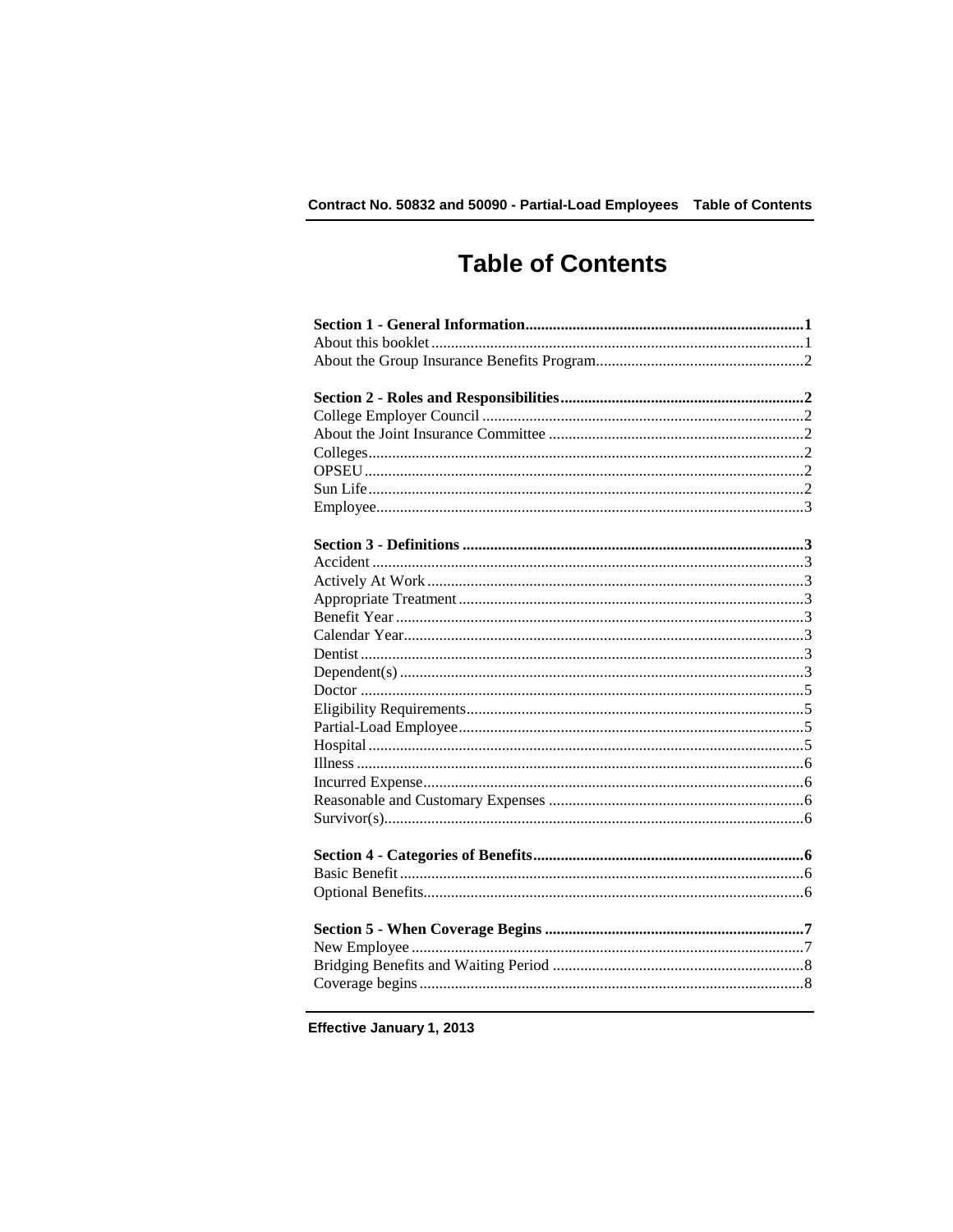### Contract No. 50832 and 50090 - Partial-Load Employees Table of Contents

| Section 11 - Extended Health Care (Medicare Supplement) 14 |  |
|------------------------------------------------------------|--|
|                                                            |  |
|                                                            |  |
|                                                            |  |
|                                                            |  |
|                                                            |  |
|                                                            |  |
|                                                            |  |
|                                                            |  |
|                                                            |  |
|                                                            |  |
|                                                            |  |
|                                                            |  |
|                                                            |  |
|                                                            |  |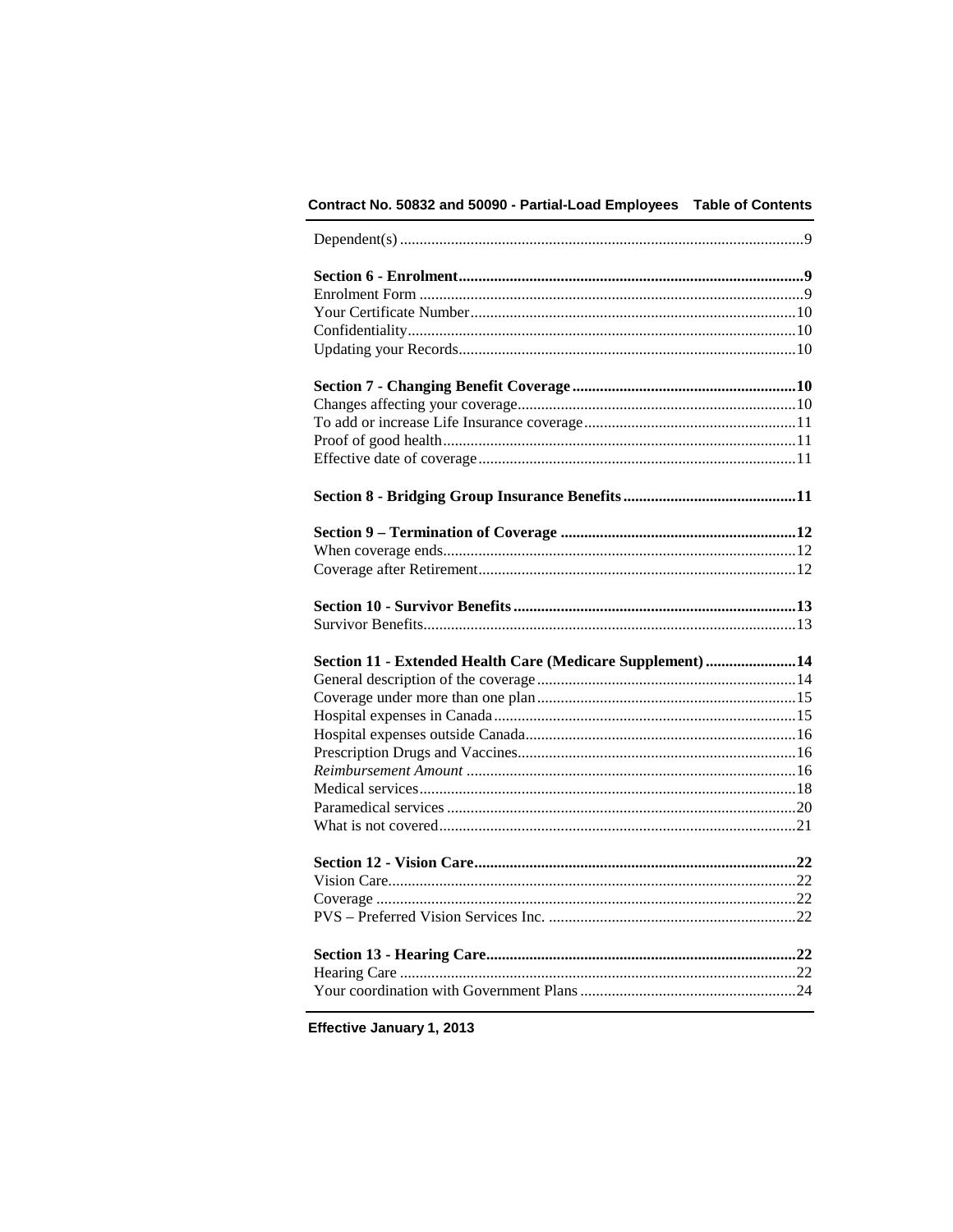### Contract No. 50832 and 50090 - Partial-Load Employees Table of Contents

|                                                                 | Section 14 - Out-of-Province Coverage Under Your Extended Health Care |
|-----------------------------------------------------------------|-----------------------------------------------------------------------|
|                                                                 |                                                                       |
|                                                                 |                                                                       |
|                                                                 |                                                                       |
|                                                                 |                                                                       |
| Section 15 - Limited Out-Of-Canada Coverage Under Your Extended |                                                                       |
|                                                                 |                                                                       |
|                                                                 |                                                                       |
|                                                                 |                                                                       |
|                                                                 |                                                                       |
|                                                                 |                                                                       |
|                                                                 |                                                                       |
|                                                                 |                                                                       |
|                                                                 |                                                                       |
|                                                                 |                                                                       |
|                                                                 |                                                                       |
|                                                                 |                                                                       |
|                                                                 |                                                                       |
|                                                                 |                                                                       |
|                                                                 |                                                                       |
|                                                                 |                                                                       |
|                                                                 |                                                                       |
|                                                                 |                                                                       |
|                                                                 |                                                                       |
|                                                                 |                                                                       |
|                                                                 |                                                                       |
|                                                                 |                                                                       |
|                                                                 |                                                                       |
|                                                                 |                                                                       |
|                                                                 |                                                                       |
|                                                                 |                                                                       |
|                                                                 |                                                                       |
|                                                                 |                                                                       |
|                                                                 |                                                                       |
|                                                                 |                                                                       |
|                                                                 |                                                                       |
|                                                                 |                                                                       |
|                                                                 |                                                                       |
|                                                                 |                                                                       |
|                                                                 |                                                                       |
|                                                                 |                                                                       |
|                                                                 |                                                                       |
|                                                                 |                                                                       |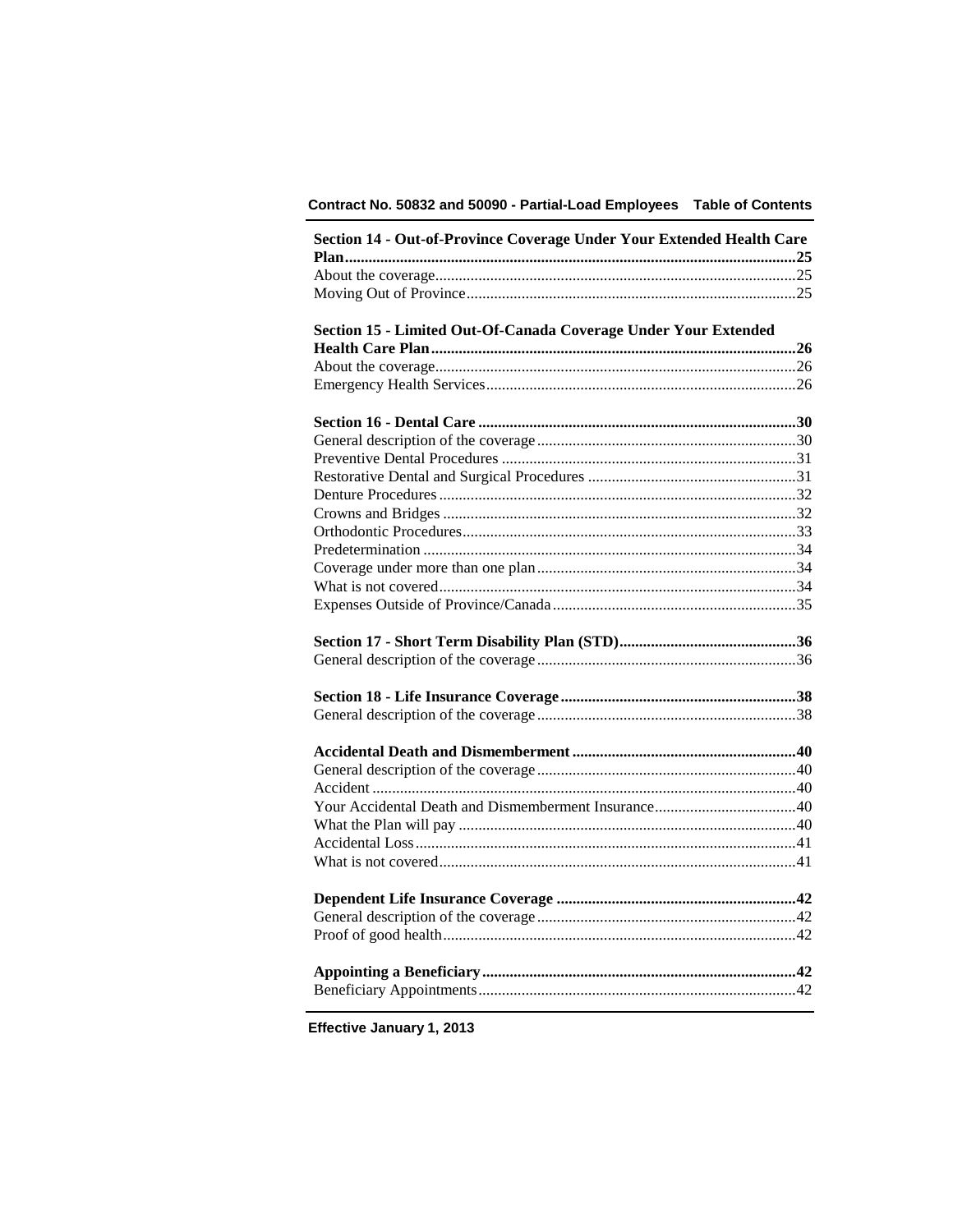| Contract No. 50832 and 50090 - Partial-Load Employees    Table of Contents |  |
|----------------------------------------------------------------------------|--|
|                                                                            |  |
|                                                                            |  |
|                                                                            |  |
|                                                                            |  |
|                                                                            |  |
|                                                                            |  |
|                                                                            |  |
|                                                                            |  |
|                                                                            |  |
|                                                                            |  |
|                                                                            |  |
|                                                                            |  |
|                                                                            |  |
|                                                                            |  |
|                                                                            |  |
|                                                                            |  |
|                                                                            |  |
|                                                                            |  |
|                                                                            |  |
|                                                                            |  |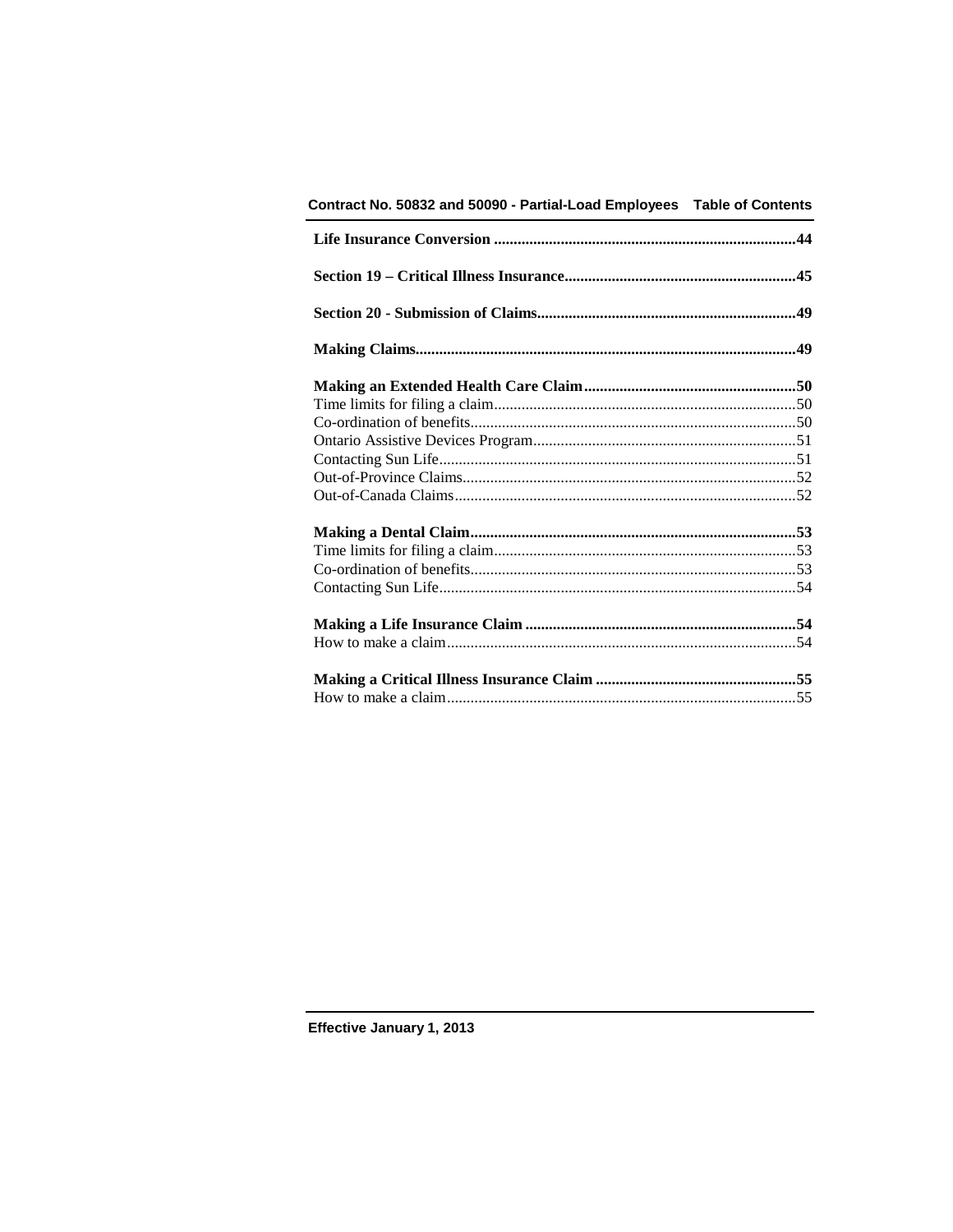# **Section 1 - General Information**

**About this booklet** This booklet has been developed for you and your family by individuals currently on the Academic Joint Insurance Committee (JIC) who represent the Ontario Public Service Employees Union (OPSEU), the Colleges of Applied Arts and Technology (CAAT), the College Employer Council, and representatives from the Insurance Company, Sun Life.

> Benefits for Partial-Load employees were established under the Academic Pay Equity Plan as required by the 'Pay Equity Act, (1987)'. The effective date for participation in benefits was July 1, 1990.

> **The information contained in this booklet will not in any way diminish current benefit levels in effect as of the date of issue.**

> **The information in this booklet is important to you and should be kept in a safe place. It describes all group insurance benefits available to you, explains your entitlements and various administrative issues relating to the Group Insurance Benefit Program. For confirmation of the specific benefit coverage you have elected, please refer to your copy of your Group Insurance Positive Enrolment Form or contact your College's Benefits Plan Administrator.**

> **It is important to note that this booklet is only a summary of your group contract. It is not a legal document. If there are any discrepancies between the group contract and the information in this booklet, the group contract will take priority and the Insurance Company will follow the group contract when making a decision to pay a claim.**

> Benefits described in the booklet are applicable only if you and your Dependent(s) are insured according to the records maintained for the group contract. If you have any questions about the information in this employee benefits booklet, or if you need additional information about your group benefits, please contact your College's Benefits Administrator or Union Local Representative.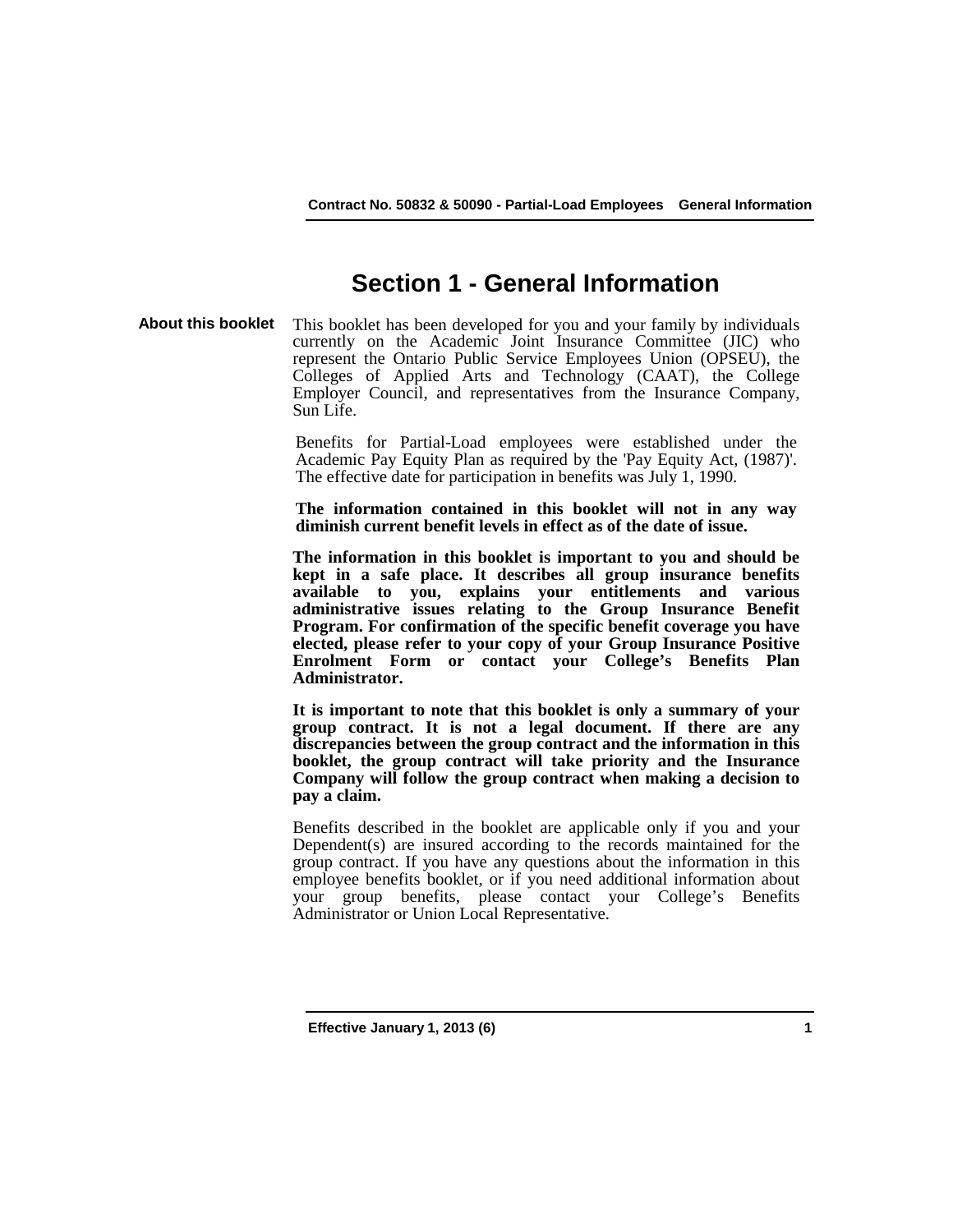| <b>About the Group</b><br><b>Insurance Benefits</b><br>Program | The group insurance benefit program and the cost-sharing arrangements<br>provided to the CAAT Academic Partial-Load Employee Group are a<br>result of negotiations and are set out in the Academic Staff Collective<br>Agreement.                                                                                                                                                                                                                                                                                                              |  |
|----------------------------------------------------------------|------------------------------------------------------------------------------------------------------------------------------------------------------------------------------------------------------------------------------------------------------------------------------------------------------------------------------------------------------------------------------------------------------------------------------------------------------------------------------------------------------------------------------------------------|--|
|                                                                | <b>Section 2 - Roles and Responsibilities</b>                                                                                                                                                                                                                                                                                                                                                                                                                                                                                                  |  |
| <b>College Employer</b><br>Council<br>(Contract Holder)        | The College Employer Council is the Contract Holder on behalf of the<br>Colleges, and is responsible to ensure that the terms of the group<br>contract are adhered to by the Insurance Company and the Colleges.                                                                                                                                                                                                                                                                                                                               |  |
| <b>About the Joint</b><br><b>Insurance Committee</b><br>(JIC)  | The Academic JIC consisting of representatives of OPSEU, CAAT and<br>Council has been established under the Terms of Reference in the<br>Academic Collective Agreement. The committee meets on a regular<br>basis to discuss group insurance benefits matters. The duties of the<br>include the<br>review<br>of contentious<br>Committee<br>claims<br>and<br>recommendations thereon, when such claim problems have not been<br>resolved through the existing administrative procedures.                                                       |  |
| <b>Colleges</b><br>(Administrators)                            | The Colleges of Applied Arts and Technology are responsible to:<br>maintain all records regarding an employee's coverage.<br>ensure the group contracts are adhered to.<br>٠<br>communicate the provisions of the group contract to employees.<br>٠                                                                                                                                                                                                                                                                                            |  |
|                                                                | Each College has a designated individual(s) in the Human Resources<br>Division and/or Payroll Services who is responsible for the group<br>insurance benefit program.                                                                                                                                                                                                                                                                                                                                                                          |  |
| <b>OPSEU</b><br>(the employee's<br>representative)             | OPSEU is responsible to:<br>represent employees covered by the Academic Collective<br>Agreement on matters relating to group insurance benefits.<br>educate members about benefits.<br>٠<br>communicate with the Contract Holder on matters relating to the<br>٠<br>group insurance benefits.<br>participate with Council in discussions about Group Insurance<br>٠<br>Benefit issues through the Joint Insurance Committee (JIC) in<br>accordance with the Terms of Reference of the Academic JIC as<br>outlined in the Collective Agreement. |  |
| <b>Sun Life</b><br>(Insurance Company)                         | The Insurance Company is responsible to adjudicate and pay claims in<br>accordance with the provisions in the group contract between Sun Life<br>and the Council on behalf of the Colleges.                                                                                                                                                                                                                                                                                                                                                    |  |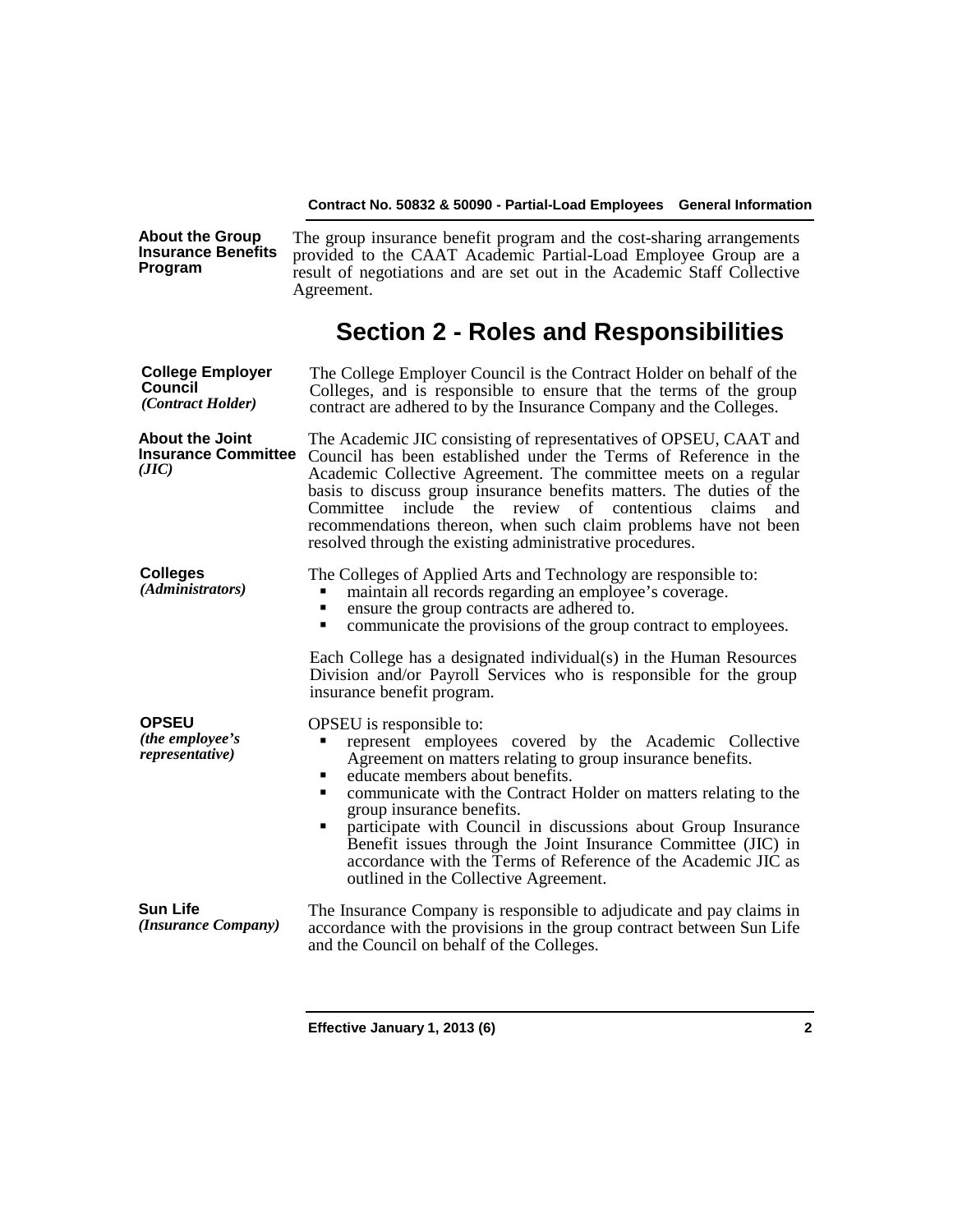|                                 | Contract No. 50832 & 50090 - Partial-Load Employees General Information                                                                                                                                                                                                                                                                                                                  |  |  |
|---------------------------------|------------------------------------------------------------------------------------------------------------------------------------------------------------------------------------------------------------------------------------------------------------------------------------------------------------------------------------------------------------------------------------------|--|--|
| <b>Employee</b>                 | You are responsible to:<br>know what your benefits are.<br>follow the claims submission processes, providing the<br>٠<br>information requested.<br>be an educated consumer.<br>keep the Human Resources Department at your College informed<br>about changes that may affect the status of your benefits.                                                                                |  |  |
|                                 | <b>Section 3 - Definitions</b>                                                                                                                                                                                                                                                                                                                                                           |  |  |
| <b>Accident</b>                 | An accident is a bodily injury that occurs solely as a direct result of a<br>violent, sudden and unexpected action from an outside source.                                                                                                                                                                                                                                               |  |  |
| <b>Actively At Work</b>         | You are considered to be 'actively at work' if you are performing all<br>the usual and customary duties of the job with the College for the<br>scheduled number of hours.                                                                                                                                                                                                                |  |  |
| Appropriate<br><b>Treatment</b> | Appropriate treatment is defined as any treatment that is performed<br>and prescribed by a doctor or, when Sun Life believes it is necessary,<br>by a medical specialist. It must be the usual and reasonable treatment<br>for the condition and must be provided as frequently as is usually<br>required by the condition. It must not be limited solely to<br>examinations or testing. |  |  |
| <b>Benefit Year</b>             | September 1 to August 31. (Applicable to Vision and Hearing Care<br>only).                                                                                                                                                                                                                                                                                                               |  |  |
| <b>Calendar Year</b>            | January 1 to December 31. (Applicable to Extended Health Care and<br>Dental Care).                                                                                                                                                                                                                                                                                                       |  |  |
| <b>Dentist</b>                  | A person who is currently licensed to practise dentistry by the<br>governmental authority having jurisdiction over the licensing and<br>practising of dentistry, and who is operating within the scope of the<br>issued licence. The definition usually includes licensed dental<br>hygienists, dental assistants or denturists, etc.                                                    |  |  |
| Dependent(s)                    | Your eligible Dependent(s) are your spouse/partner, your children and<br>your spouse/partner's children (other than foster children) who are<br>residents of Canada and the United States.                                                                                                                                                                                               |  |  |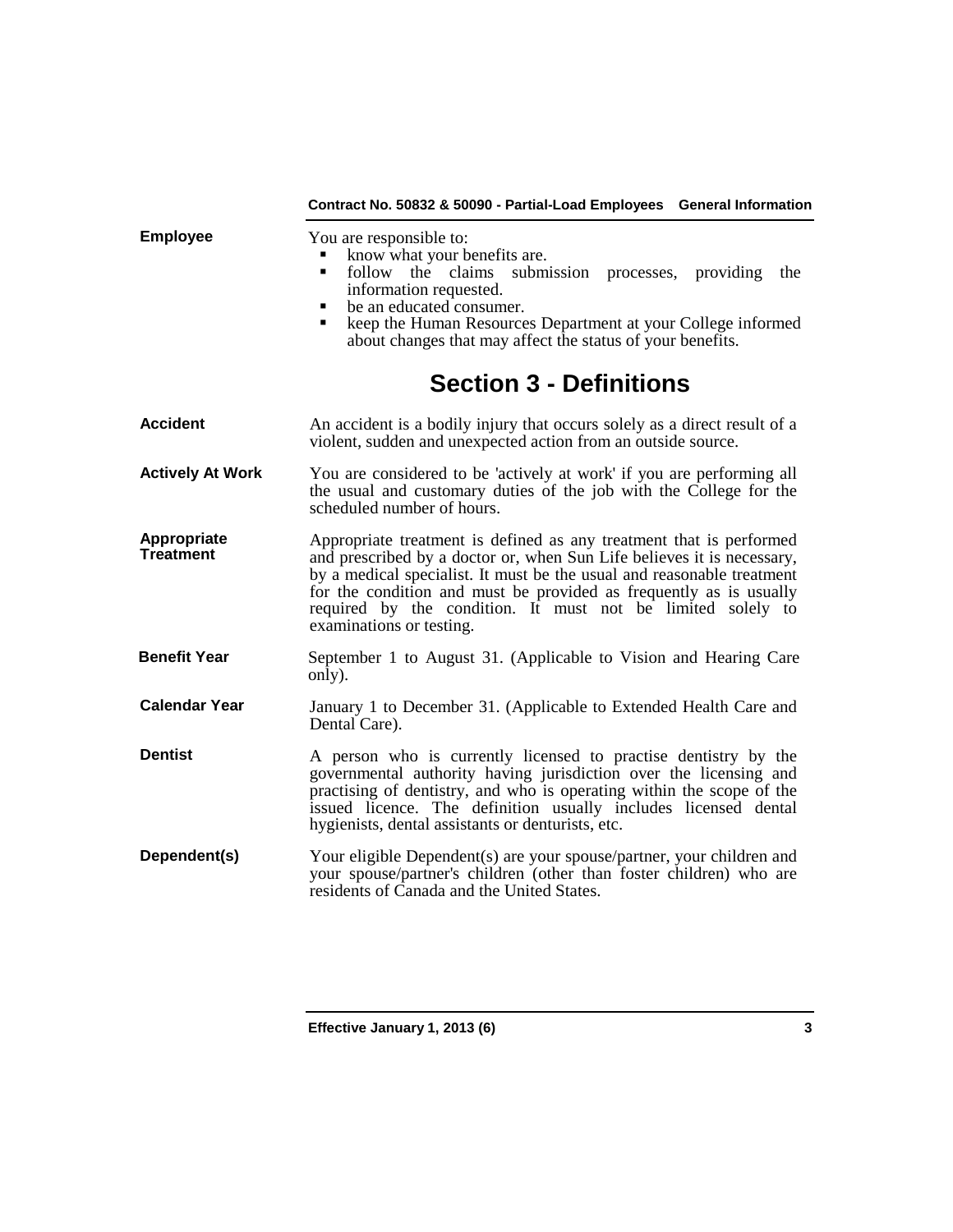| Spouse/Partner                                | your spouse or partner by virtue of a legal marriage, or<br>٠<br>your partner of either sex in a relationship of some permanence,<br>п<br>if you are the natural or adoptive parents of a child, as defined in<br>the Family Law Act, 1990 (Ontario), or<br>your partner who cohabits with you in a conjugal or homosexual<br>$\blacksquare$<br>relationship continuously for a period of not less than 1 year, or<br>your partner who is publicly maintained and represented as your<br>п<br>spouse continuously for a period of not less than 1 year. |  |
|-----------------------------------------------|---------------------------------------------------------------------------------------------------------------------------------------------------------------------------------------------------------------------------------------------------------------------------------------------------------------------------------------------------------------------------------------------------------------------------------------------------------------------------------------------------------------------------------------------------------|--|
|                                               | <b>Note:</b> For group insurance purposes your spouse/partner will cease to<br>meet the definition of a person eligible to be qualified as your<br>dependent upon the earlier of:<br>the date you have entered into a "Separation Agreement" with<br>your spouse/partner; or<br>having lived separate and apart from your spouse/partner for not<br>less than 12 months.                                                                                                                                                                                |  |
|                                               | Only one person at a time can be covered as your Spouse/Partner.                                                                                                                                                                                                                                                                                                                                                                                                                                                                                        |  |
| Children under age 21                         | unmarried and under age 21, who live with you in a normal<br>$\blacksquare$<br>parent/child relationship.<br>unmarried child under age 21 for whom you are appointed legal<br>٠<br>guardian and lives with you in a normal parent/child relationship.                                                                                                                                                                                                                                                                                                   |  |
| Children age 21 but<br>under age 25 (Student) | An unmarried child who is attending college or university as a full-<br>time student is also considered an eligible Dependent until the age of<br>25 as long as the child is entirely dependent on you for financial<br>support.                                                                                                                                                                                                                                                                                                                        |  |
| <b>Disabled Children</b>                      | If a child is disabled by a mental or physical infirmity before the<br>limiting age, coverage will be continued as long as:<br>the child is incapable of financial self-support because of<br>physical or mental disability, and<br>the child depends on you for financial support and maintenance<br>٠<br>and is not married nor in any other formal union recognized by<br>law.                                                                                                                                                                       |  |
|                                               | In order to ensure there is no disruption in benefit coverage you must<br>provide proof to your Benefits Administrator within 31 days of the<br>date the child attains the limiting age. The completed "Disabled Child<br><b>Coverage</b> " form must be forwarded to Sun Life to ensure continuation<br>of coverage.                                                                                                                                                                                                                                   |  |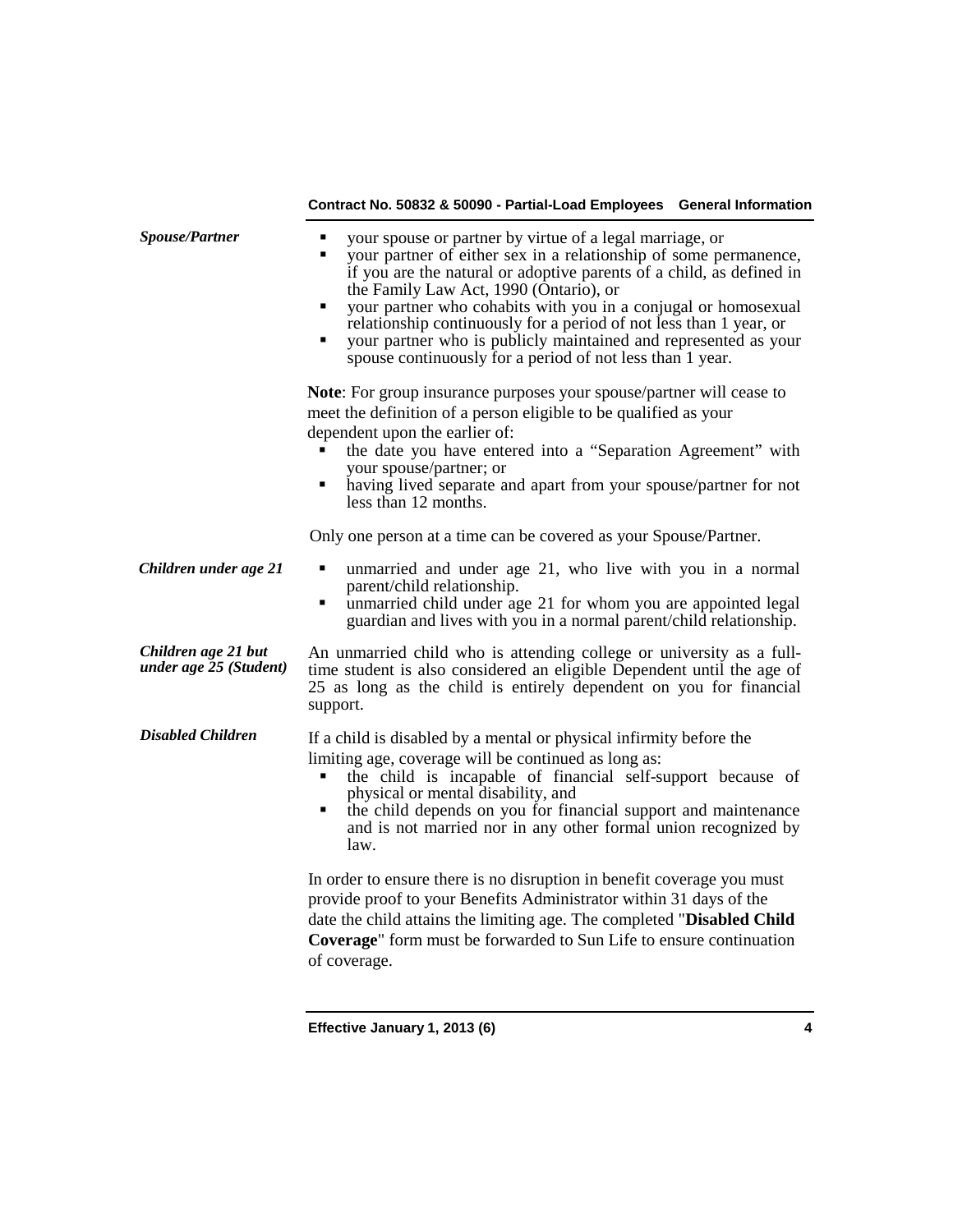|                                                    | In order for a child to qualify to be covered past the "limiting age" as a<br>result of a disability, from an age perspective, they must be under 21 at<br>the time they become disabled or, if they are 21 or older, they must be<br>under age 25 AND a full-time student at the time they became<br>disabled.                                                                                                  |
|----------------------------------------------------|------------------------------------------------------------------------------------------------------------------------------------------------------------------------------------------------------------------------------------------------------------------------------------------------------------------------------------------------------------------------------------------------------------------|
| <b>Doctor</b>                                      | A doctor is a physician or surgeon who is licensed to practise medicine<br>where that practice is located.                                                                                                                                                                                                                                                                                                       |
| <b>Eligibility</b><br><b>Requirements</b>          | Conditions that must be satisfied in order to participate in the Plan,<br>and obtain a benefit.                                                                                                                                                                                                                                                                                                                  |
| <b>Partial-Load</b><br><b>Employee</b>             | You are employed by the College on a Partial-Load basis in<br>accordance with the terms of the Academic Collective Agreement.                                                                                                                                                                                                                                                                                    |
| <b>Hospital</b>                                    | Hospital is defined as a legally operated institution which is primarily<br>engaged in providing, for compensation from its patients, medical,<br>diagnostic and surgical facilities for the care and treatment of sick and<br>injured persons on an in-patient basis, and provides such facilities<br>under the supervision of a staff of doctors with a 24 hour a day<br>nursing service by registered nurses. |
|                                                    | Notwithstanding the above, hospital shall mean a legally operated<br>institution in which a person establishes, to the satisfaction of<br>Sun Life, that such confinement was for active treatment that would<br>normally be found in a general hospital.                                                                                                                                                        |
|                                                    | In no event will that part of an institution which operates as a home<br>for the aged, rest home, nursing home, chronic care facility or a place<br>for the care and treatment of drug addicts or alcoholics be considered<br>a hospital for the purpose of this contract.                                                                                                                                       |
| Facilities and<br>services that are not<br>covered | The Plan does not cover the facility nor the services provided in a<br>nursing home, rest home, home for the aged or chronically ill,<br>sanatorium, convalescent hospital or a facility for treating alcohol or<br>drug abuse or beds set aside for any of these purposes in a hospital.                                                                                                                        |
| <b>Palliative Care</b>                             | Services for palliative care provided at a hospital, as defined under<br>Regulation 964 under the Public Hospitals Act, R.S.O. 1990, c.P-40<br>are covered by the Extended Health Care Plan.                                                                                                                                                                                                                     |
|                                                    | Services for palliative care provided at Casey House or any other<br>hospice which is approved for hospital purposes pursuant to an Order-<br>in-Council under the Public Hospitals Act are covered by the<br>Extended Health Care Plan.                                                                                                                                                                         |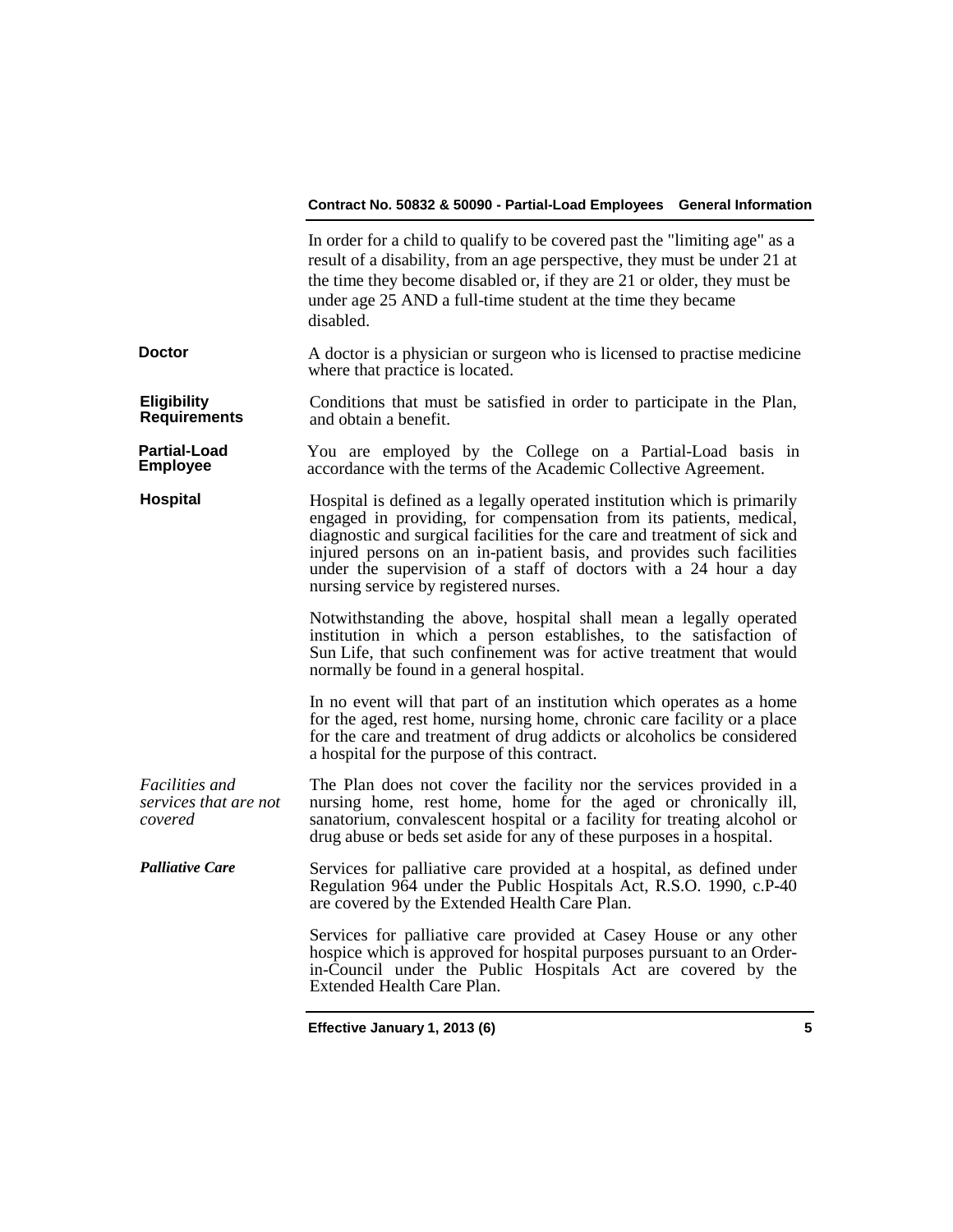| <b>Illness</b>                                        | An illness is a bodily injury, disease, mental infirmity, sickness or the<br>consequences of surgery needed to donate a body part to another<br>person.                                                                                                                         |
|-------------------------------------------------------|---------------------------------------------------------------------------------------------------------------------------------------------------------------------------------------------------------------------------------------------------------------------------------|
| <b>Incurred Expense</b>                               | You incur an expense on the date the service is received or the<br>supplies are purchased or rented.                                                                                                                                                                            |
| Reasonable and<br><b>Customary</b><br><b>Expenses</b> | Standard medically approved treatments and procedures which are<br>normally applied in the treatment of a particular illness or condition<br>and are provided at costs equivalent to the normal charges for such<br>treatment in the location where such treatment is provided. |
| Survivor(s)                                           | Eligible Dependent(s) of an employee who becomes deceased while<br>employed by the College provided the employee was participating in<br>the group insurance benefits at the time of his or her death. Refer to<br>Section 10 for further details.                              |

# **Section 4 - Categories of Benefits**

- **Basic Benefit** All Partial-Load employees shall participate in the following benefit. However, if you have Extended Health Care coverage through your spouse's group insurance plan you may elect in writing to wave this coverage:
	- **Extended Health Care**

| <b>Premiums</b>          |                                                                                                                                                                                                                                                                                                                                                      | <b>College pays:</b> | <b>Employee pays:</b> |
|--------------------------|------------------------------------------------------------------------------------------------------------------------------------------------------------------------------------------------------------------------------------------------------------------------------------------------------------------------------------------------------|----------------------|-----------------------|
|                          | <b>Extended Health Care</b>                                                                                                                                                                                                                                                                                                                          | 100%                 | $0\%$                 |
| <b>Optional Benefits</b> | You may elect to participate in the following benefits:<br><b>Basic Life Insurance</b><br>Accidental Death and Dismemberment Insurance<br>Supplementary Life Insurance<br>Employee Pay-All Life Insurance<br>٠<br>Dependent Life Insurance<br>Vision Care<br><b>Hearing Care</b><br>■<br>Dental Care<br>$\blacksquare$<br>Critical Illness Insurance |                      |                       |
| <b>Premiums</b>          |                                                                                                                                                                                                                                                                                                                                                      | College pays:        | <b>Employee pays:</b> |
|                          | Basic Life Insurance                                                                                                                                                                                                                                                                                                                                 | $0\%$                | 100%                  |
|                          | $AD & D$ Insurance                                                                                                                                                                                                                                                                                                                                   | $0\%$                | 100%                  |
|                          | Supplementary Life Insurance                                                                                                                                                                                                                                                                                                                         | 0%                   | 100%                  |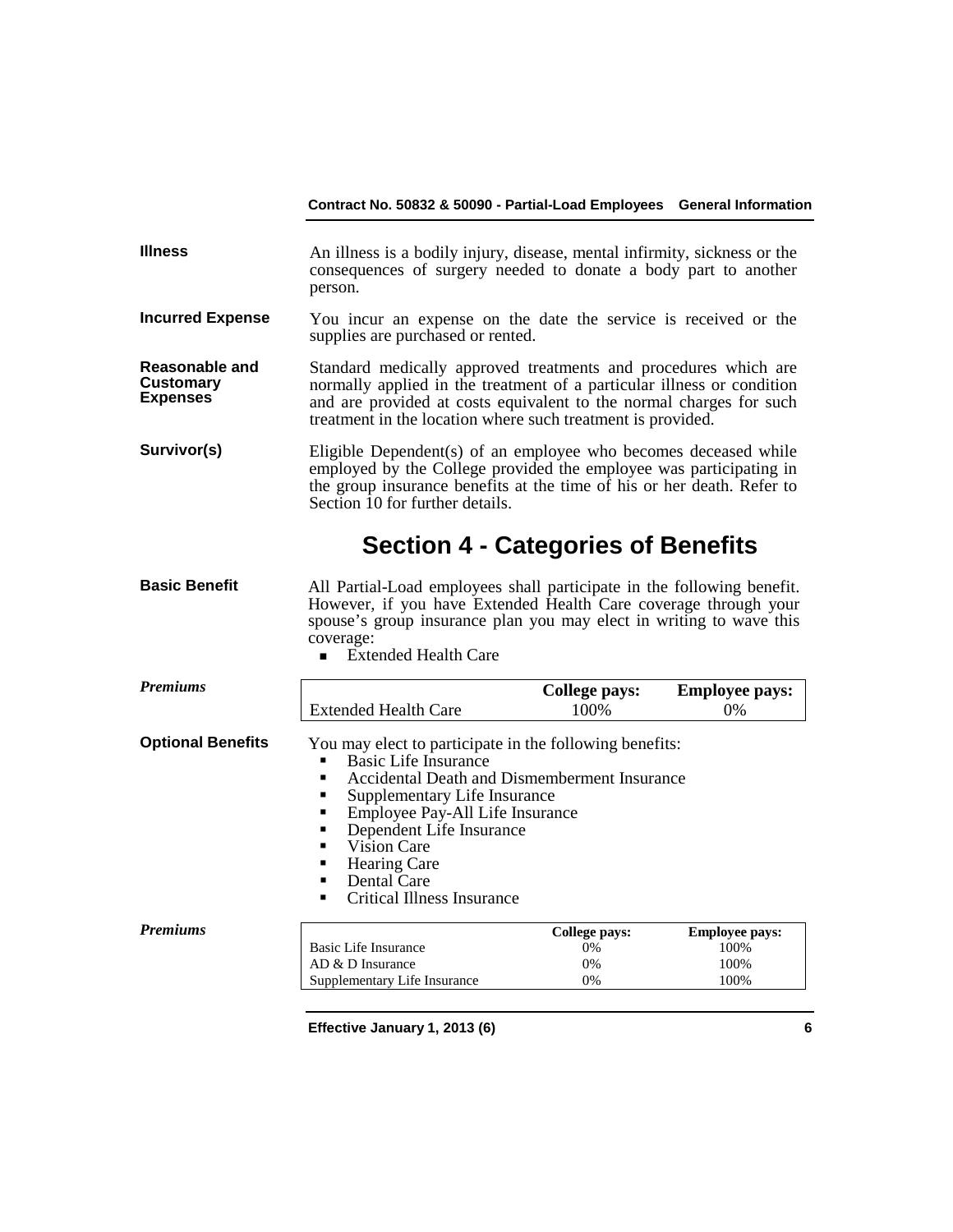**Contract No. 50832 & 50090 - Partial-Load Employees General Information**

| Employee Pay-All Life Insurance | 0%    | 100% |
|---------------------------------|-------|------|
| Dependent Life Insurance        | $0\%$ | 100% |
| Vision Care                     | 0%    | 100% |
| <b>Hearing Care</b>             | 0%    | 100% |
| Dental Care                     | 0%    | 100% |
| Critical Illness Insurance      | 0%    | 100% |

*Premium Deductions* In addition to the cost of the benefits, if you are a resident of Ontario or a resident of Quebec, provincial retail sales tax is applied to the actual premium and must be paid by you and the College. The College Benefits Administrator will provide the premium deduction information to you at the time of enrolment.

# **Section 5 - When Coverage Begins**

**New Employee** The waiting period for a new employee under your group contract is indicated on the following chart. For purposes of your group insurance benefits, you are considered a new employee under your first partial-load contract or if there is a break of more than 6 months between partial-load contracts.

| <b>Benefit</b>                                                                                                                                                                                                                               | <b>Waiting Period</b>                                                                                  |
|----------------------------------------------------------------------------------------------------------------------------------------------------------------------------------------------------------------------------------------------|--------------------------------------------------------------------------------------------------------|
| Basic Life Insurance<br>Accidental Death $\&$<br>Dismemberment Insurance<br>Supplementary Life Insurance<br>Employee Pay-All Life Insurance<br>Dependent Basic Life Insurance<br>Extended Health Care (including<br>Vision and Hearing Care) | First of the month following the<br>completion of one calendar<br>month of employment.                 |
| Dental Care                                                                                                                                                                                                                                  | First of the month following the<br>completion of six calendar<br>months of employment.                |
| Critical Illness Insurance                                                                                                                                                                                                                   | First of the month following the<br>completion of one calendar<br>month of partial-load<br>employment. |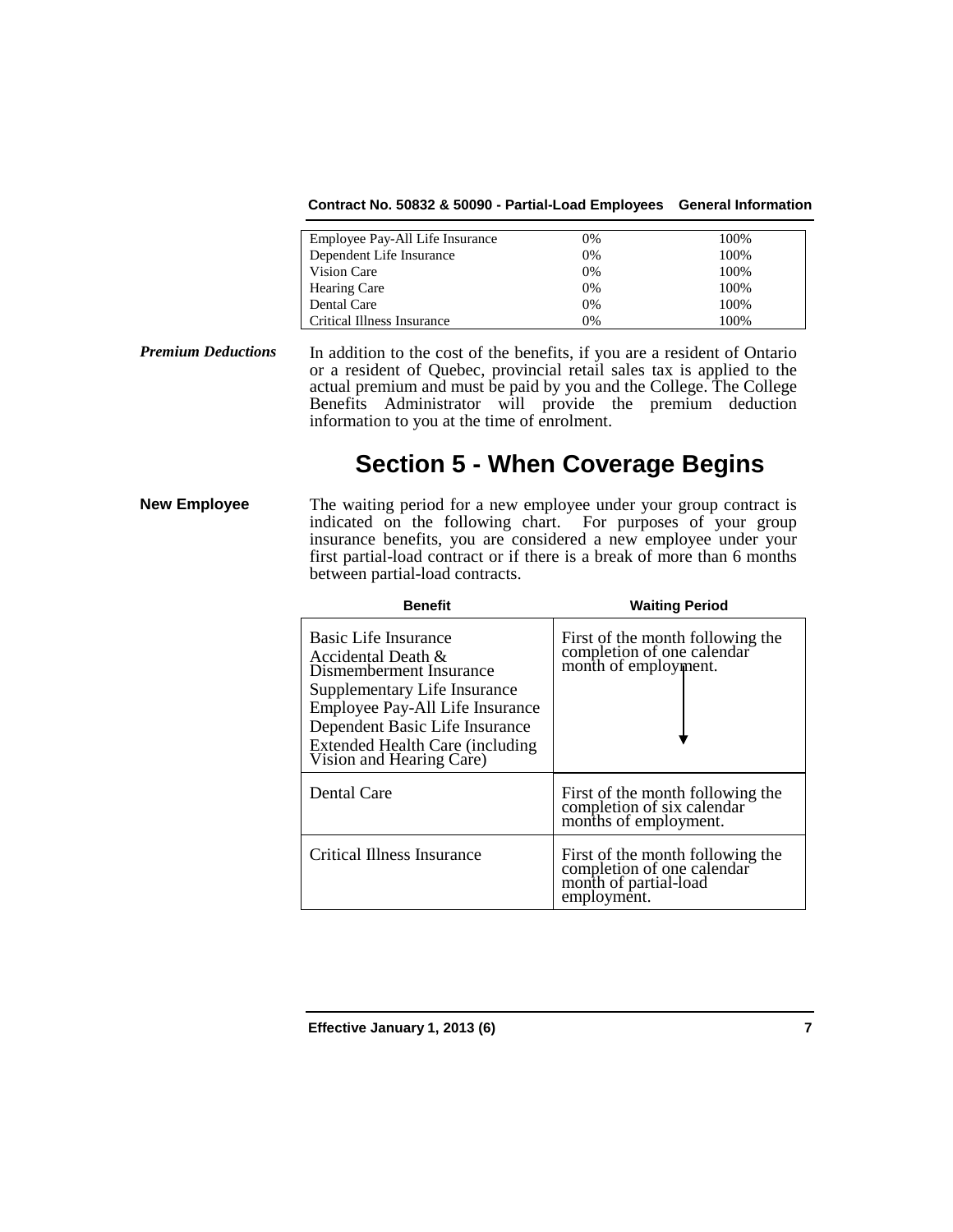**Bridging Benefits**  If you were participating in a benefit and have completed your initial waiting period and you become re-employed with the College within 6 months of the end of any partial-load contract, waiting periods for these benefits will be waived and coverage will be effective from the first day of the new partial-load contract.

> Optional benefits once declined/not elected are not available unless more than 6 months have expired between partial-load contracts. Where more than 6 months have expired between partial-load contracts, you will have to complete a new enrolment form and elect the coverage you wish. The appropriate waiting periods must be served on all the benefits you elect (see above table).

**Coverage begins** Your coverage begins the first day following the completion of the waiting periods provided you are 'actively at work' on the date your coverage becomes effective. In the event you are absent on that date, you will qualify on the day you return to 'active work'. For Critical Illness coverage, refer to Section 17.

> You must be actively at work on the date you qualify for the insurance but if you are absent on that date, you will qualify on the day you return to active work.

> If for any reason, you stop being actively at work, you should contact the Benefits Administrator at your College to determine the status of your benefits.

> In the event benefit improvements for Life Insurance are negotiated, you must be actively at work on the date improvements to the Life insurance are effective in order to qualify for such improvements. If you are absent on that date, you will qualify on the date you return to active work.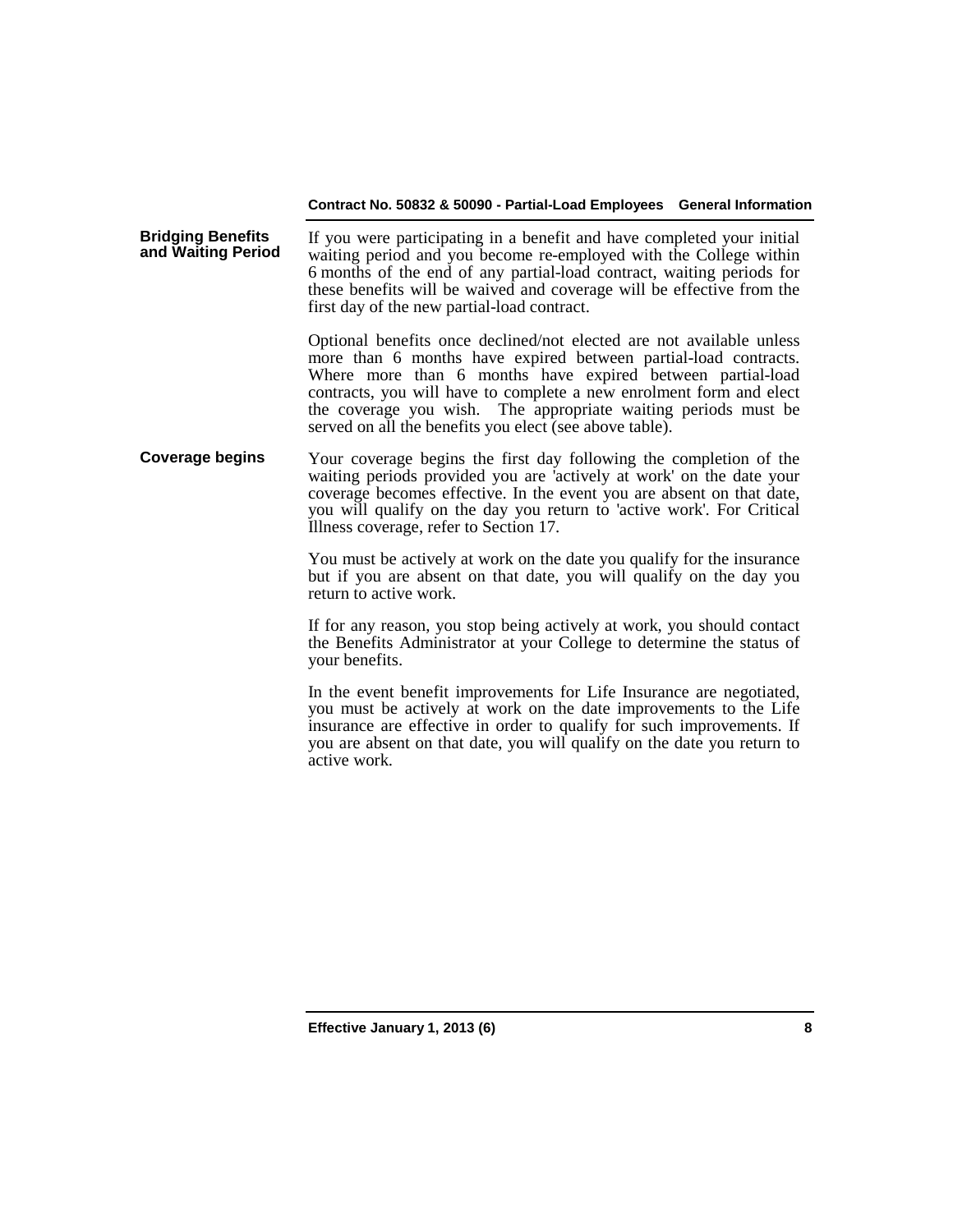|              | Contract No. 50832 & 50090 - Partial-Load Employees General Information                                                                                                                                                                                                                                                                                                                                                                                                                                                                                                                                                                                                                                                                                                                                                                                                                                                                                                                                                   |
|--------------|---------------------------------------------------------------------------------------------------------------------------------------------------------------------------------------------------------------------------------------------------------------------------------------------------------------------------------------------------------------------------------------------------------------------------------------------------------------------------------------------------------------------------------------------------------------------------------------------------------------------------------------------------------------------------------------------------------------------------------------------------------------------------------------------------------------------------------------------------------------------------------------------------------------------------------------------------------------------------------------------------------------------------|
| Dependent(s) | Coverage for your Dependents begins on the latest of:<br>the date you become eligible, if they are your Dependents on that<br>date,<br>the date they first become your Dependents after the effective<br>٠<br>date of your coverage, if your request for coverage is received by<br>the College within 31 days, or<br>• for Life Insurance, on the date of approval by Sun Life if your<br>request for coverage is received later than 31 days after they first<br>become your Dependents.<br>• for Vision Care, Hearing Care and Dental Care, the date they<br>first become your Dependents after the effective date of your<br>coverage, if your request for coverage is received by the College<br>within 31 days. If request is received after 31 days, coverage is<br>no longer available until there is a 6 month break between your<br>partial-load contracts.<br>for a Dependent, other than a newborn child, who is hospitalized,<br>٠<br>coverage will begin when the dependent is discharged from<br>hospital. |

# **Section 6 - Enrolment**

### **Enrolment Form** At the time you commence employment, the Benefits Administrator at your College will arrange to meet with you to review your group insurance benefit entitlements.

You will be required to complete and sign a detailed enrolment form which collects the information necessary about yourself and your Dependent(s) (if applicable), in order for the College to administer the group insurance benefit program, and for Sun Life to adjudicate and process claims. It is important that you read this form, fully answer the questions, sign and date the form where required and return it to your Benefits Administrator no later than 31 days after you become eligible for the coverage without jeopardizing your entitlement to coverage.

This enrolment form also contains information relating to the completion date of your waiting period and the effective date of your benefits coverage.

You will be enrolled in the benefits you have elected upon the completion of the appropriate waiting periods.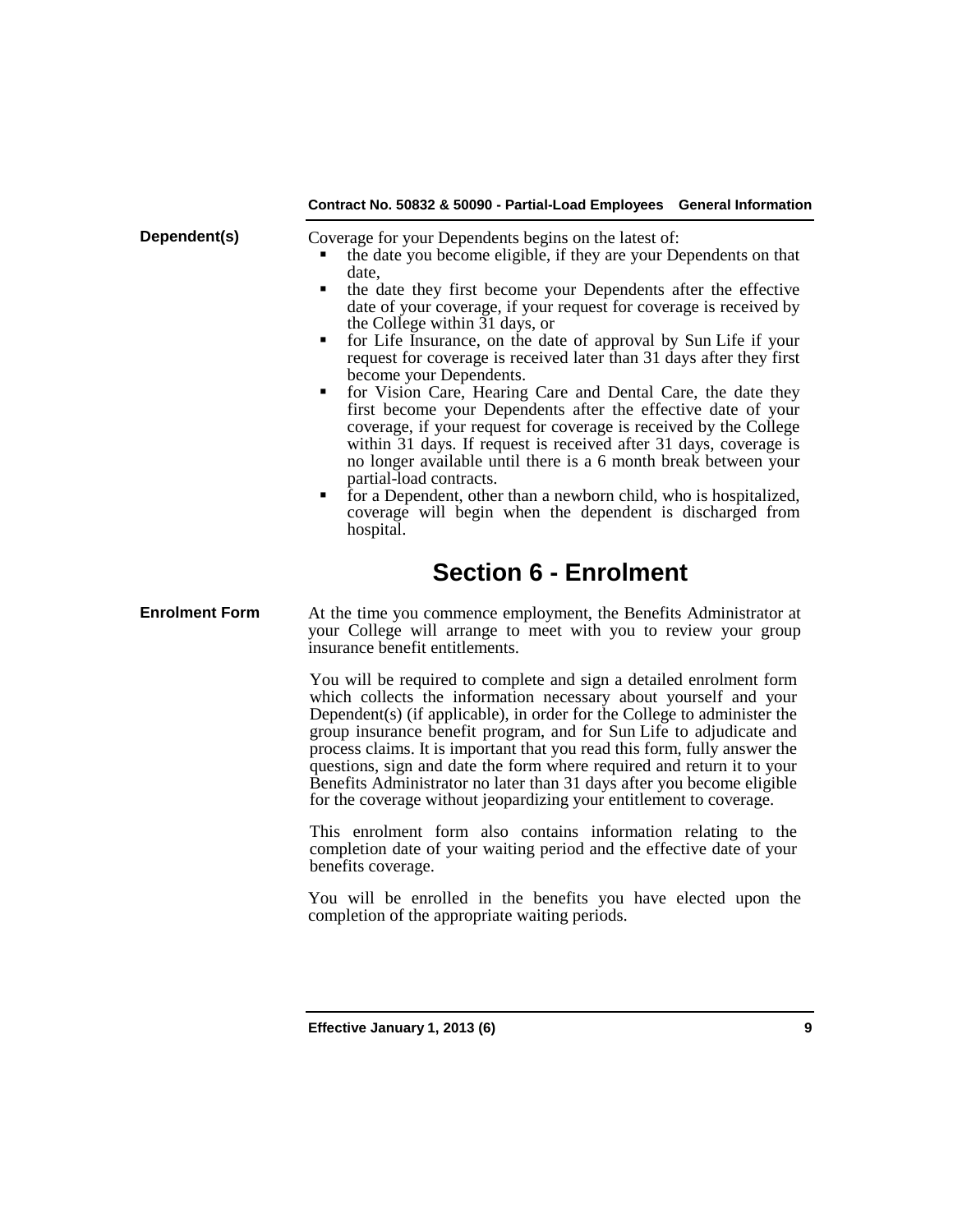| <b>Your Certificate</b><br><b>Number</b> | Your College will assign you a certificate number that will be used to<br>set up your benefit information and which you can use to generate an<br>identification card on line in the event you need to produce proof that<br>you have benefit coverage. This certificate number will be a unique<br>number and will contain a code to identify your employee group, your<br>College and your file. This is necessary in order for Sun Life to process<br>your claims and for you to access your claims information. |
|------------------------------------------|---------------------------------------------------------------------------------------------------------------------------------------------------------------------------------------------------------------------------------------------------------------------------------------------------------------------------------------------------------------------------------------------------------------------------------------------------------------------------------------------------------------------|
| Confidentiality                          | Your privacy is respected and the personal information collected is<br>held between your College and Sun Life in the strictest confidence. At<br>Con Life Cinemaial, access to crops accessed information is acctuated to                                                                                                                                                                                                                                                                                           |

- Sun Life Financial, access to your personal information is restricted to the persons outlined in the *Respecting Your Privacy* clause at the end of this booklet.
- **Updating your Updating your** To ensure that your benefit coverage is kept up-to-date, it is important **Records** that you report any of the following changes to your Benefits Administrator at the College:<br>
change of name.<br>
change of heneficiary
	-
	- change of beneficiary.
	- addition of a spouse/partner and/or dependent child.<br>  $\blacksquare$  change in marital status
	- change in marital status.
	- death of a spouse/partner and/or dependent child.

# **Section 7 - Changing Benefit Coverage**

### **Changes affecting your coverage** Changes in employment and personal status may affect your benefit coverage. It is important for you to contact your Benefits Administrator to discuss your benefit coverage prior to the effective date of an

*Personal status changes and Extended Health and Dental Care benefits*

employment status change or within 31 days following a personal status change. You may change your Extended Health, Vision, Hearing, and Dental

Care coverage from single to family or vice-versa under the following special circumstances:

- if there is a change in your marital status.<br>• if you gain or lose a dependent.
- if you gain or lose a dependent.

To change your coverage, you must notify the Human Resources Department within 31 days of when the change takes place.

To determine when a spouse/partner will cease to qualify as a Dependent please see Section 3, Definitions "Spouse/Partner".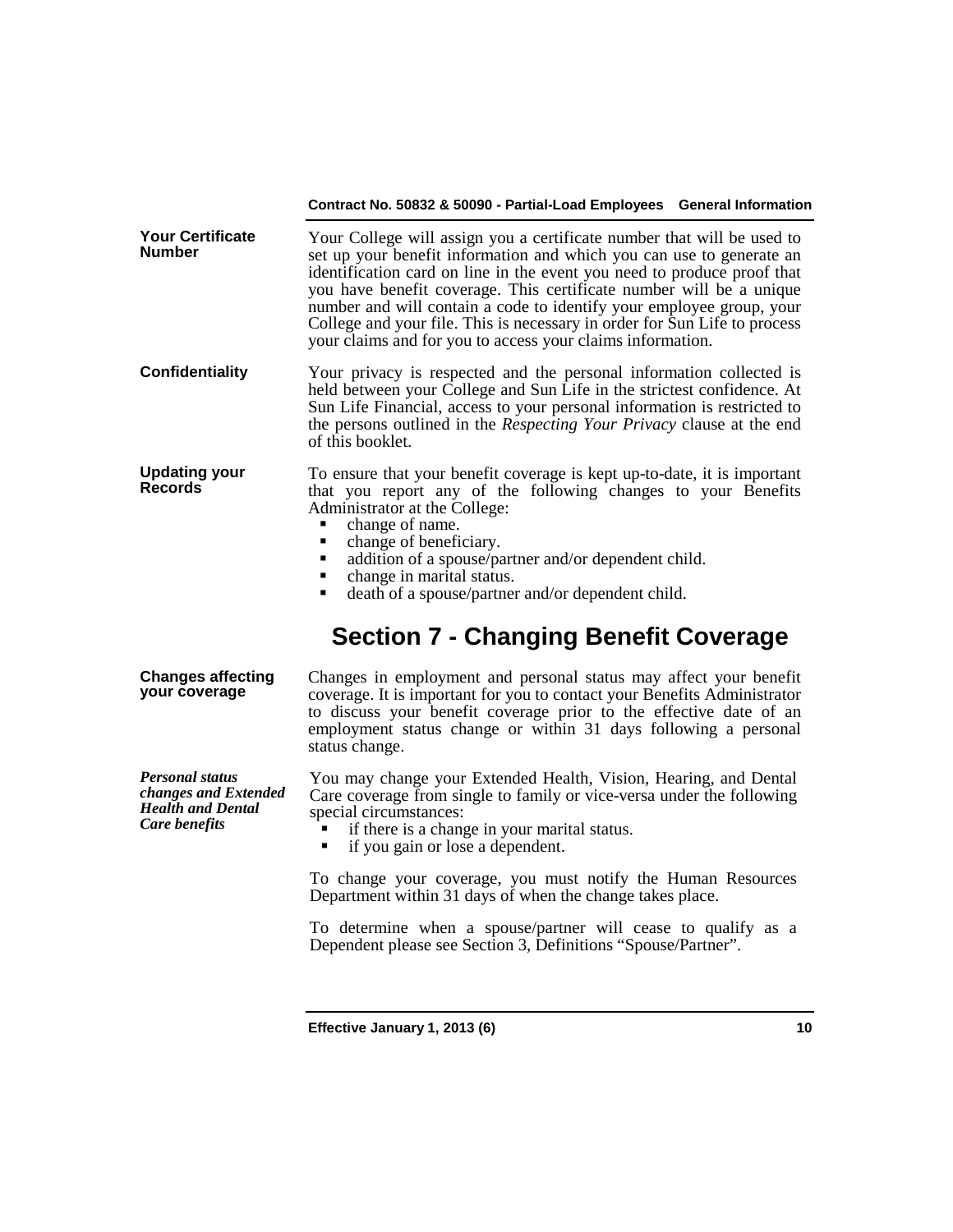- **To add or increase Life Insurance coverage** In the event you wish to add, or change the amount of your Optional Life Insurance, or obtain Life Insurance for a newly acquired Dependent, you may do so without a medical examination or other evidence of insurability provided you are actively at work and you apply for the Life Insurance coverage for you or your Dependent within 31 days of the date you acquire a Dependent or an additional Dependent
- **Proof of good health** To increase your Life Insurance or obtain Dependent Life Insurance at any time other than referenced above, you will be required to submit proof of good health via a Health Questionnaire Form obtained from the College's Benefits Administrator.
- *If coverage previously*  In the event you have previously applied for and been declined for additional Life Insurance coverage, the 31 days provision referenced above is not applicable. You will be required to continue to submit proof of good health to Sun Life, and depending on your individual situation, may never be eligible for this coverage.
- **Effective date of**  if proof of good health is required, the change cannot take effect until Sun Life approves your application.
	- if you are not actively working when the change occurs or when Sun Life approves proof of good health, the change cannot take effect before you return to active work.
	- $\blacksquare$  if a Dependent, other than a newborn child, is hospitalized on the date when the change occurs, the change in the Dependent's coverage cannot take effect before the Dependent is discharged from hospital.

# **Section 8 - Bridging Group Insurance Benefits**

| <b>What is Bridging?</b>                                      | Bridging refers to your entitlement to maintain benefit coverage<br>between your current partial-load contract and re-employment under a<br>subsequent partial-load contract.                                                                                                                                                                  |
|---------------------------------------------------------------|------------------------------------------------------------------------------------------------------------------------------------------------------------------------------------------------------------------------------------------------------------------------------------------------------------------------------------------------|
| What happens to my<br>benefits during the<br>bridging period? | You may continue the benefits at the end of your contract:<br>until your next contract if you have a written contract of future<br>partial-load employment, or<br>• if you have been granted a leave of absence by the College as per<br>Articles 20, 21, 22, 23 of the Collective Agreement for a<br>maximum period of 24 consecutive months. |
|                                                               | Who pays the premium? If you pay 100% of the cost of premiums, benefits will continue.                                                                                                                                                                                                                                                         |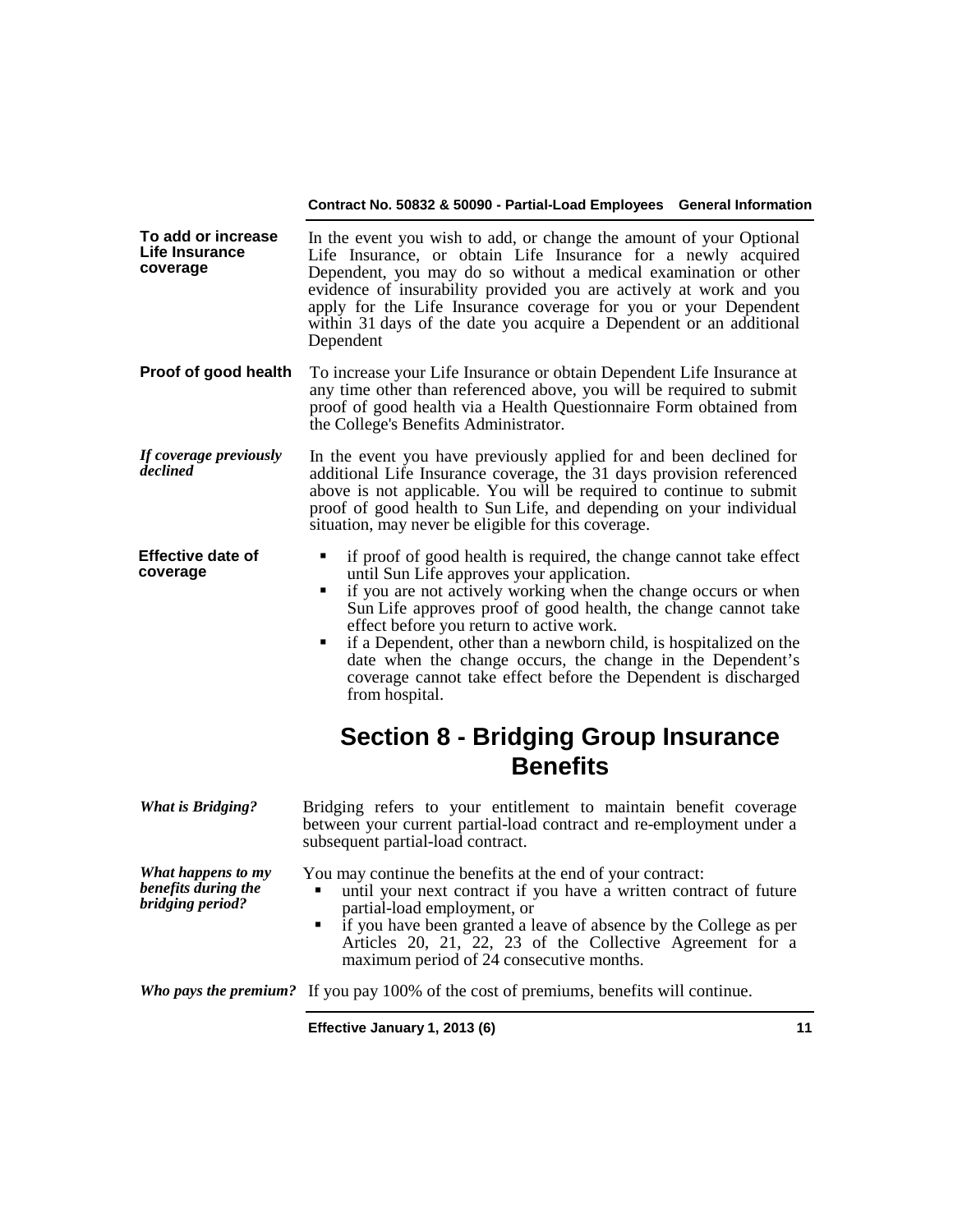| How are the waiting<br>periods affected?             | There is no waiting period on benefits that you have bridged or if you<br>are rehired within six months as a partial-load employee.                                                                                                                                                                                                                                                                                                                                                                                                                                                                                                                                                         |  |  |
|------------------------------------------------------|---------------------------------------------------------------------------------------------------------------------------------------------------------------------------------------------------------------------------------------------------------------------------------------------------------------------------------------------------------------------------------------------------------------------------------------------------------------------------------------------------------------------------------------------------------------------------------------------------------------------------------------------------------------------------------------------|--|--|
|                                                      | A waiting period is applicable again if more than 6 months has elapsed<br>between partial-load contracts.                                                                                                                                                                                                                                                                                                                                                                                                                                                                                                                                                                                   |  |  |
|                                                      | Section 9 – Termination of Coverage                                                                                                                                                                                                                                                                                                                                                                                                                                                                                                                                                                                                                                                         |  |  |
| When coverage<br>ends<br><b>For Active Employees</b> | Benefit coverage will end on the earliest of the following dates:<br>the end of the month in which your employment terminates.<br>the end of the month in which you retire, and have not elected<br>٠<br>retirement benefits, if eligible.<br>the date the group contract is no longer in force.<br>٠<br>the end of the period for which the premium is paid for your<br>٠<br>insurance.<br>the date you die.<br>٠<br>for Supplemental Life, Employee Pay-All Life and Dependent<br>٠<br>Life, the end of the month in which you attain age 65, but no<br>later than August 31st following your 65th birthday if you are<br>actively at work.<br>for Critical Illness, see Section 19.<br>٠ |  |  |
|                                                      | When your group Life Insurance coverage ends or reduces, refer to<br>Section 16 for details about converting it to an individual Life<br>Insurance policy.                                                                                                                                                                                                                                                                                                                                                                                                                                                                                                                                  |  |  |
| For Dependent(s) of<br><b>Active Employees</b>       | Your Dependent's coverage will end on the earliest of the following<br>dates:<br>the end of the month in which your insurance coverage ends.<br>Ξ<br>the date the group contract is no longer in force.<br>п<br>the end of the period for which premiums have been paid for the<br>Dependent coverage.<br>the date the Dependent no longer meets the definition of an<br>٠<br>eligible Dependent.<br>the date you die. For Survivor Benefits see Section 10.<br>٠                                                                                                                                                                                                                           |  |  |
| <b>Bridging Benefit</b>                              | Please refer to the bridging benefit provisions under Article 26.06 D of<br>the Academic Collective Agreement and Section 8 of this booklet.                                                                                                                                                                                                                                                                                                                                                                                                                                                                                                                                                |  |  |
| Coverage after<br>Retirement                         | If you retire, you may be eligible to continue certain benefits. Please<br>request information from your Benefits Plan Administrator or refer to<br>the Council's website at www.thecouncil.on.ca for an explanation of<br>the benefits available to retiring employees.                                                                                                                                                                                                                                                                                                                                                                                                                    |  |  |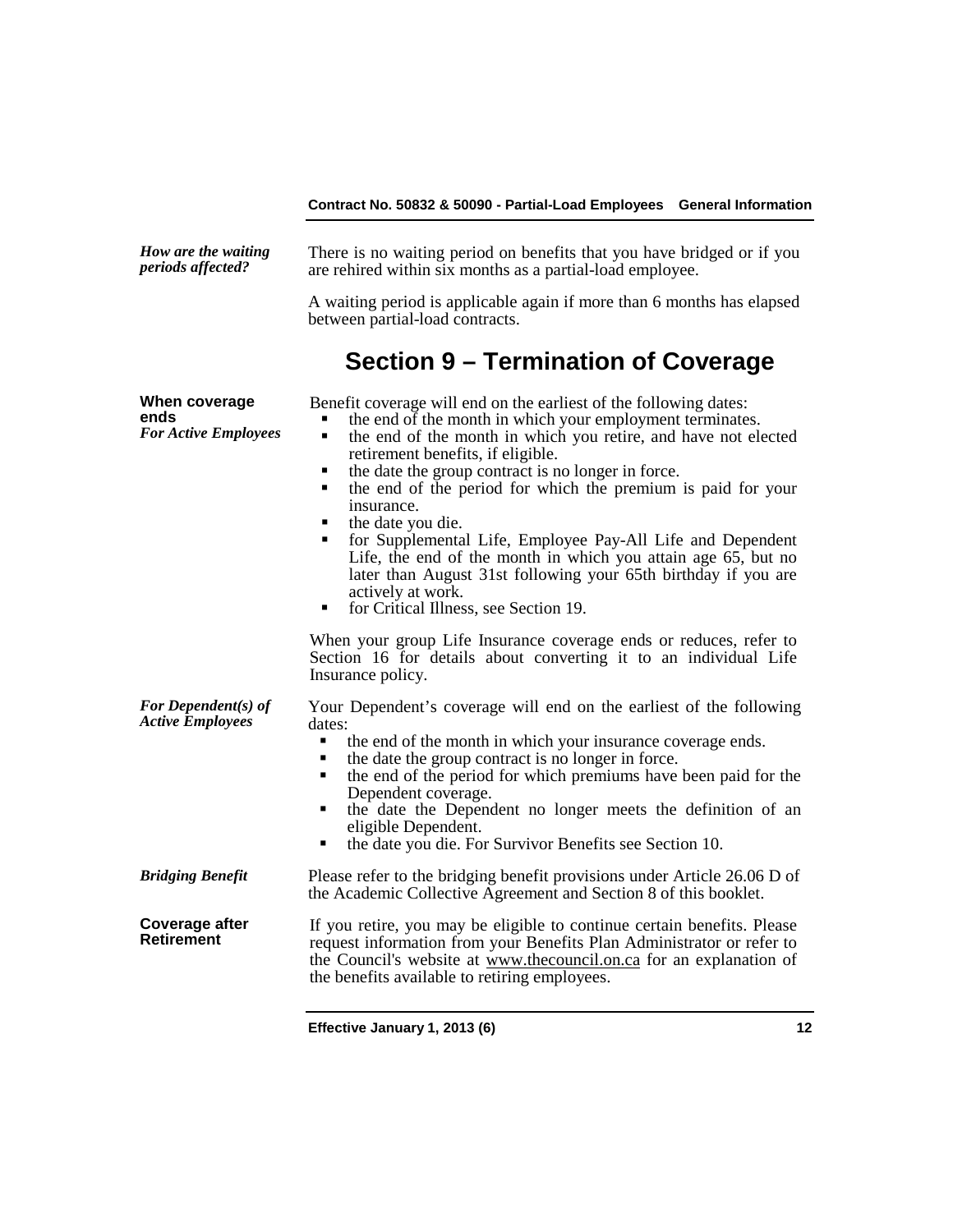# **Section 10 - Survivor Benefits**

**Survivor Benefits** *For Dependent(s) of Active Employees*

Provided you are participating in the Dependent coverage for Extended Health Care, Vision Care, Hearing Care and Dental Care when you die, coverage for your Dependents will continue until the earliest of the following dates:

- the last day of the sixth month following the month in which you die, unless the survivor elects to continue the coverage.
- the date the benefit provision under which the Dependent is covered terminates.
- the end of the period for which premiums have been paid.
- 
- the date the group contract terminates.<br>
 the date the survivor would no longer be considered the employee's dependent if the employee were still alive.
- the date the survivor cancels the coverage.
- $\blacksquare$  the date the survivor dies.
- the date you would have reached age 65.

*Who pays the* 

The eligible survivor may elect to continue Extended Health Care, Dental Care, Vision and Hearing Care. The College pays the full premium for the first six months for the Extended Health Care coverage. Beyond six months, the eligible survivor will be required to pay the full premium for the Extended Health Care coverage. The eligible survivor may elect to continue the Vision, Hearing and Dental Care coverage, and is required to pay the College quarterly, in advance, the full cost of the Plans.

Thereafter, the eligible survivor who is in receipt of a lifetime monthly survivor pension, may elect to participate in retirement benefits provided such election is made within 31 days from the end of the month you would have reached age 65 and the eligible survivor continues to be eligible for benefits under OHIP or another Canadian medicare plan equivalent to OHIP from another province or territory.

The eligible survivor will keep the College informed of any change in address or other information as the College or the insurer may require. The eligible survivor will be requested to provide the following information in order to ensure claims are paid appropriately and delays in processing the payments are avoided.

■ their date of birth.<br>■ their Social Insura

- their Social Insurance Number.<br>• proof that they are in receipt
- proof that they are in receipt of a lifetime monthly survivor pension from the CAAT Pension Plan or the Teachers' Pension Plan.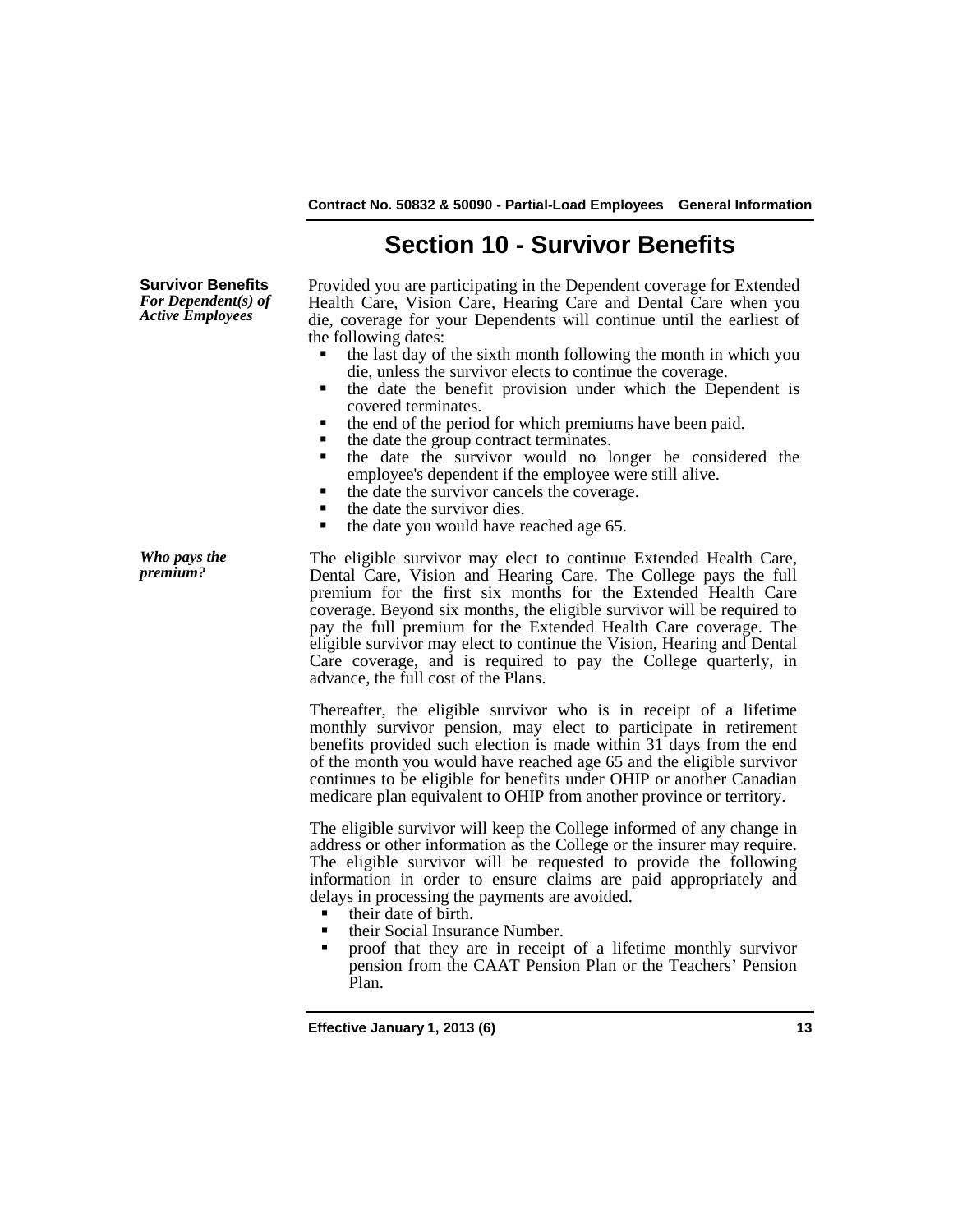# **Section 11 - Extended Health Care (Medicare Supplement)**

**General description General description** The Extended Health Care Plan pays for eligible services or supplies of the coverage that are medically necessary for the treatment of an illness and supplements your provincial hospital and medical insurance plans (e.g. OHIP). *Medically necessary* means generally recognized by the Canadian medical profession as effective, appropriate and required in the treatment of an illness in accordance with Canadian medical standards. Any amount payable under the Extended Health Care Plan is subject to the coinsurance and the list of eligible expenses. The Ontario Health Insurance Act prohibits duplication of coverage of the provincial medical and hospital plans. To qualify for this coverage you must be a Canadian resident and entitled to coverage under OHIP, (see also Section 14) or another Medicare plan equivalent to OHIP from another Canadian province or territory or Canadian federal government plan. In some instances, where permitted by law, expenses covered under this Extended Health Care plan are integrated with certain provincial medicare programs such as the Ontario Assistive Devices Program (ADP) and the Ontario Drug Benefit Plan (ODB). Please refer to the end of Section 13 for a brief description of these programs. *Who is covered?* All Partial-Load Academic employees who have completed the enrolment form electing the benefit and served the waiting period are covered by the Extended Health Care Plan which includes semiprivate hospital accommodation. *Waiting Period* Completion of one calendar month of employment. The coverage begins on the first day of the month following the completion of your waiting period provided you are actively at work on that day. Otherwise the insurance becomes effective when you return to work.

*Amount of Coverage* 100% of the difference between the cost of a ward and the semiprivate hospital room rate in Canada.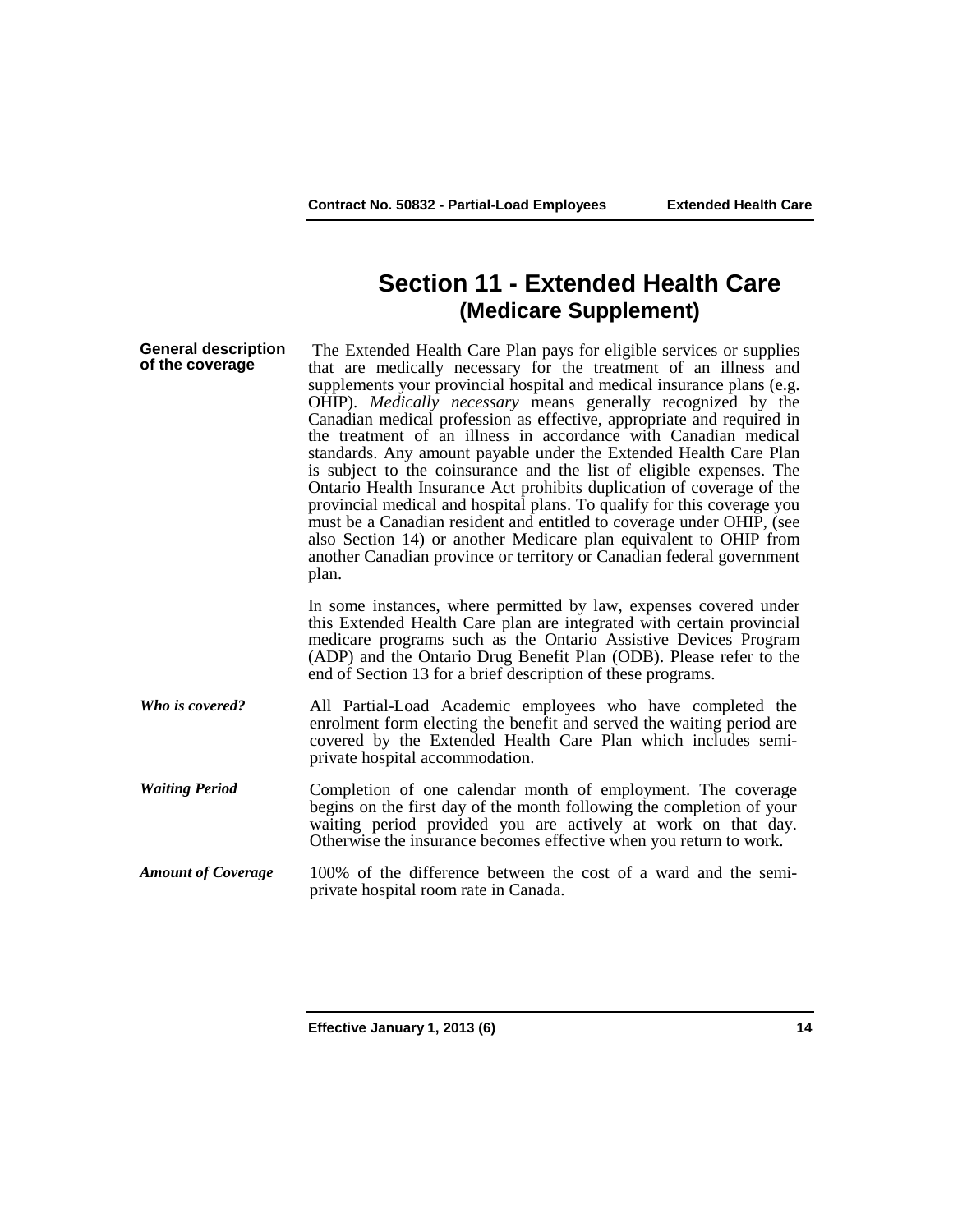85% of eligible expenses for:

|                                                                      | emergency hospital confinement outside Canada for room and<br>board and other emergency hospital services for treatment of an<br>acute, unexpected condition, illness, disease or injury that arises<br>outside Canada and requires immediate treatment (excluding any<br>room and board charge above the Hospital's semi-private rate).<br>emergency hospital out-patient services provided outside Canada<br>٠<br>for treatment of an acute, unexpected condition, illness, disease<br>or injury that arises outside Canada and requires immediate<br>treatment.<br>services of physicians and surgeons outside Canada for<br>Ξ<br>emergency health services, subject to the medical fee schedule<br>of the person's Province of residence.<br>services, while not confined to a hospital, of private duty<br>٠<br>registered nurses or registered trained attendants.<br>eligible prescription drugs.<br>٠<br>eligible medical services.<br>٠<br>dental services required as the result of an accident.<br>٠<br>٠<br>paramedical services. |
|----------------------------------------------------------------------|-----------------------------------------------------------------------------------------------------------------------------------------------------------------------------------------------------------------------------------------------------------------------------------------------------------------------------------------------------------------------------------------------------------------------------------------------------------------------------------------------------------------------------------------------------------------------------------------------------------------------------------------------------------------------------------------------------------------------------------------------------------------------------------------------------------------------------------------------------------------------------------------------------------------------------------------------------------------------------------------------------------------------------------------------|
| Payment after coverage<br>ends                                       | If your Extended Health Care Insurance terminates while you are<br>Totally Disabled, treatment of the disabling condition will be covered<br>while your Total Disability continues, as if your insurance under the<br>Plan had continued in force for an additional 6 months.                                                                                                                                                                                                                                                                                                                                                                                                                                                                                                                                                                                                                                                                                                                                                                 |
|                                                                      | This benefit also applies to pregnancy provided your pregnancy<br>commenced prior to the termination of your employment with the<br>College.                                                                                                                                                                                                                                                                                                                                                                                                                                                                                                                                                                                                                                                                                                                                                                                                                                                                                                  |
|                                                                      | A similar extension of benefits is available for a Dependent who is<br>Totally Disabled when his or her insurance terminates.                                                                                                                                                                                                                                                                                                                                                                                                                                                                                                                                                                                                                                                                                                                                                                                                                                                                                                                 |
| Coverage under<br>more than one plan                                 | If you are covered for Extended Health Care under another plan, your<br>benefits will be co-ordinated with the other plan following insurance<br>industry standards. Please refer to the 'Submission of Claim' section of<br>this booklet for instructions.                                                                                                                                                                                                                                                                                                                                                                                                                                                                                                                                                                                                                                                                                                                                                                                   |
| <b>Hospital expenses in</b><br>Canada<br><b>Reimbursement Amount</b> | The Plan will cover 100% of the following costs:<br>the difference between the cost of a ward and semi-private<br>hospital accommodation, when confined to a hospital in Canada<br>(includes all provinces and territories in Canada).<br>hospital out-patient services provided in Canada, except for any<br>٠<br>services explicitly excluded under this benefit.                                                                                                                                                                                                                                                                                                                                                                                                                                                                                                                                                                                                                                                                           |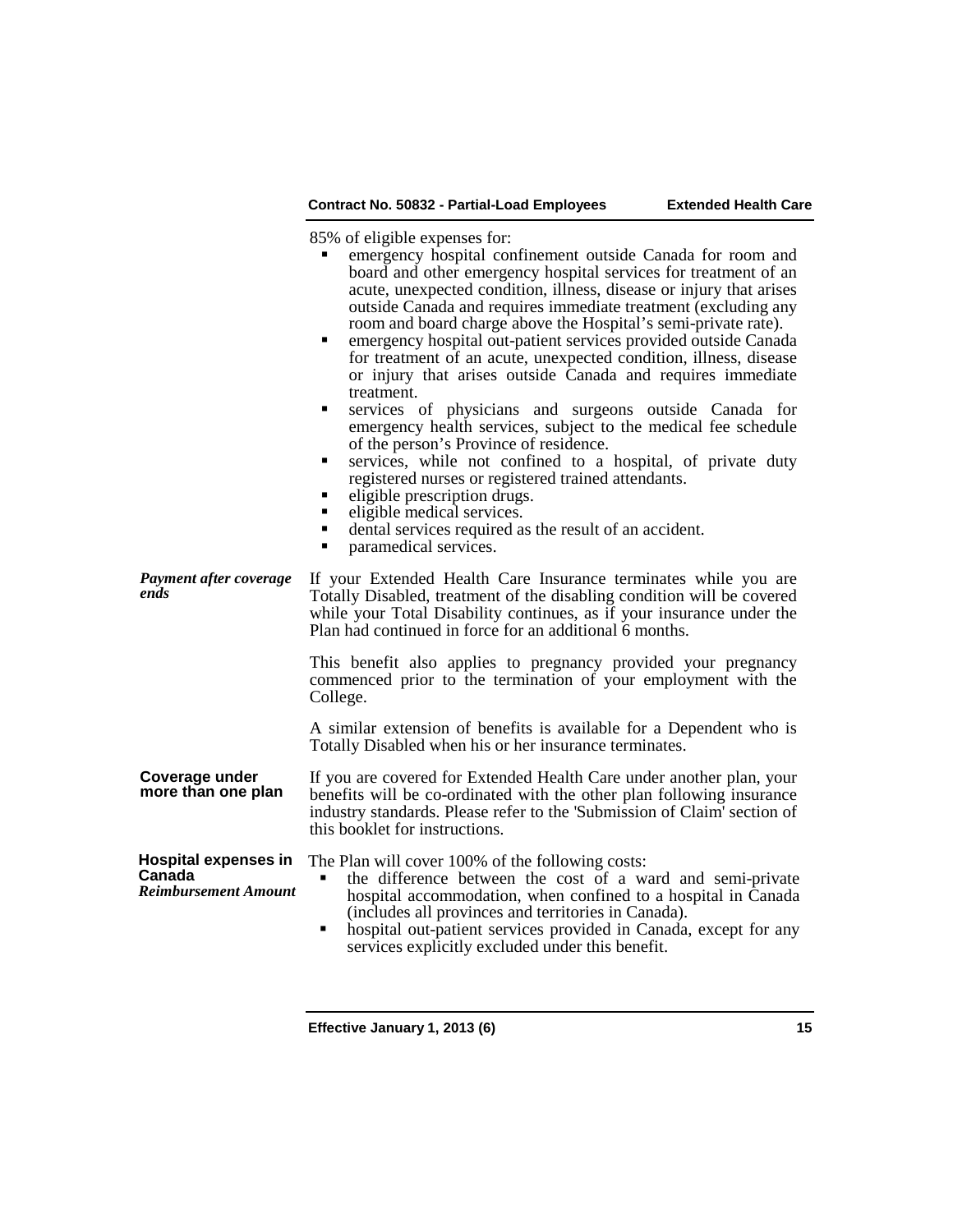| <b>Hospital expenses</b><br>outside Canada<br><b>Reimbursement</b><br>Amount | The Plan will cover 85% of the emergency health services costs as<br>described below while you are temporarily outside Canada:<br>the difference between the amount billed for room and board and<br>other hospital services for confinement and the amount payable<br>by any provincial medicare plan. If private-room accommodation<br>is occupied, any room and board charges above the hospital's<br>average semi-private room rate are excluded.<br>other hospital services provided outside of Canada.<br>п<br>hospital out-patient services provided outside Canada for<br>٠<br>treatment of an illness contracted outside Canada.<br>the services of a doctor for treatment of an illness, in excess of<br>٠<br>the amount paid by the provincial/territorial medicare plan, up to<br>a maximum of the service fee stated in the Medical Association<br>Schedules of Fees in your province/territory of residence (see<br>Section 14). |  |
|------------------------------------------------------------------------------|------------------------------------------------------------------------------------------------------------------------------------------------------------------------------------------------------------------------------------------------------------------------------------------------------------------------------------------------------------------------------------------------------------------------------------------------------------------------------------------------------------------------------------------------------------------------------------------------------------------------------------------------------------------------------------------------------------------------------------------------------------------------------------------------------------------------------------------------------------------------------------------------------------------------------------------------|--|
|                                                                              | Because this is not travel insurance, it is recommended that you<br>purchase additional travel insurance.                                                                                                                                                                                                                                                                                                                                                                                                                                                                                                                                                                                                                                                                                                                                                                                                                                      |  |
| <b>Prescription Drugs</b><br>and Vaccines                                    | Please note that doctors occasionally prescribe drugs which may be<br>readily available over the counter or vaccines that do not require a<br>prescription by law. These drugs and/or vaccines are not covered by<br>the Plan, except as otherwise indicated below under eligible expenses.<br>Ask your pharmacist about the category of the drug you have been<br>prescribed when you get your prescription filled.                                                                                                                                                                                                                                                                                                                                                                                                                                                                                                                           |  |
|                                                                              | For further information or to confirm coverage you may contact Sun<br>Life's call centre at 1-800-361-6212 or 416-753-4300 or by e-mail at<br>askus sunlife.ca (must have your contract and certificate number<br>available).                                                                                                                                                                                                                                                                                                                                                                                                                                                                                                                                                                                                                                                                                                                  |  |
| <b>Reimbursement</b><br>Amount                                               | The Plan will cover 85% of the cost of the following drugs and<br>supplies that are prescribed by a licensed doctor or dentist and are<br>obtained from a licensed pharmacist. Drugs covered under this plan<br>must have a Drug Identification Number (DIN) in order to be eligible.                                                                                                                                                                                                                                                                                                                                                                                                                                                                                                                                                                                                                                                          |  |
|                                                                              | ٠<br>drugs that legally require a written prescription.                                                                                                                                                                                                                                                                                                                                                                                                                                                                                                                                                                                                                                                                                                                                                                                                                                                                                        |  |
|                                                                              | life-sustaining drugs that may not legally require a prescription.<br>п                                                                                                                                                                                                                                                                                                                                                                                                                                                                                                                                                                                                                                                                                                                                                                                                                                                                        |  |
|                                                                              | injectable drugs and vitamins.                                                                                                                                                                                                                                                                                                                                                                                                                                                                                                                                                                                                                                                                                                                                                                                                                                                                                                                 |  |
|                                                                              | compounded preparations, provided that the principal active<br>٠<br>ingredient is an eligible expense and has a DIN.                                                                                                                                                                                                                                                                                                                                                                                                                                                                                                                                                                                                                                                                                                                                                                                                                           |  |
|                                                                              |                                                                                                                                                                                                                                                                                                                                                                                                                                                                                                                                                                                                                                                                                                                                                                                                                                                                                                                                                |  |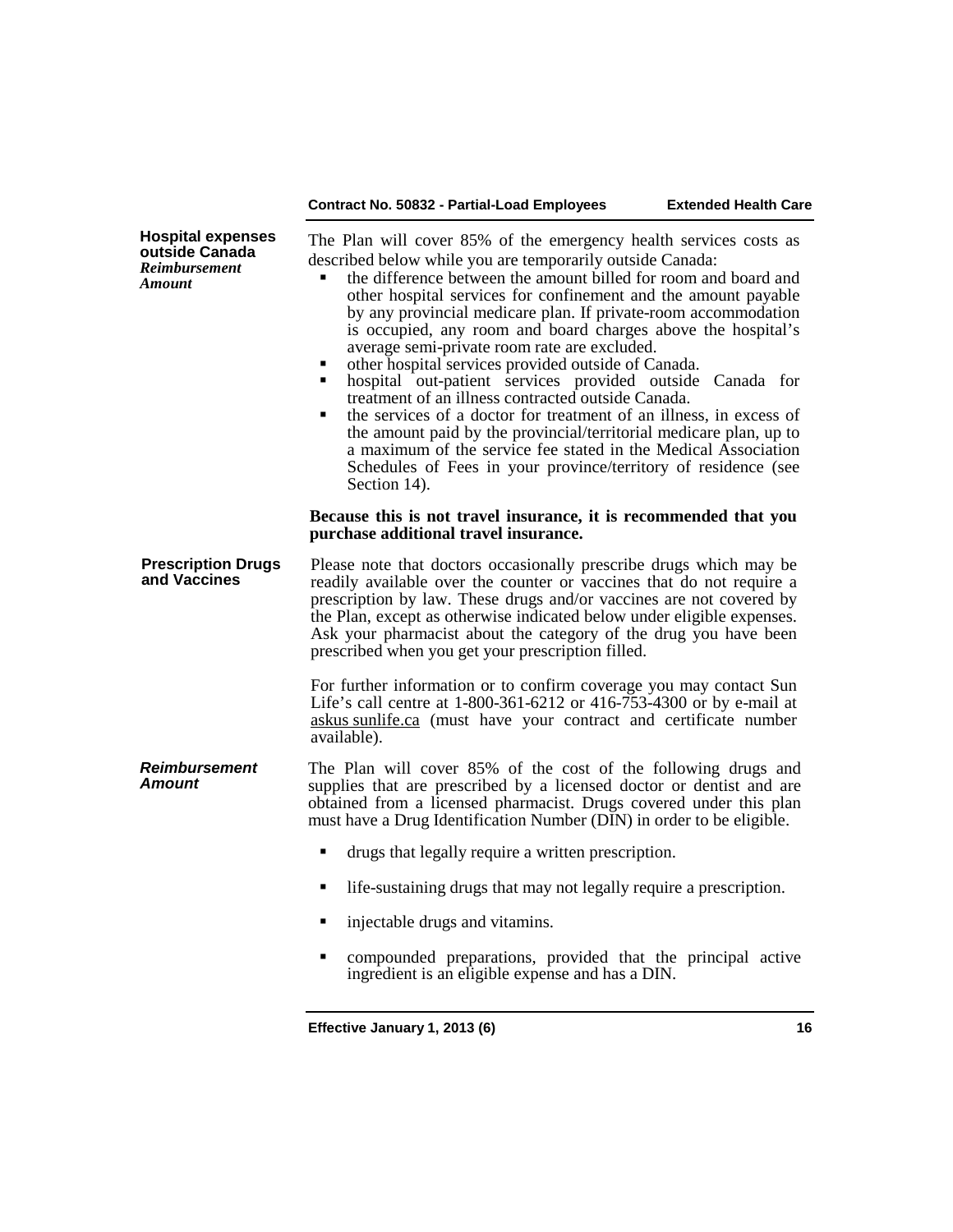- **diabetic supplies.**
- drugs for the treatment of infertility.
- drugs for the treatment of sexual dysfunction.
- *Drug substitution limit* Charges in excess of the lowest priced equivalent drug are not covered unless the doctor specifies in writing that no substitution for the prescribed drug may be made.

The following items are covered on a reimbursement basis, they are not available with the drug card:

- vaccines that legally require a prescription. However, the Plan also covers hepatitis B and influenza vaccines.
- **u.** intrauterine devices (IUDs) and diaphragms.
- colostomy supplies.
- varicose vein injections if medically necessary.

Payments for any single purchase are limited to the cost of a supply that can reasonably be used in a 34 day period or, in the case of maintenance drugs, up to 100 days as ordered by a doctor.

The Plan will not pay for the following, even when prescribed:

- infant formulas (milk and milk substitutes), minerals, proteins, vitamins and collagen treatments.
- $\blacksquare$  the cost of giving injections, serums and vaccines.
- treatments to encourage weight loss, including drugs, proteins and food or dietary supplements.
- hair growth stimulants.
- products to help a person quit smoking.
- over-the-counter drugs, except as otherwise provided under the list of eligible expenses above.
- drugs that are used for cosmetic purposes.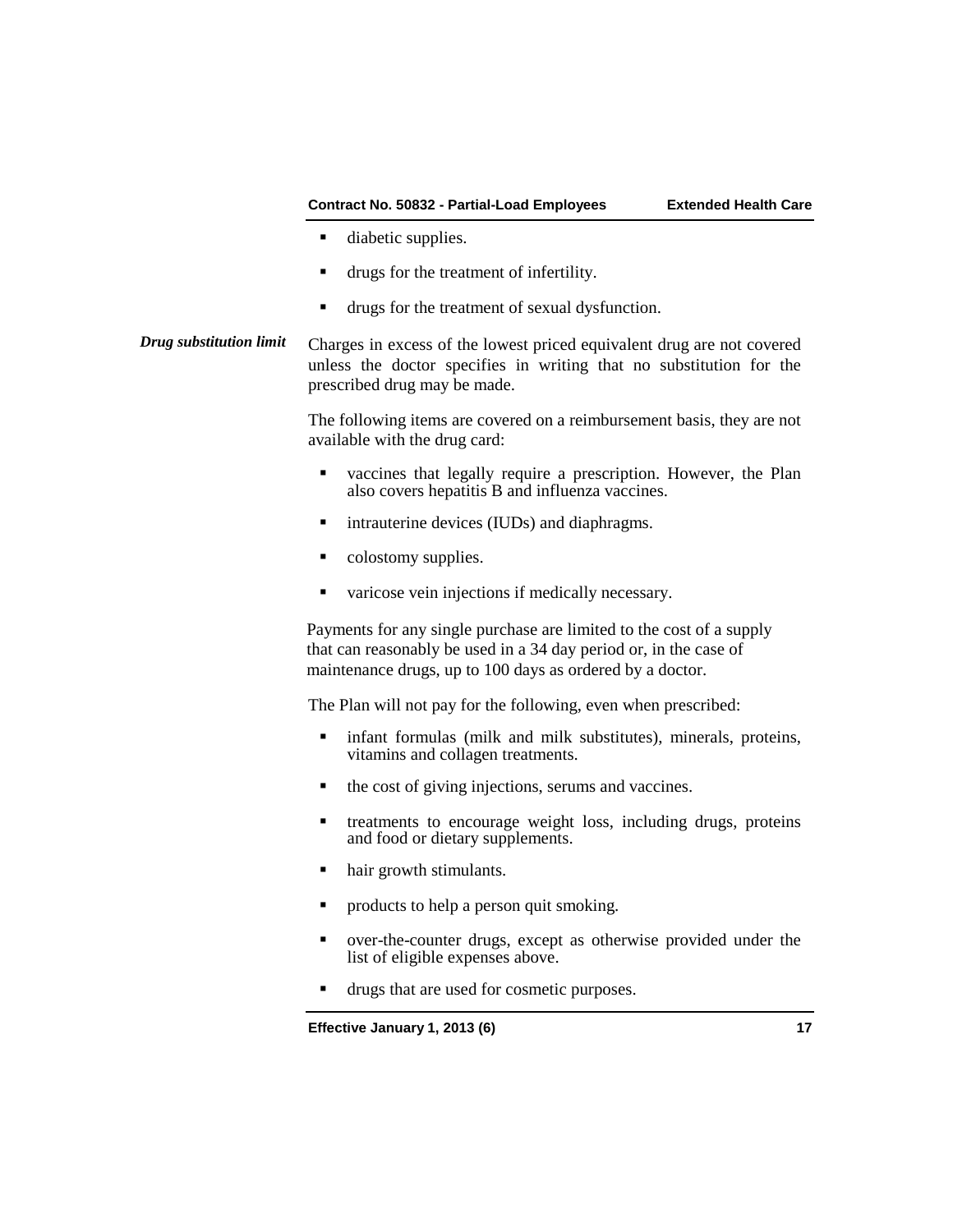- natural health products, whether or not they have a Natural Product Number (NPN).
- drugs and treatments, and any services and supplies relating to the administration of the drug and treatment, administered in a hospital, on an in-patient or out-patient basis, or in a governmentfunded clinic or treatment facility.
- drugs and supplies that do not qualify as eligible medical expenses under the *Income Tax Act* (Canada).

*Other health professionals allowed to prescribe drugs* The Plan will reimburse certain drugs prescribed by other qualified health professionals the same way as if the drugs were prescribed by a doctor or a dentist if the applicable provincial legislation permits them to prescribe those drugs.

**Medical services** *Reimbursement Amount* The Extended Health Care Plan will cover 85% of the costs for the medical services listed below when ordered by a doctor (the services of a licensed dentist do not require a doctor's order).

*Private Duty Nursing* A pre-determination of eligibility is required for this benefit for you or your dependents. Obtain and submit the "In Home Nursing Care Questionnaire" form which is to be completed by the attending physician. Expenses for private duty nursing services, outside of a hospital, are eligible if the care is:

- carried out by a registered graduate nurse (R.N.), certified nursing assistant (C.N.A.), registered nursing assistant (R.N.A.), or licensed practical nurse (L.P.N.). Service provider must be licensed, certified or registered in the province where you live and who does not normally live with you.
- medically necessary and prescribed by the licensed attending physician, and
- the type of medical care can only be performed by a qualified R.N., C.N.A., R.N.A., or L.P.N..
- services must be for nursing care and not for custodial care.

*Ambulance* **OHIP** covers the cost of licensed ambulance services, where medically necessary, for local transportation of the person to and from the nearest hospital qualified to provide the required care. You are responsible to pay a co-payment which is currently \$45 (subject to change) for these services. The Extended Health Care Plan will reimburse you for 85% of the co-payment amount.

> In the event that an unexpected condition occurs (emergency situation) such as illness, disease or injury which requires immediate assistance,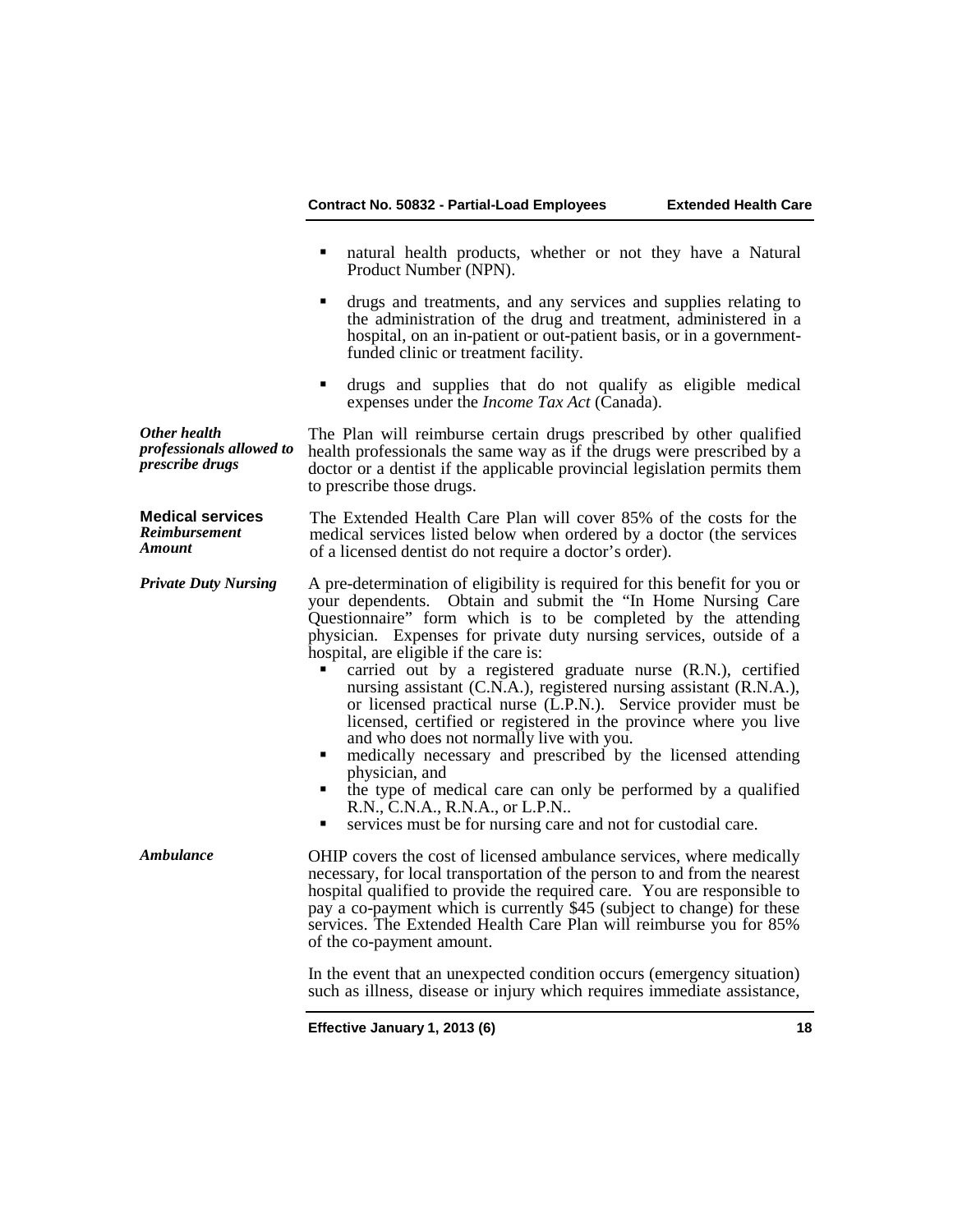the expense for the use of a licensed air ambulance for transportation of the person to the nearest hospital qualified to render the emergency medical services is covered by OHIP in the Province of Ontario. The EHC Plan will pay a maximum of what would have been payable for a local land ambulance trip.

*Dental Services as the result of an accident* Dental services for the repair or alleviation of damages to natural teeth sustained in an accident occurring while you or your Dependent(s) are insured under this provision. The services include braces and splints. These services must be received within 6 months after the accident. You will not be covered for more than the fee stated in the Dental Association Fee Guide for a general practitioner in the Province of Ontario. The fee guide must be the current guide at the time that treatment is received.

> Note: It will be necessary for you to provide to Sun Life a separate detailed account of the cause of the injury along with the Extended Health Care claim form.

*Medical Supplies and*  The Plan covers medically necessary equipment rented that meets the person's basic medical needs. It is important to note that where the purchase of durable equipment is less expensive than rental, it will be given consideration by Sun Life.

> When suitable alternate equipment is available, eligible expenses are limited to the cost of the least expensive equipment that meets the person's basic medical needs. For example, manual wheelchairs are normally considered sufficient to meet basic medical needs, except if the person's medical condition warrants the use of an electric wheelchair.

- 
- casts, splints, trusses, braces and crutches. breast prostheses and surgical bras, required as a result of surgery, up to a maximum of \$600 per person in any Calendar Year.<br>
• artificial limbs and eyes (excluding myoelectric appliances)
- including repairs and replacements when medically necessary.
- oxygen and its administration. Coverage may be co-ordinated with the Assistive Devices Program administered by the Province. Further information is provided at the end of this
- wigs required as a result of illness or following chemotherapy.
- elastic support stockings, including pressure gradient hose, up to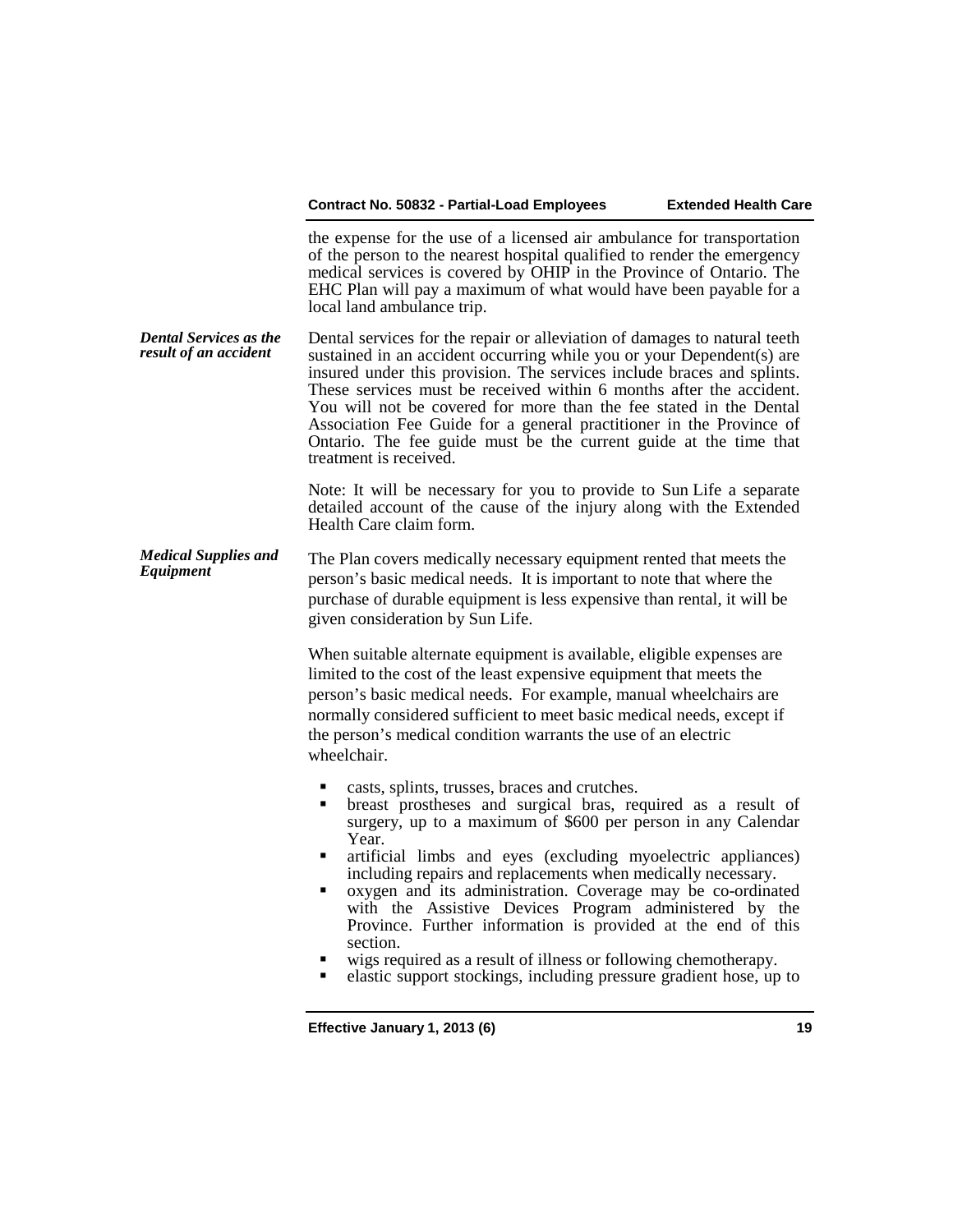a combined maximum of 4 pairs per person in a calendar year.

*Orthopaedic Shoes* Orthopaedic shoes, up to a maximum of 2 pairs for persons under 8 years of age, and one pair for persons 8 years of age and over, in a Calendar Year.

> To be eligible for coverage your shoes (or orthotics) must be prescribed by a specific qualified specialist as a medically necessary treatment for a foot condition and dispensed by a foot care specialist.

- **Prescribed by:** 
	- o Doctor (M.D.)
	- o Podiatrist (D.P.M.)
	- o Chiropodist (D.Ch. or D Pod M)
- Dispensed by:
	- o Podiatrist (D.P.M.)
	- o Chiropodist (D.Ch. or D Pod M)<br>
	o Pedorthist (C. Ped. (c) or C Ped.
	- $\circ$  Pedorthist (C. Ped. (c) or C Ped. MC)<br>  $\circ$  Orthotist (C. O. (c) or CPO (c)
	- Orthotist  $(C.O. (c)$  or  $CPO(c)$

The purchase of custom-made orthotics that may be less costly may be covered in place of orthopaedic shoes, when professionally prescribed and subject to the same limitations and frequency as orthopaedic shoes. Under the Plan orthopaedic shoes and orthotics are a combined maximum as noted above. i.e. you are eligible for either orthopaedic shoes or orthotics, not both, in each calendar year.

Prior to making your purchase it is recommended that you obtain confirmation that the claim will be eligible for payment. This can be done by forwarding the information given to you by the service provider directly to the claims department at Sun Life.

The Plan will cover 85% of the costs, up to a combined maximum of \$1,500 per insured person in a Calendar Year for all eligible expenses listed below; this includes the difference between what OHIP allows for podiatrists and your actual charge.

> Paramedical services must be deemed by the profession's licensing/regulatory board to be within the scope of that profession. A service deemed to not be within the scope of the profession will not be covered.

> **Note:** The paramedical service provider must be licensed to practice in the province in which the services are rendered.

Doctor's order not required:

**Paramedical**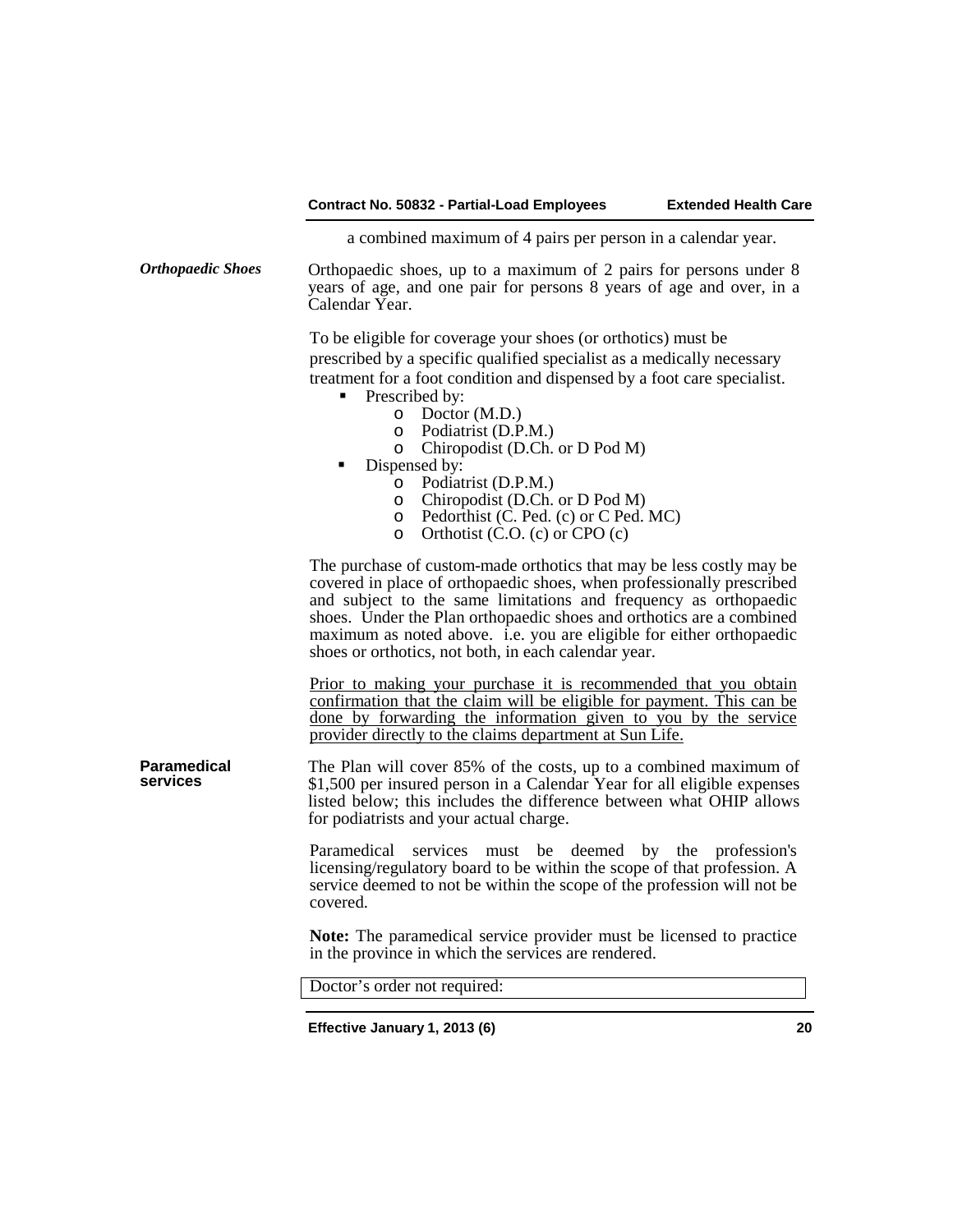Services of licensed osteopath (this category of paramedical specialists also includes osteopathic practitioners)\*, chiropractor\*, chiropodist\*, podiatrist\*, naturopath, massage therapist, speech therapist, physiotherapist, audiologist, optometrist/ophthalmologist, occupational therapist, psychologist and acupuncturists.

\*includes one x-ray examination per specialty each Calendar Year

**What is not covered** The Plan will not pay for the costs of:

- services or supplies payable or available (regardless of any waiting list) under any government-sponsored plan or program, except as described below under Integration with government
- services or supplies payable in whole or in part under the provisions of the Medicare Plan in your province of residence.
- hospital services or supplies to the extent they are covered under the Hospital Plan which are paid for in whole or in part under the provisions of the Medicare Plan, whether or not you or your Dependent(s) are enrolled under the provincial plan.
- services or supplies for which the person is eligible for payment under any group medical, surgical or hospital plan.
- any services or supplies that are not usually provided to treat an illness, including experimental or investigational treatments. Experimental or investigational treatments mean treatments that are not approved by Health Canada or other government regulatory body for the general public.
- services or supplies that do not qualify as medical expenses under the Income Tax Act (Canada).
- any services or supplies over the reasonable and customary charges in the locality where they are provided.

The Plan will not pay benefits when the claim is for an illness resulting from:

- the hostile action of any armed forces, insurrection or participation in a riot or a civil commotion.
- any work for which you were compensated that was not done for the College who is providing this Plan.
- the Plan will also not pay benefits when compensation is available under the Workplace Safety and Insurance Act, Criminal Injuries Compensation Act or similar legislation.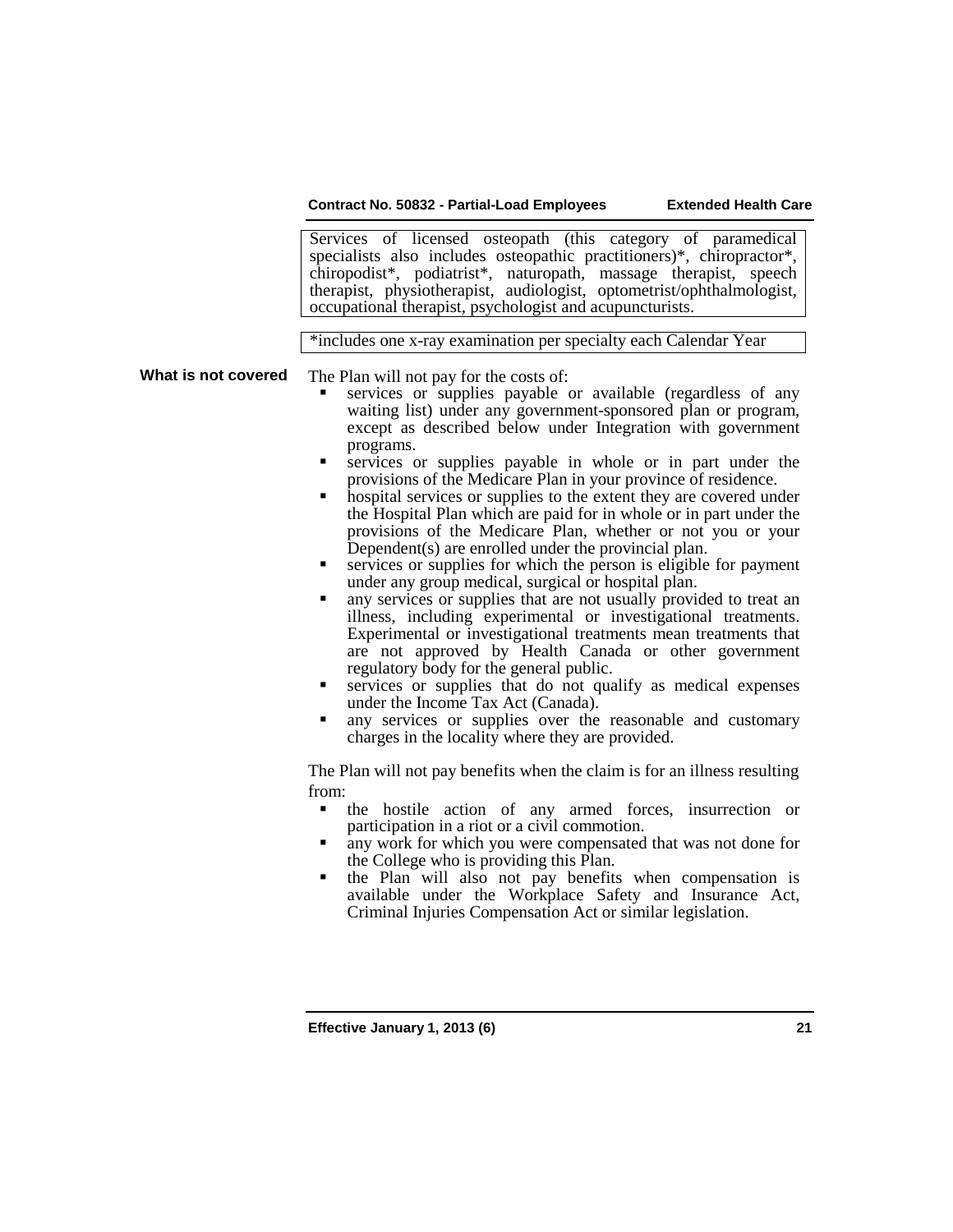# **Section 12 - Vision Care**

**Vision Care** To correct a vision impairment, the Plan will cover the cost of contact lenses, laser eye correction surgery or eyeglasses-lenses and frames including tinting, sunglasses, safety glasses and their replacement, as long as they are prescribed in writing by an ophthalmologist or a licensed optometrist and are obtained from an ophthalmologist, licensed optometrist or qualified optician.

> Laser eye correction surgery must be performed by an ophthalmologist and may be co-ordinated with available coverage under paramedical services.

**Coverage** The Plan will cover 100% of these costs up to a maximum of \$400 in any Benefit Year for persons under 18 years of age, with the Benefit Year commencing September 1 and a two-year Benefit period for persons 18 years of age and older, with the benefit period commencing September 1, of even numbered years. Maximums will renew annually for person under age 18 years of age and every 2 years for all other persons.

> The Plan will not pay for glasses of any kind purchased over the counter.

**PVS – Preferred Vision Services Inc.** Sun Life offers a Preferred Vision Care *(PVS)* program that may achieve savings. We encourage you to comparative shop before selecting PVS. PVS Cards can be obtained from the College Benefits Administrator.

# **Section 13 - Hearing Care**

**Hearing Care** To correct a hearing impairment, the Plan will cover hearing aids, including maintenance and repairs, prescribed in writing by an Ear, Nose and Throat (E.N.T.) specialist, Otolaryngologist, Medical Doctor (M.D.) or an Audiologist, up to a maximum of \$3,000 per person for the current benefit period ending August 31, 2015. The maximum is then \$3,000 every 3 consecutive years, thereafter.

> In addition to the more usual hearing aid devices, coverage will also include expenses for aids to hearing if prescribed by a medical doctor. These will include:

1. a device that produces extra-loud audible signals such as a bell,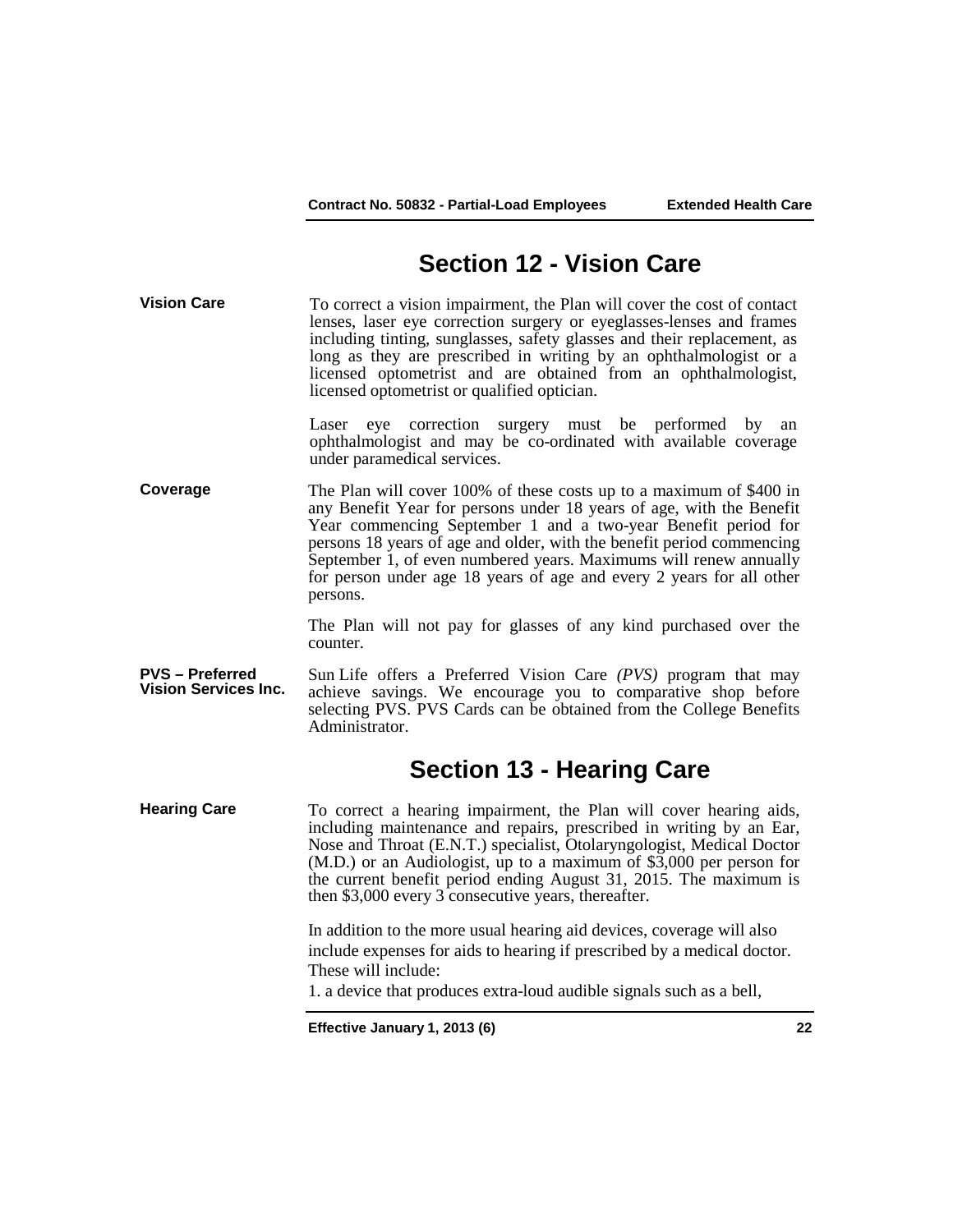horn, or buzzer;

2. a device to permit the volume adjustment of telephone equipment above normal levels;

3. a bone-conduction telephone receiver; and

4. the batteries that are required for that purpose, and repairs.;

5. teletypewriter or similar device, including a telephone ringing

indicator, that enables an individual to make and receive telephone calls;

6. a device to decode special television signals to permit the script of a program to be visually displayed; and

7. a visual or vibratory signaling device, including a visual fire alarm indicator, for an individual with a hearing impairment.

The above coverage will be subject to the \$3,000 maximum per insured person as noted above.

Coverage may be co-ordinated with the Assistive Devices Program administered by the Province.

**Coverage Under more than one Plan** If you are covered for Vision or Hearing care under another plan, your benefits will be co-ordinated with the other plan following insurance industry standards. Please refer to the 'Submission of Claim' section of this booklet for instructions.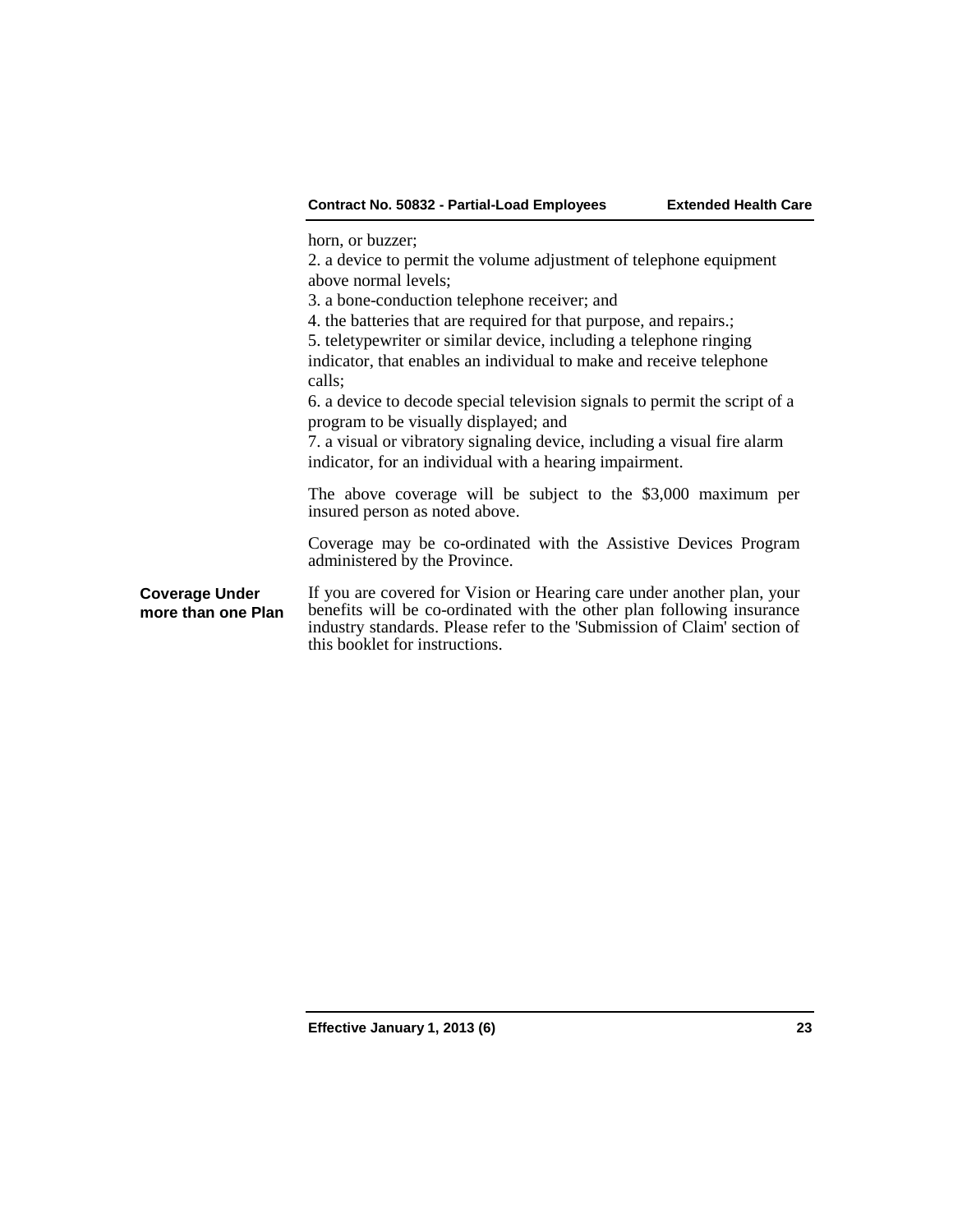**Your coordination with Government Plans**

**Details of current coverage under the government medicare plans can be found on the website of the Ontario Ministry of Health and Long Term Care at [www.health.gov.on.ca.](http://www.health.gov.on.ca/) The following provides a brief description of some of the services that are integrated with your Extended Health Care coverage.**

**Assistive Devices Program (ADP):** This program is operated by the Ontario Ministry of Health. It assists Ontario Residents covered by the Ontario Health Insurance Plan who have a long term physical disability (ask your doctor for details). The program covers a number of items such as hearing aids, orthotic devices, ostomy supplies, prosthetic devices (such as breast prostheses), etc. As coverage can change from time to time, please refer to the Ontario Ministry of health and Long Term Care website for details..

**Home Oxygen Program (HOP):** This program covers oxygen and oxygen delivery equipment such as concentrators, liquid systems, masks, tubing, etc. Contact the Operational Support branch of the Ontario Ministry of Health and Long Term Care for details.

**Ontario Drug Benefit Plan (ODB):** You and/or your spouse are eligible for the prescription drug benefit on the first day of the month following the attainment of age 65.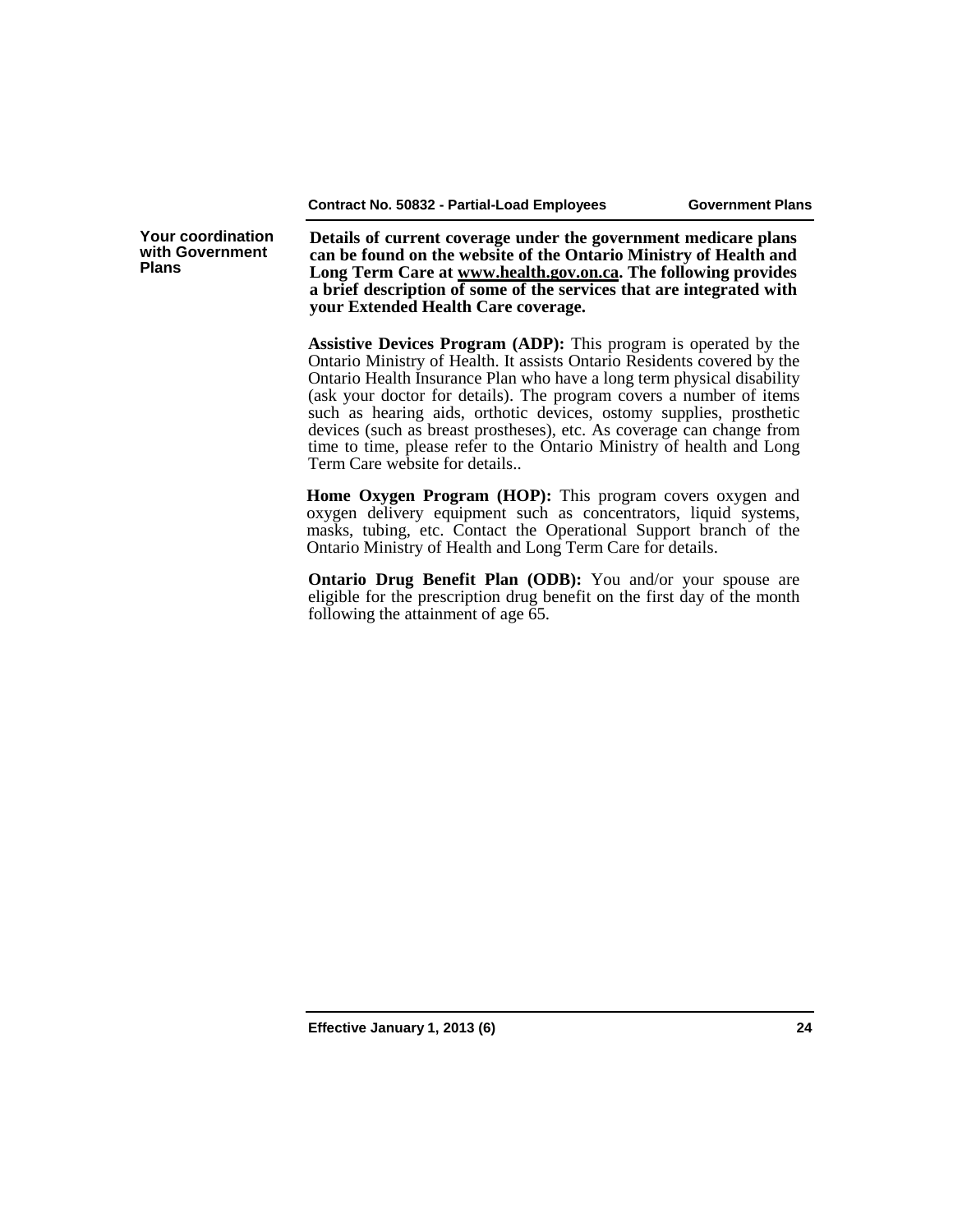# **Section 14 - Out-of-Province Coverage Under Your Extended Health Care Plan**

**About the coverage** Each Province or Territory has its own hospital and medical service plan and provincial health insurance act. These provincial programs have to meet minimum standards of service and administration set out by the federal government under the Canada Health Act.

*Studying, Working or Travelling to Another Province or Territory Within Canada*

Most provinces, through reciprocal agreements, provide coverage to other non-resident Canadians at the rates prevailing in their home province for standard medical procedures and hospital care. In most instances, reimbursement for emergency services rendered out-ofprovince are billed directly to the home province. There may be a few instances where you are required to pay the bill and obtain reimbursement from your home provincial plan.

You are encouraged to check before travelling on reciprocal agreements. It is strongly recommended that you purchase supplementary or travel health insurance.

### **Details of current coverage under the government medicare plans can be found on the website of the Ontario Ministry of Health and Long Term Care at [www.health.gov.on.ca.](http://www.health.gov.on.ca/)**

You will be reimbursed by the provincial plan for any eligible expenses or services up to the amount you would have received if the item or services were purchased or rendered in Ontario.

If a particular service is covered in part by OHIP, Sun Life is generally not permitted to cover the balance when the expenses are incurred in Canada.

**Moving Out of Moving Out of** If you move from one province to another province or territory, it is important that you register for the provincial medicare plan in your new province as soon as possible (90 days or less) so that you do not jeopardize your group insurance benefits coverage.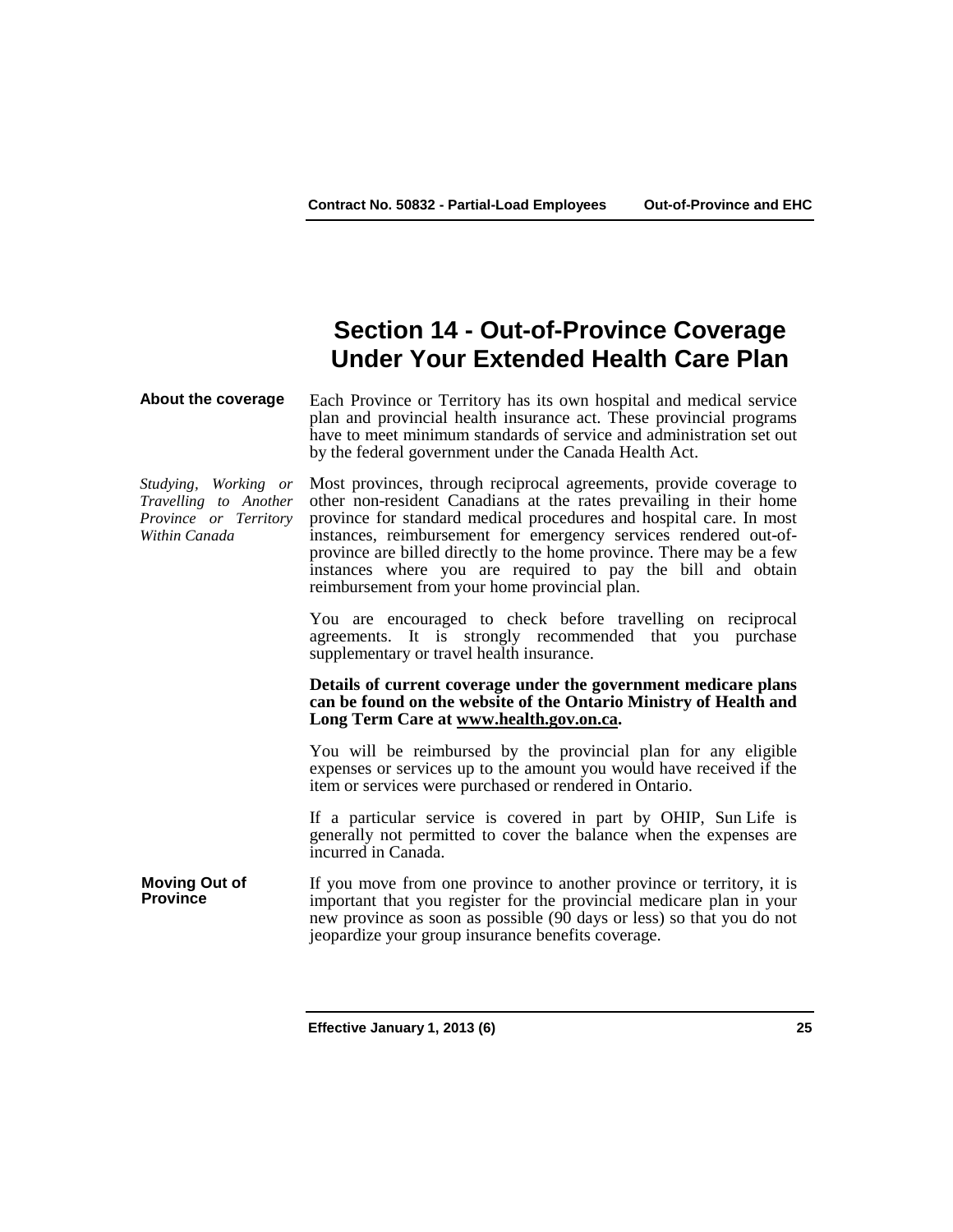# **Section 15 - Limited Out-Of-Canada Coverage Under Your Extended Health Care Plan**

**About the coverage** Your Extended Health Care Plan covers only emergency health services on a limited basis while you are temporarily outside of Canada as long as you have maintained your benefit coverage.

- **Emergency Health Services** Any reasonable medical services or supplies, including advice, treatment, medical procedure or surgery, required as a result of an emergency. When a person has a chronic condition, emergency services do not include treatment provided as part of an established management program that existed prior to the person leaving the province where the person lives.
- **Emergency** An acute illness or accidental injury that requires immediate, medically necessary treatment prescribed by a doctor.
- **Emergency Services Excluded from coverage** services that are not immediately required or which could reasonably be delayed until you return to your province of residence.
	- services relating to an illness or injury which caused the emergency, after such emergency ends. An emergency ends when you are medically stable to return to your province where you live.
	- continuing services arising directly or indirectly out of the original emergency or any recurrence of it, after the date that Sun Life, based on available medical evidence, determines that you can be returned to the province where you live, and you
	- refuse to return. services which are required for the same illness or injury for which you received emergency services, if you had unreasonably refused or neglected to receive the recommended medical services.
	- where the trip was taken to obtain medical services for an illness or injury, services related to that illness or injury, including any complications or any emergency arising directly or indirectly out of that illness or injury.

This Plan is not intended as travel insurance and provides only limited medical coverage**.** It does not cover the cost of expenses which would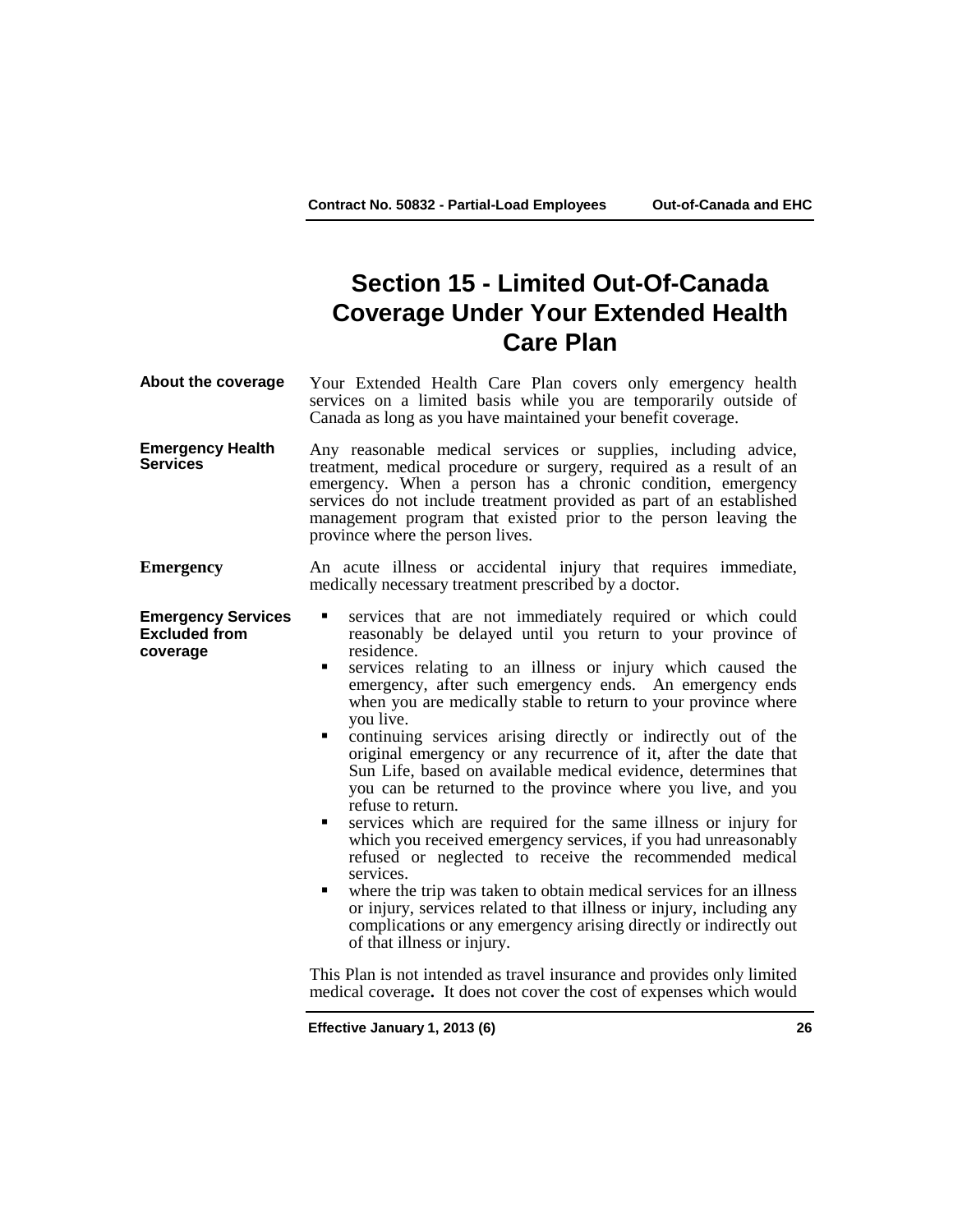generally be designed solely for travel purposes such as repatriation, return of your rented vehicle and other non-medical expenses.

### **If you are leaving Canada for any reason, it is strongly advised that you obtain travel insurance.**

*Eligibility for coverage* The Plan is not intended to satisfy the needs of someone who is permanently residing outside Canada (in fact, a dependent who is not a resident of either Canada or the United States is not eligible for coverage). Canadian residency status entitles you to provincial Medicare.

### **Special Note:**

If you lose provincial coverage you will not be able to participate in the group insurance benefits program.

- *How much is paid?* Regardless of the currency quoted on the bill, benefits are payable in Canadian dollars with the exchange rate at the time the claim is processed.
- *U.C.R. Charge* All eligible expenses are reimbursed based on usual, customary, reasonable charge.
- *Hospital:* The amount payable is 85% of the difference between:
	- the amount billed, for room and board and other hospital services for confinement and the amount payable by any provincial medicare plan excluding, if private-room accommodation is occupied, any room and board charges above the hospital's average semi-private room rate. (Charge for nonessentials such as television rentals and gourmet meals are not eligible expenses) the amount payable by OHIP or any other provincial/territorial medicare plan.

The following is an example of what the Plan will pay or you may be required to pay provided you have semi-private hospital accommodation:

| Example:-<br>$\blacksquare$ 4 day hospital stay at \$1,200 U.S. per day<br><b>Assumptions:</b><br>• \$45 U.S. per day semi-private to private differential<br>• Exchange rate varies<br>All figures in Canadian dollars |
|-------------------------------------------------------------------------------------------------------------------------------------------------------------------------------------------------------------------------|
|-------------------------------------------------------------------------------------------------------------------------------------------------------------------------------------------------------------------------|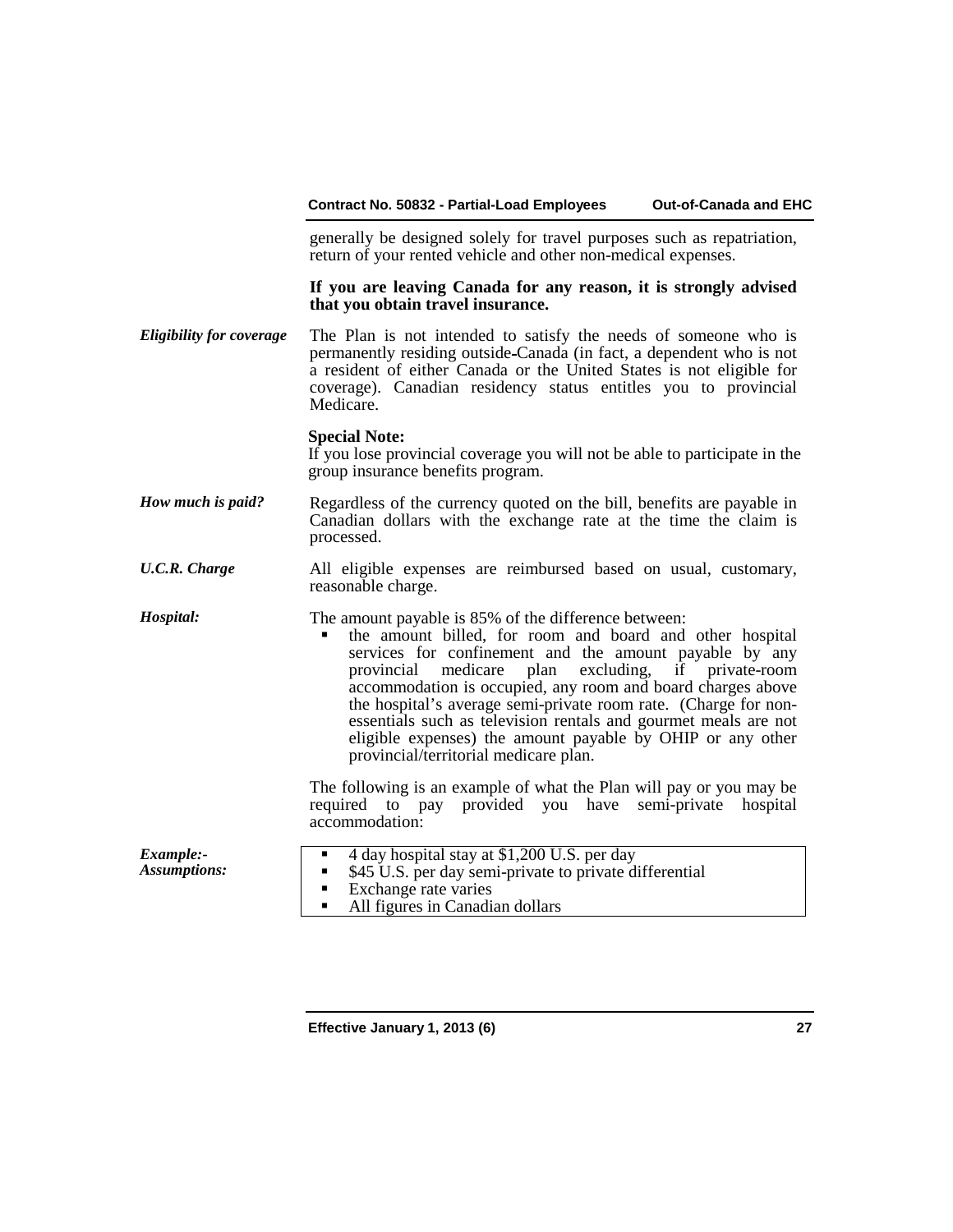|                     | Contract No. 50832 - Partial-Load Employees                                                                                                                                                                                                                                                                                                                                                                                                                                                                                     | Out-of-Canada and EHC                                                                                                       |
|---------------------|---------------------------------------------------------------------------------------------------------------------------------------------------------------------------------------------------------------------------------------------------------------------------------------------------------------------------------------------------------------------------------------------------------------------------------------------------------------------------------------------------------------------------------|-----------------------------------------------------------------------------------------------------------------------------|
| <b>EHC Plan I</b>   | Full Bill (including Private Room)<br>$\blacksquare$<br>Semi-private to private differential<br>$\blacksquare$<br>Net Bill<br>$\blacksquare$<br>OHIP payment (4 x \$400)<br>٠<br><b>Balance</b><br>Sun Life Payment (85%)<br><b>Balance</b><br>Semi-private to private room differential<br>You would be required to pay                                                                                                                                                                                                        | \$7,470<br>$-$ \$270<br>\$7,200<br>$-$1,600$<br>\$5,600<br>$-$4,760$<br>\$840<br>$+ $270$<br>\$1,110<br>or \$277.50 per day |
| <b>Doctors</b>      | Doctors services are covered when rendered outside of Canada for<br>emergency health services. The amount payable is 85% of the<br>difference between the doctor's bill and the provincial/territorial<br>medicare plan allowance provided that difference does not exceed the<br>service fee stated in the provincial/territorial Medical Association<br>Schedule of Fees of the employee's province/territory of residence.                                                                                                   |                                                                                                                             |
| <b>Example</b>      | <b>Appendectomy - Miami</b><br>$U.C.R.$ Charge*<br>Exchange rate varies<br><b>OHIP</b> Payment<br><b>Amount Outstanding</b><br><b>OMA Fee Schedule</b><br>Sun Life Payment (85% of OMA amount)<br>You would be required to pay                                                                                                                                                                                                                                                                                                  | $$2,000.00$ (US)<br>\$2,000.00 (Canadian)<br>\$233.50<br>\$1,766.50<br>\$377.84<br>\$321.16<br>\$1,445.34 (Canadian)        |
| Ambulances:         | OHIP covers the cost of licensed ambulance services, where medically<br>necessary, for local transportation of the person to and from the<br>nearest hospital qualified to provide the required care. You are<br>responsible to pay a co-payment (subject to change) for these services.<br>The Extended Health Care Plan will reimburse you for 85% of the co-<br>payment amount<br>The cost of airfare home from out-of-Country/out-of-Province is not<br>defined as an eligible expense under the Extended Health Care plan. |                                                                                                                             |
| Other expenses:     | Other than those noted above, none of the eligible expenses are<br>subject to geographical restrictions. Consequently, if an item would<br>have been covered if purchased or rendered at home, it is covered (at<br>85%) if incurred out of the country. All such expenses are subject to<br>all plan rules, maximums and U.C.R. limits.                                                                                                                                                                                        |                                                                                                                             |
| <b>Getting help</b> | You or someone with you should immediately contact your individual<br>travel health insurance provider or Europe Assistance USA, Inc. (Sun                                                                                                                                                                                                                                                                                                                                                                                      |                                                                                                                             |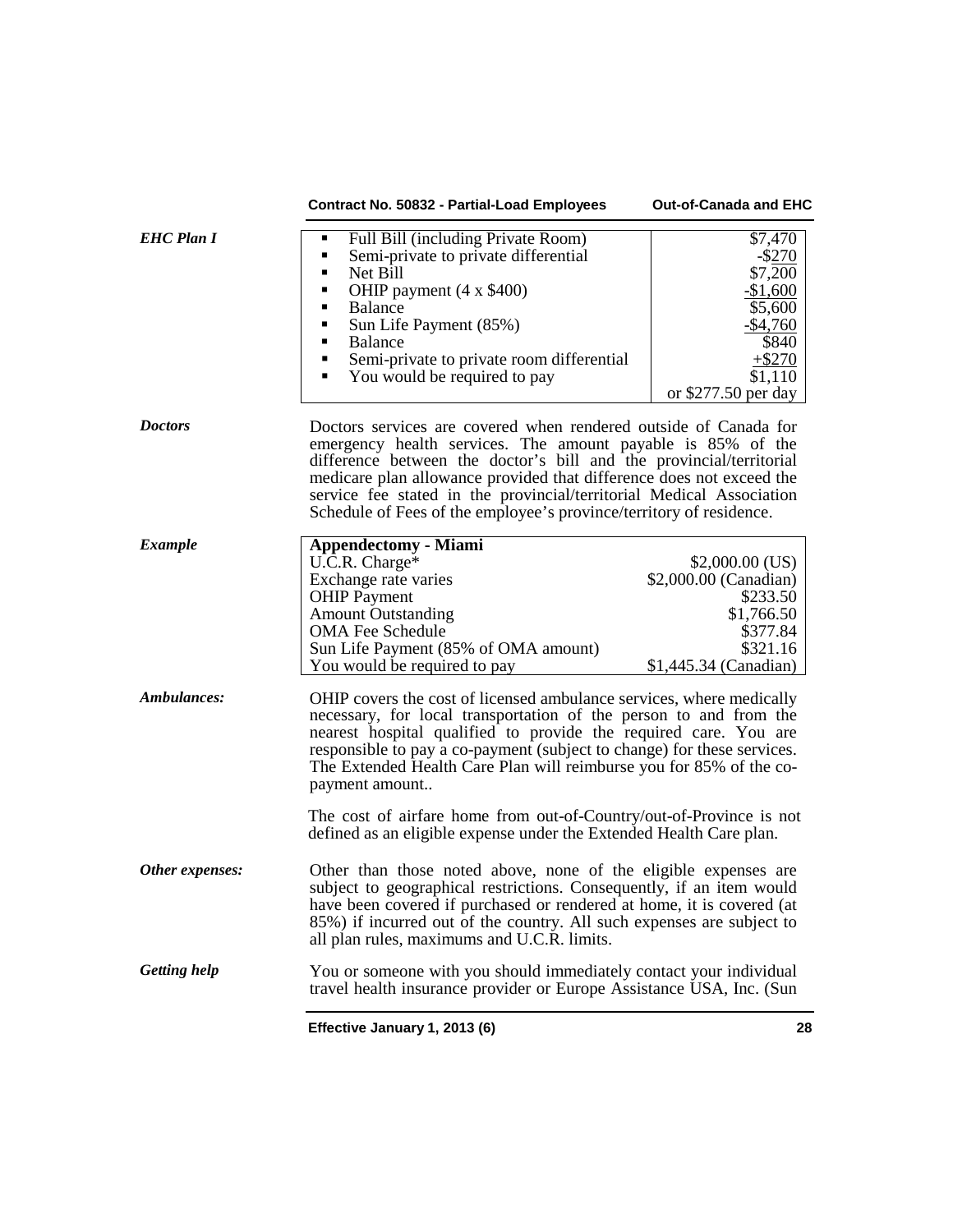Life) for help.

Europe Assistance will provide only the following services:

- referrals to physicians, pharmacists and medical facilities provide translation services in any major language
- 
- will transmit an urgent message from you to your home, business or other location
- will keep messages to be picked up in its offices for up to 15 days

When travelling you should have your Sun Life travel card with you. It contains telephone numbers and information needed to receive This information is to be kept in addition to your individual travel health insurance policy information.

**How to make a claim You are responsible to pay for all your medical expenses at the time the services are provided and claim for reimbursement upon your return to Canada as noted below** (if you have not purchased travel health insurance).

- Once you return to Canada you must:<br>- submit your claims to OHIP first.<br>- original receipts should be inclu
	- original receipts should be included with your claims and a copy kept for your records.
	- if there is any unpaid balance not paid by OHIP, you should then submit your claim to Sun Life, using the normal claim
	- the OHIP reimbursement statement and copies of your receipts must be attached to the Sun Life claim form.
	- keep a copy of the information you are sending to Sun Life for your records.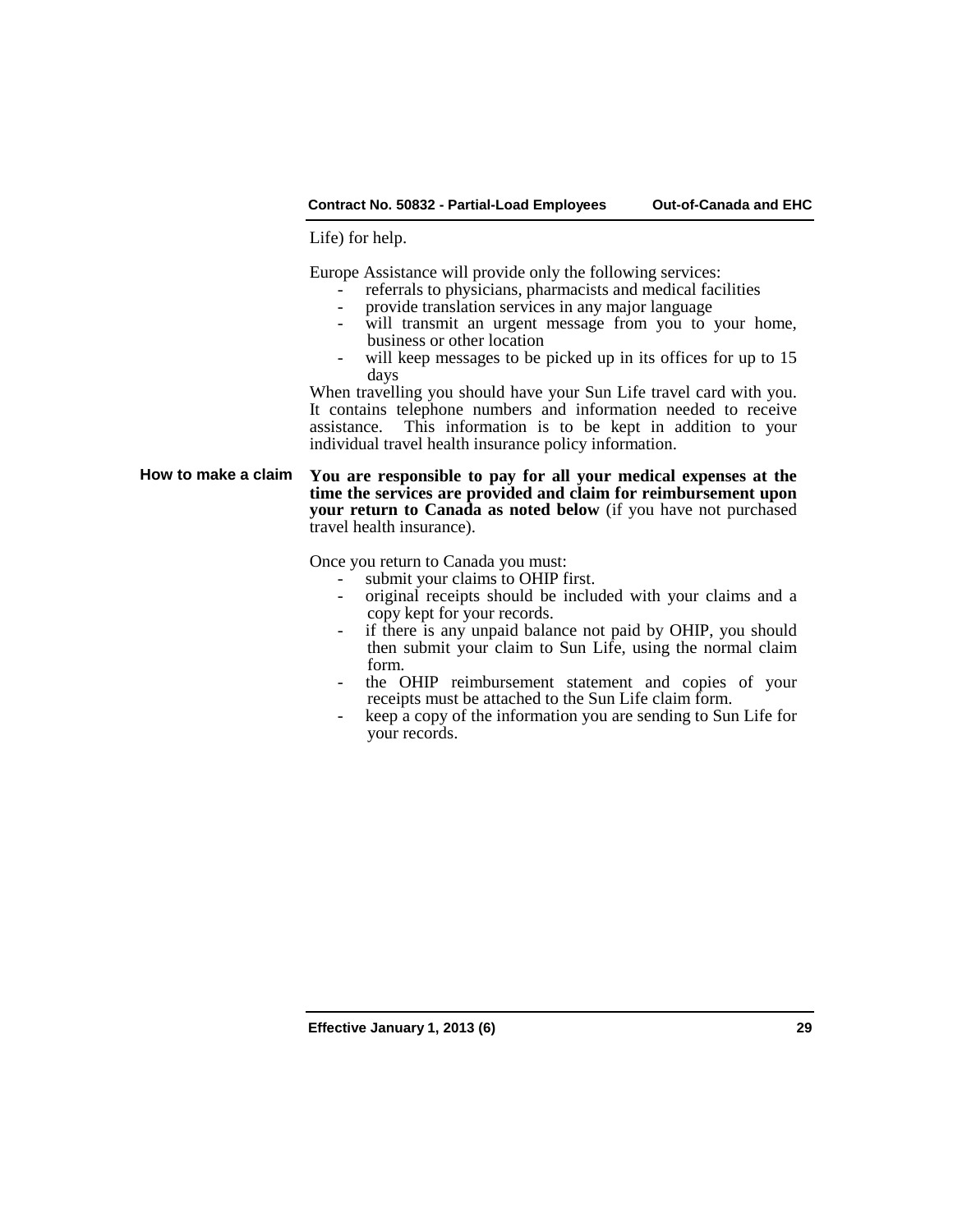# **Section 16 - Dental Care**

### **General description of the coverage**

- 
- *Amount of Coverage* **100%** of eligible expenses for preventative dental procedures.<br>100% of eligible expenses for restorative and surgical procedures.
	- $\overline{100\%}$  of eligible expenses for prosthodontic procedures.
	- 50% of eligible expenses for inlays, onlays, crowns, repairs of crowns, repair of bridges, construction and insertion of bridges.
	- 50% of eligible expenses for orthodontic procedures.

*What are the* 

| <i>wnu ure me</i><br>maximums? |                                                                             | <b>Insured Percentage</b> | <b>Maximum</b>                                                 |
|--------------------------------|-----------------------------------------------------------------------------|---------------------------|----------------------------------------------------------------|
|                                | Types $A$ , $B$ and $\overline{C}$<br>Basic Services,<br>including dentures | 100%                      | \$2,500 each calendar<br>year for Types A, B<br>and C combined |
|                                | Type E<br>Crowns & Bridges                                                  | 50%                       | $\sqrt{$2,500}$ each calendar<br>year                          |
|                                | Type D Orthodontic                                                          | 50%                       | \$2,500 Lifetime                                               |

*What fees are covered?* The fees stated in the Ontario Dental Association Fee Guide for **general practitioners** which was current one year prior to the date the eligible expenses were incurred, regardless of where the treatment is received. The specific Ontario Dental Association procedure codes for the services described below are posted on Council's website at [www.theCouncil.on.ca](http://www.thecouncil.on.ca/) and are subject to change from year to year.

*Temporary Dental*  If you receive any temporary dental service, it will be included as part of the final dental procedure used to correct the problem, and not as a separate procedure.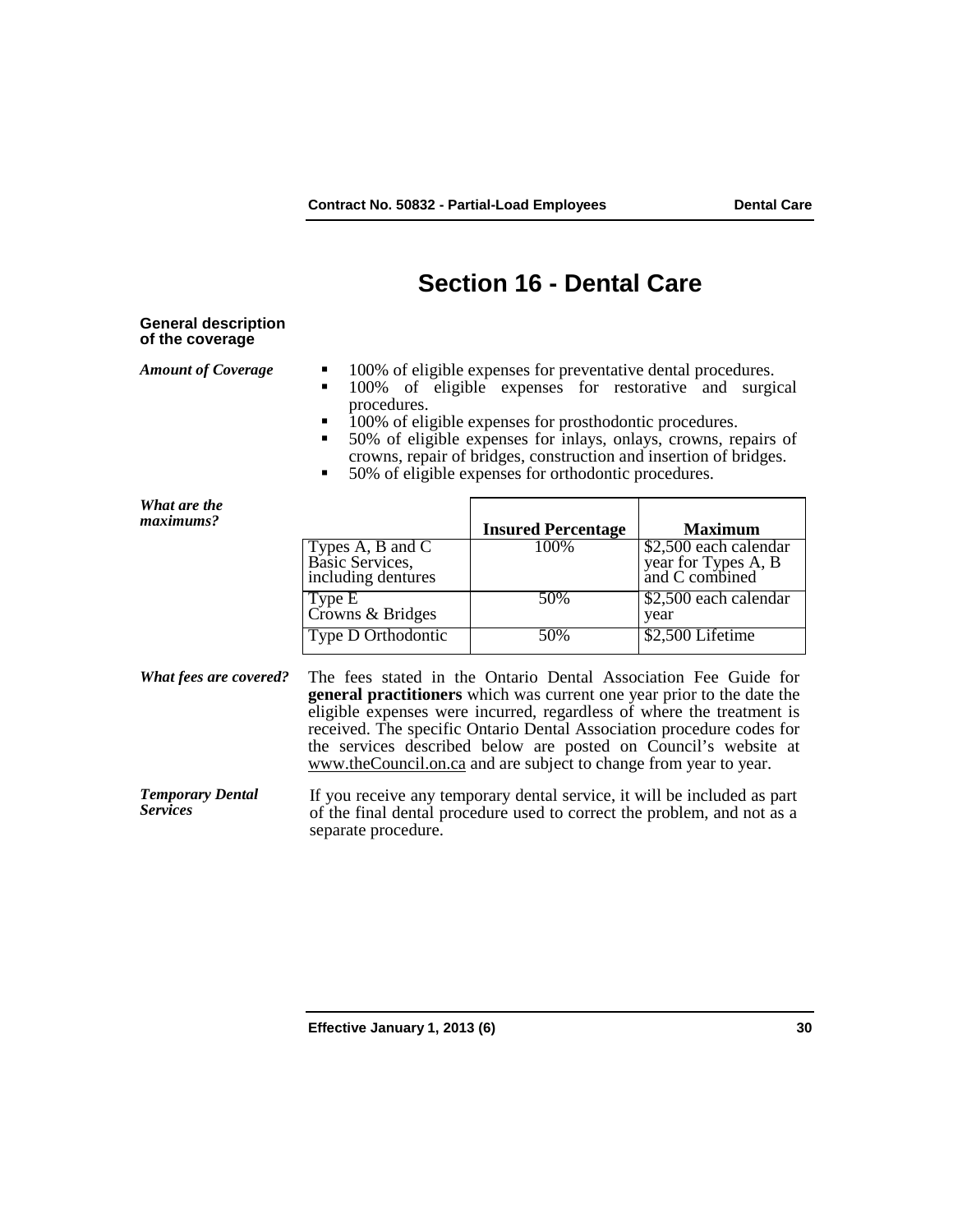**Preventive Dental Procedures**  *(Type A – 100%)*

Your dental benefits cover procedures used to help prevent dental problems including:

Oral examinations

- initial examination every 24 months.
- 1 recall examination every 5 months, up to a maximum of 2
- emergency or specific examinations.
- **•** preventive recall packages.

- $X$ -rays<br> $\blacksquare$  1 complete series of x-rays or 1 panorex every 24 months.
	- 1 set of bitewing x-rays every  $\vec{6}$  months, up to a maximum of 2 sets per calendar year.
- X-rays to diagnose a symptom or examine progress of a particular course of treatment.

Other services

- Required consultations with another dentist, excluding those for orthodontic purposes.
- $\blacksquare$  Required consultations between the patient and dentist, excluding those for orthodontic purposes.
- Fillings amalgam, silicate, composite, acrylic or equivalent.<br>Polishing (cleaning) and topical fluoride treatment, once eve
- Polishing (cleaning) and topical fluoride treatment, once every 6 months, up to a maximum of 2 per calendar year.
- Protective athletic appliance (mouthguards).
- 
- Scaling.<br>• Other preventive services.
- Diagnostic tests and laboratory examinations, but excluding xrays, study models or similar records prepared for orthodontic procedures.
- **Provision of space maintainers for missing primary teeth.**

**Restorative Dental and Surgical Procedures**  *(Type B – 100%)*

Your dental benefits include procedures used to treat basic dental problems and include:

Required consultation between your Dentist and another Dentist.

Retentive pins.

Prefabricated, full coverage restorations.

Caries, trauma and pain control.

Professional visits.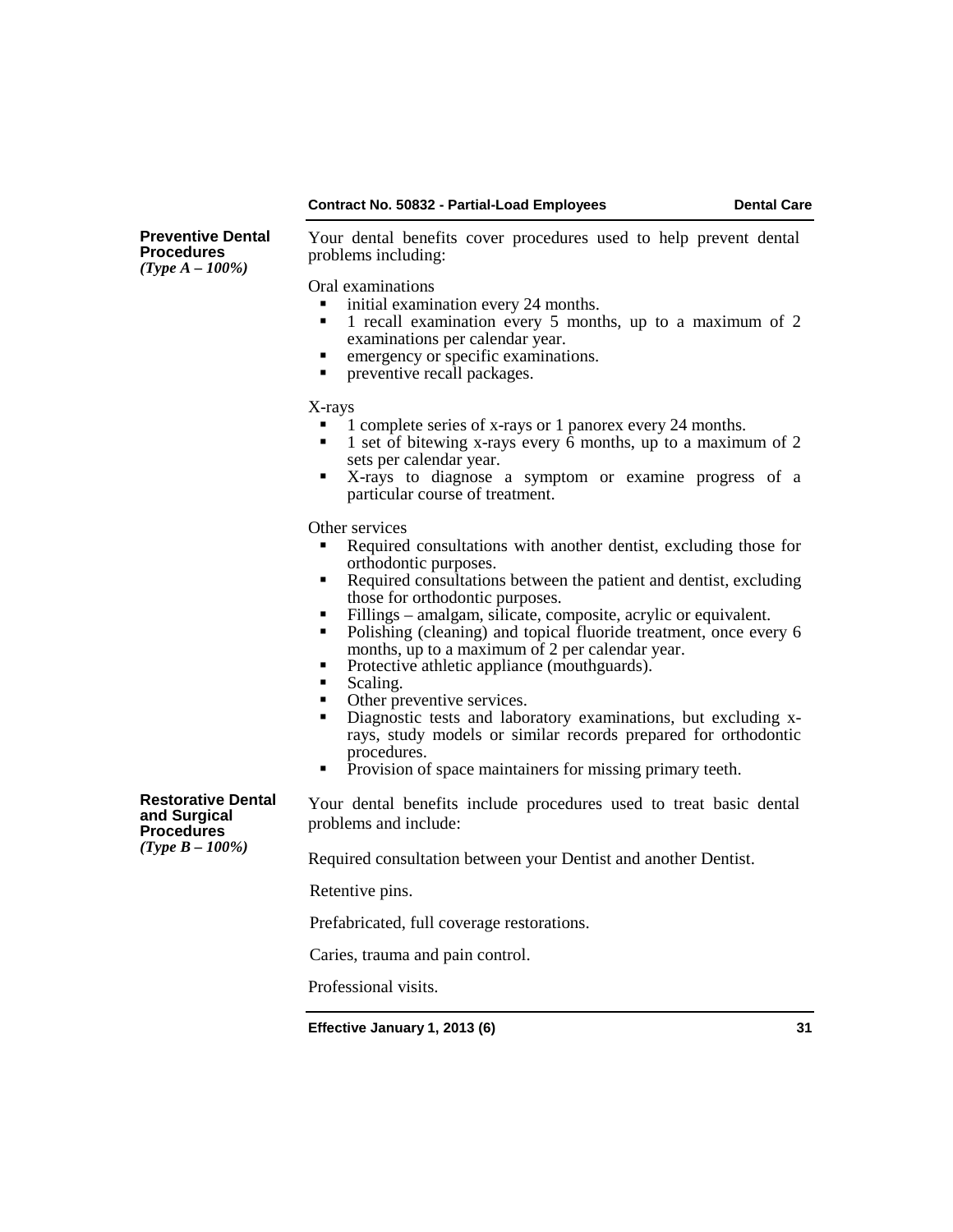Extraction of teeth

Removal of teeth.

Endodontics

 Root canal therapy and root canal fillings, and treatment of disease of the pulp tissue.

Periodontics

**Treatment of disease of the gum and other supporting tissue.** 

Oral surgery

- Surgery and related anaesthesia, other than implants, transplants
- Therapeutic intra-muscular or intravenous drug injection.<br>• Adjunctive general services
- Adjunctive general services.

**Denture Procedures** Your dental benefits include removable dental prosthesis to resolve dental problems and include:

- Complete maxillary and/or mandibular dentures once every 3 years per arch.
- Removable partial dentures once every 3 years.
- Denture adjustments.<br>• Repair of dentures.
- 
- Rebase or reline of an existing partial or complete denture.
- Customary commercial laboratory fees associated with the above.

**Crowns and Bridges**

Your dental benefits include permanent dental prosthesis to resolve dental problems and include:

- 
- Bridges.<br>• Repairs to bridges.<br>• Inlays<br>• Onlays
- 
- Onlays<br>• Pins in
- Pins in inlays, onlays and crowns
- Post and core<br> $\Gamma$  Crowns and re
- Crowns and repairs to crowns.

**[**Special Provisions for Implants: If a claim is made for an implant, **the implant itself and related surgery are not an eligible expense** under the Plan; however, the plan may reimburse you for up to the level of service that is applicable under the alternate benefit clause.

**The Plan will pay based on the least expensive alternate service as follows:**

• If a crown is "the least expensive alternate service", the Plan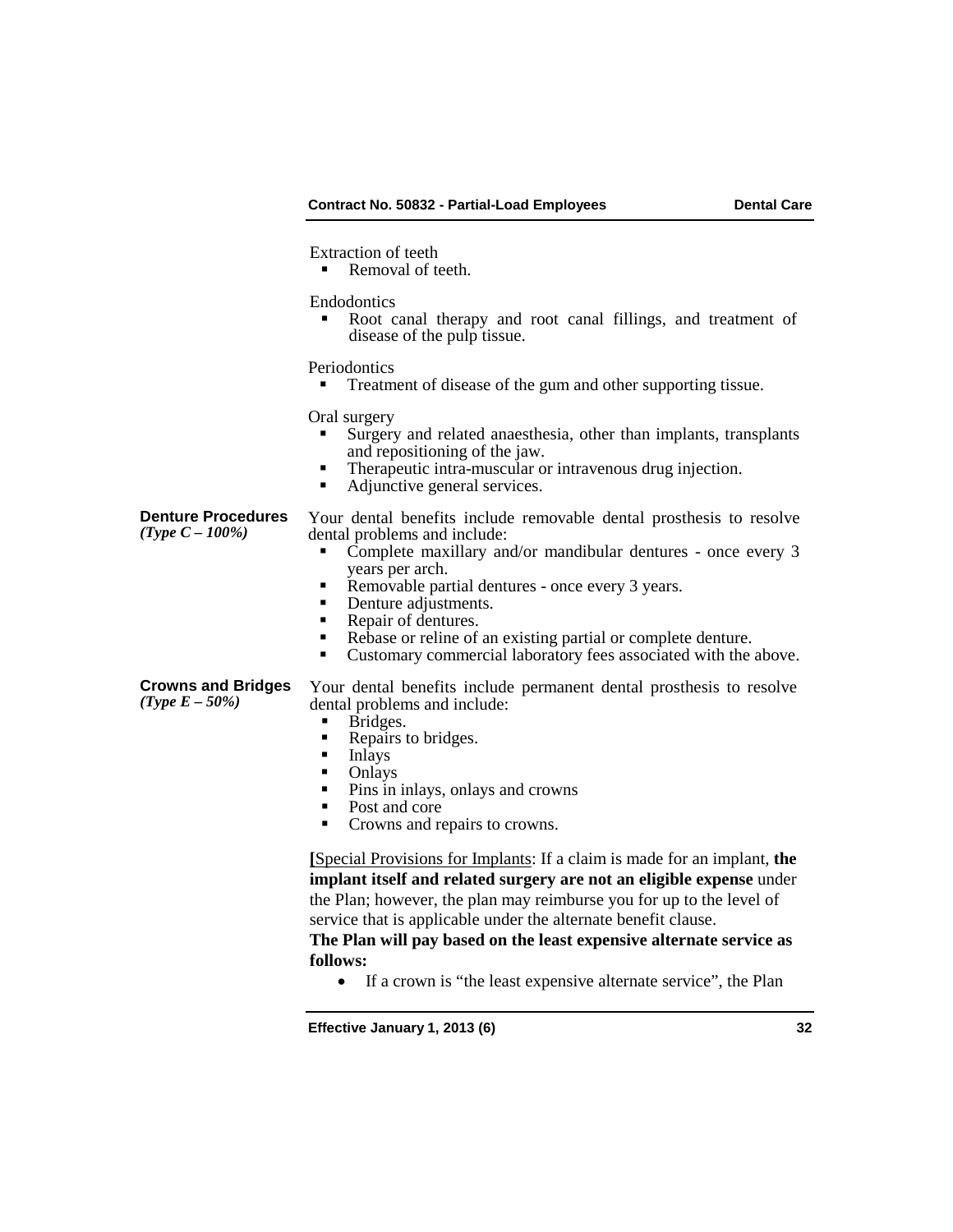will reimburse the allowable fee for a standard crown.

- If a denture is "the least expensive alternate service", the Plan will reimburse up to the allowable fee for a denture, either partial or full.
- If a bridge is "the least expensive alternate service", the Plan will reimburse up to the allowable fee for a bridge.

Please refer to the section "**What is not covered**" for more information about the alternate benefit clause. A pre-determination will identify what portion of the cost, if any, will be reimbursed.**]**

*Replacement of dentures and bridges* Charges for a replacement bridge or replacement standard dentures are not considered an eligible expense during the 3 year period following the construction or insertion of its predecessor except where:

- it is needed to replace a bridge or standard denture which has caused temporomandibular joint disturbances and which cannot
- it is needed to replace a transitional denture which was inserted shortly following extraction of teeth and which cannot be economically modified to the final shape required.

**Orthodontic Procedures** *(Type D – 50%)*

Your dental benefits include procedures used to treat misaligned and crooked teeth and include:

Coverage includes orthodontic examinations, including orthodontic diagnostic services and fixed or removable appliances such as braces.

The following orthodontic procedures are covered:

- Required consultations between patient and dentist<br>Diagnostic services orthodontic cast
- Diagnostic services orthodontic cast.<br>• Observation and adjustment.<br>• Repairs
- 
- **Repairs.**<br>Alteration
- Alterations.<br>Re-cemental
- Re-cementations.<br>
Separation.<br>
Fixed bilateral/u
- 
- Fixed bilateral/unilateral or removable orthodontic appliances.
- Appliances to control oral habits.
- **Myofunctional therapy.**
- Retention appliances.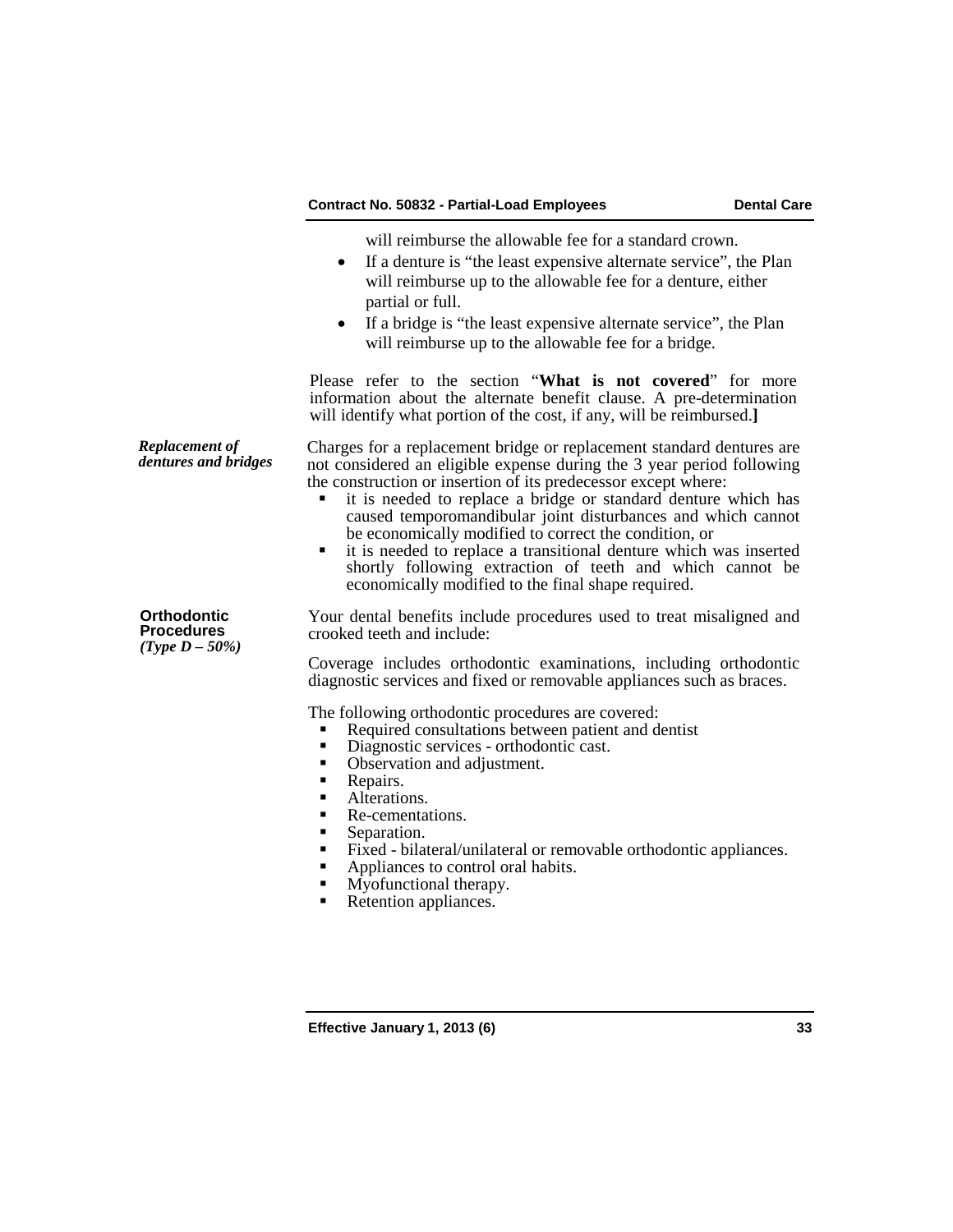| <b>Predetermination</b><br><b>Recommended where</b><br>expenses will exceed<br>\$300 | To ensure that you and your Dentist are aware of the expenses that<br>will be paid by the Plan it is strongly recommended that you send a<br>predetermination form to Sun Life, before the work is done, for any<br>major treatment or any procedure.                                                                                                                                                                                                                                        |  |
|--------------------------------------------------------------------------------------|----------------------------------------------------------------------------------------------------------------------------------------------------------------------------------------------------------------------------------------------------------------------------------------------------------------------------------------------------------------------------------------------------------------------------------------------------------------------------------------------|--|
| How do I file a<br>predetermination?                                                 | This can be done by your Dentist directly via electronic submission or<br>if necessary:<br>you can obtain a claim from your Human Resources Department.<br>ask your Dentist to complete the appropriate sections of the<br>٠<br>form.<br>you complete your sections of the form, sign it and forward it to<br>٠<br>Sun Life.                                                                                                                                                                 |  |
|                                                                                      | Sun Life will advise you how much of the planned treatment is<br>covered by the Plan taking into account any possible alternate<br>procedure or course of treatment based on accepted dental practice,<br>and how much of the cost you will be responsible for before the work<br>is done.                                                                                                                                                                                                   |  |
|                                                                                      | <b>Laboratory Fees</b><br>Certain procedures will usually involve the cost of a commercial<br>laboratory and when appropriate, a reasonable and customary<br>laboratory fee will be reimbursed subject to the same overall<br>maximums. Please note that predetermination cannot take<br>laboratory fees into account but the appropriate payment will be<br>included at the time of claim.                                                                                                  |  |
|                                                                                      | The only circumstance in which benefits will be considered for an<br>ineligible procedure is when your Dentist advises, in writing, that it is<br>both less expensive and better for you than the eligible procedure.                                                                                                                                                                                                                                                                        |  |
| Coverage under<br>more than one plan                                                 | If you are covered for Dental Care under another plan, your benefits<br>will be co-ordinated with the other plan following insurance industry<br>standards. These standards determine where you should send a claim<br>first. Please refer to the 'Submissions of Claims' section of this booklet<br>for instructions.                                                                                                                                                                       |  |
| What is not covered                                                                  | The Plan will not pay for:<br>٠<br>services or supplies payable or available (regardless of any<br>Ξ<br>waiting list) under any government-sponsored plan or program<br>unless explicitly listed as covered under this benefit.<br>services or supplies that are not usually provided to treat a dental<br>П<br>problem, including experimental treatments.<br>any portion of the charge over the usual, customary and<br>٠<br>reasonable charge of the least expensive alternate service or |  |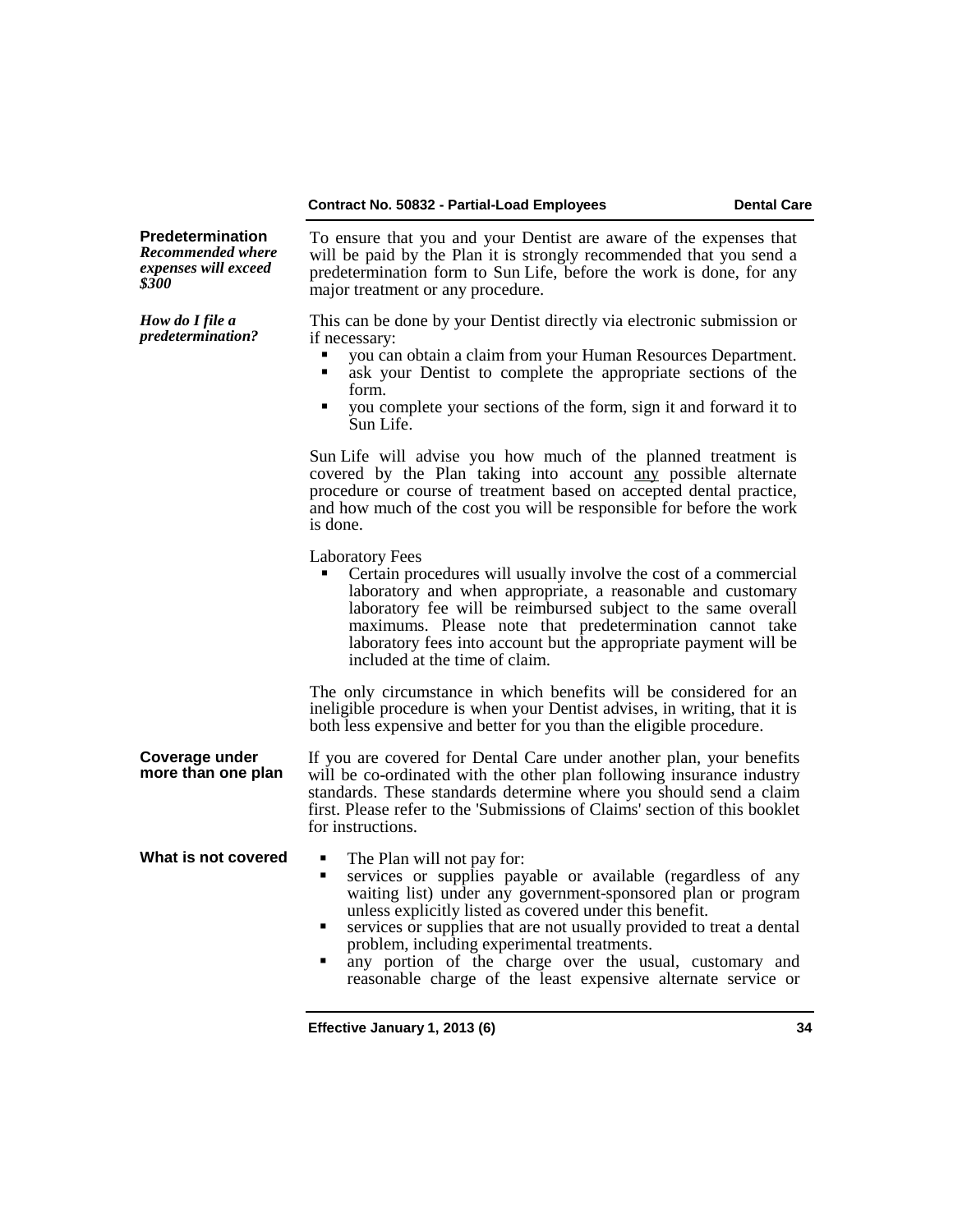material consistent with adequate dental services when such alternate service or material is customarily provided.

- 
- $\blacksquare$  the replacement of dentures that are lost, misplaced or stolen.
- charges for appointments that you do not keep.<br>• charges for completing claim forms.<br>• expenses related to services or sumplies of 1
- 
- expenses related to services or supplies of the type normally intended for home use.

Dental expenses resulting from:

**Payment After coverage ends**

- the hostile action of any armed forces, insurrection or participation in a riot or civil commotion.
- $\blacksquare$  commission or attempted commission of a criminal offence by
- the insured person.<br>
 any cause for which compensation is available under the Workplace Safety and Insurance Act, Criminal Injuries Compensation Act or similar legislation.

If your coverage terminates, you will still be covered for procedures to repair natural teeth damaged by an accidental blow if:

- The accident occurred while you were still covered, and the procedure is performed within 6 months after the d
- the procedure is performed within 6 months after the date of the accident.

**Expenses Outside**  Expenses for emergency dental care outside Canada will qualify as eligible expenses to the extent that they represent the usual, customary and reasonable charges for dental care in the locality where the dental care is performed, provided an expense for such dental care would qualify as an eligible expense, in the Province of Ontario.

> For expenses incurred for dental care performed outside Canada on an other than emergency basis, the benefit provided under this contract will be the usual, customary and reasonable charges for dental care in the locality where the dental care is performed but not exceeding the level of eligible expenses for the Province of Ontario.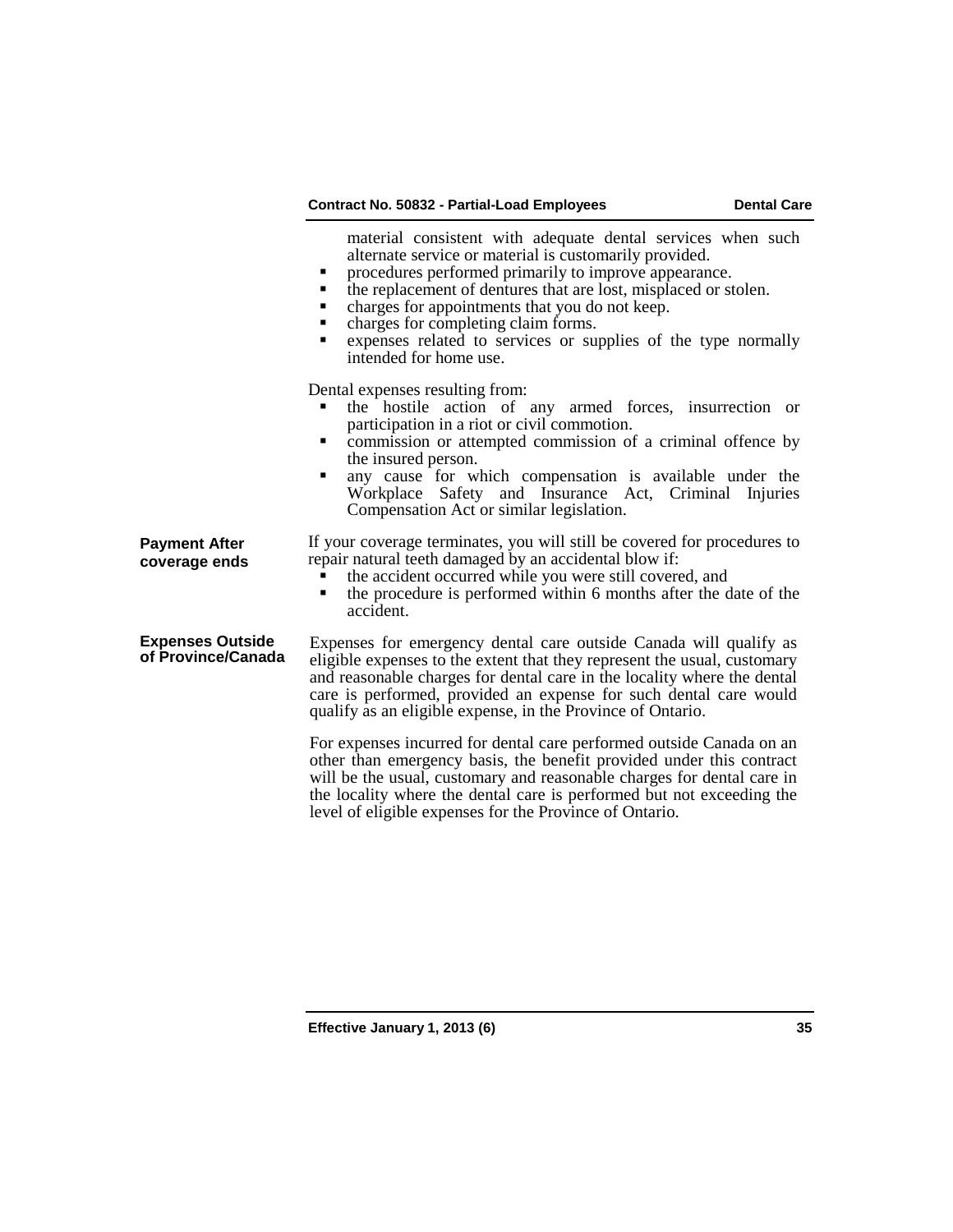# **Section 17 - Short Term Disability Plan (STD)**

# **General description**

The Colleges have full legal and financial liability for this benefit. Questions or inquiries in regard to this benefit must be directed to your College Benefits Administrator.

The Short Term Disability Plan (STD) is not an insurance plan. It is a benefit paid directly to you by the College. The full description of the STD Plan is set out in Article 17, 21.07 D and 26.08 of the current Academic Collective Agreement.

### **Cumulative Sick Leave Credits**

A member of the Academic Bargaining Unit employed by the College on a Partial-Load basis on or after April 1, 1991, will accumulate sick leave credits in hours as set out in Article 26.08 B of the current Academic Collective Agreement.

Unused sick leave credits will be accumulated. However, no gratuity entitlement will be attached to these credits.

A member of the Academic Bargaining Unit employed by the College on a Partial-Load basis prior to April 1, 1991, will accumulate sick leave credits as set out in Article 26.08 B of the current Academic Collective Agreement.

Unused sick leave credits will be accumulated. After ten years of service at a single College, any unused sick leave credits are payable upon death, termination or retirement. The formula for calculating payment is:

credits in hours X hourly rate of pay 2 480\*

\*Annual teaching maximum.

The payout is subject to a maximum gratuity of 50% of the annual maximum number of hours of teaching  $(i.e. 10 months X 4 weeks X 12 hours)$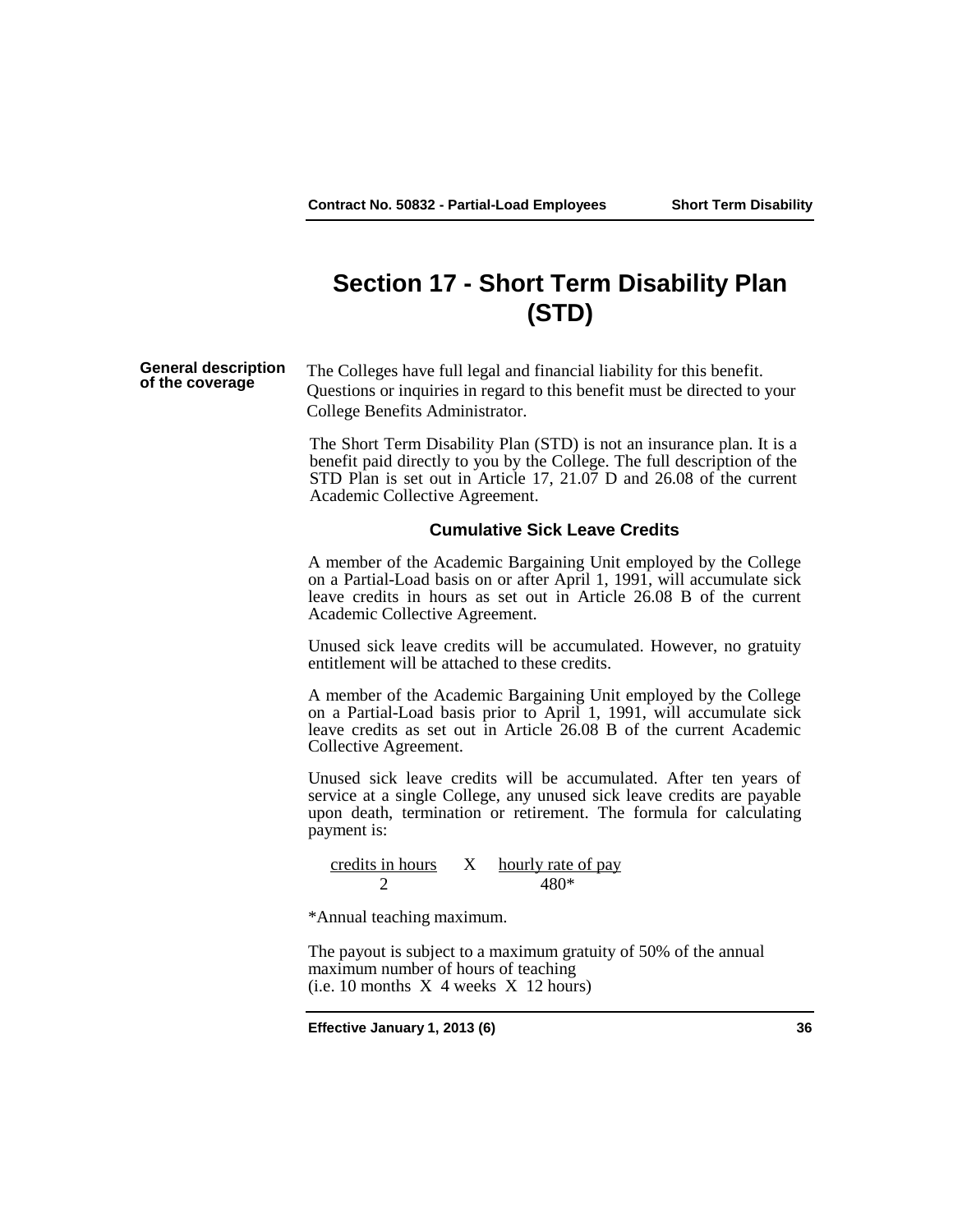### **Contract No. 50832 - Partial-Load Employees Short Term Disability**

Bridging Benefit The Bridging Benefit is set out in Article 26.08 C of the current Academic Collective Agreement and it applies if you are:<br> **Particular in Solution** 6 months of the end of any contract:

- rehired within 6 months of the end of any contract;<br>• if upon termination of a contract you have a writte
- if upon termination of a contract you have a written contract for future employment as a partial-load employee; or
- **v** you are on an approved leave of absence.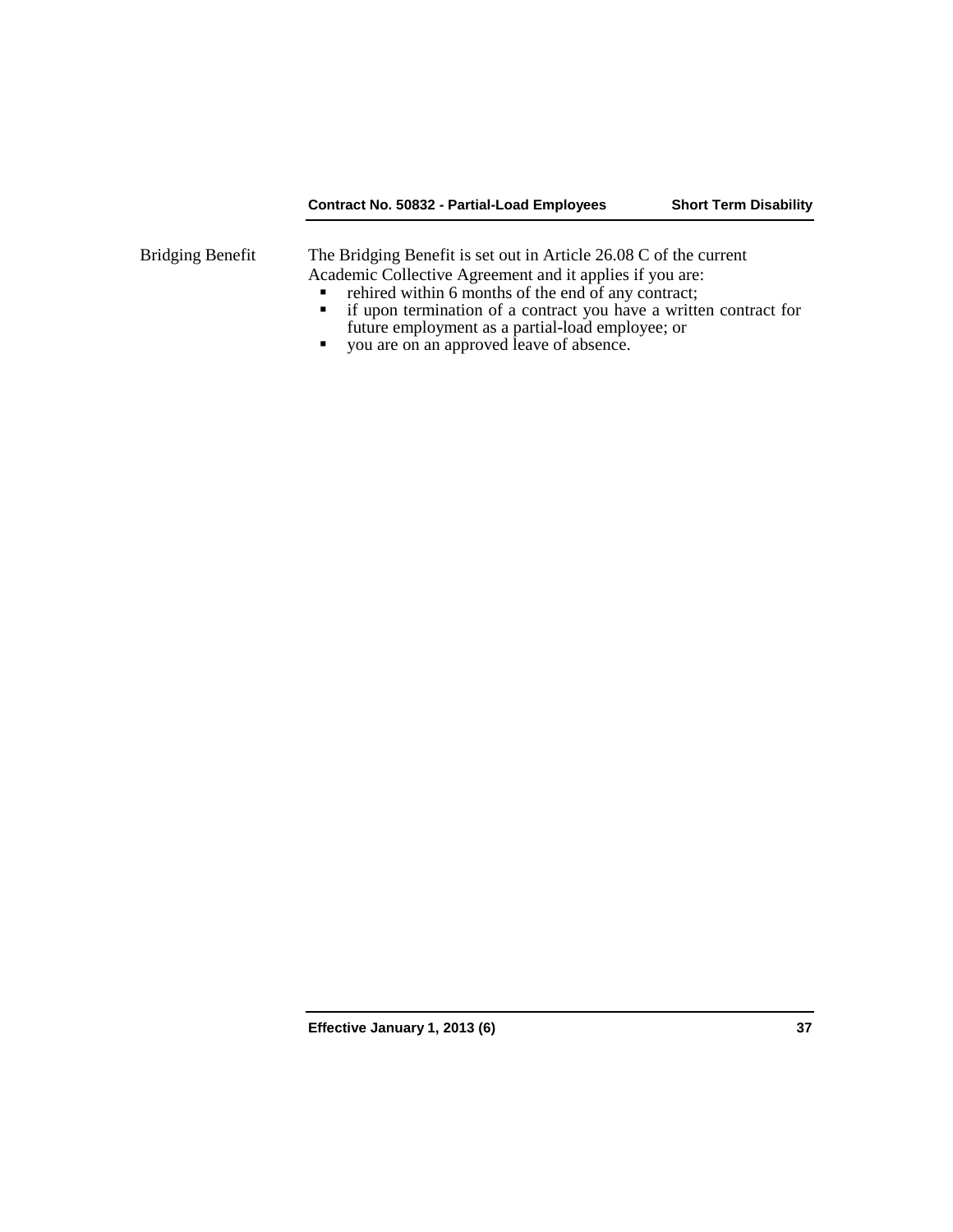## **Section 18 - Life Insurance Coverage**

**General description of the coverage** *(Optional)* You may elect to enrol in the Employee Life Insurance benefit. It is term insurance that covers you 24 hours per day while you continue to meet the eligibility requirements for insurance under the group contract. There are three levels of coverage. They are described below. Basic Life Insurance If you have elected this insurance you have coverage in the amount of \$25,000. Supplementary Life Insurance You may choose additional coverage in units of \$10,000 up to a maximum of \$60,000. Employee Pay-All Life Insurance Provided you have chosen the maximum of \$60,000 under the Supplementary Life Insurance benefit you may choose to be covered in units of \$10,000 up to an additional \$300,000 under the Employee Pay-All Life Insurance. If you are covered for the maximum benefits available under the Plan you would be insured for a total of \$385,000. **Change without evidence of insurability** No medical examination or other evidence of insurability is required provided you are actively at work and you apply for the optional life insurance for you or your spouse within 31 days of the following: the date you completed your Waiting Period, or ■ the date you acquire a Dependent or an additional Dependent, or<br>■ the date your marital status changes. the date your marital status changes.

*What happens if I do not apply within 31 days or I wish to increase the amount of Life Insurance?*

You will be required to furnish evidence of insurability to Sun Life. Such insurance coverage will take effect only upon the date your evidence of insurability is approved by Sun Life. It is important to note that it is possible that coverage could be declined. Serious consideration should be given before declining the life benefits at the time the benefits are first offered to you.

**Coverage during total disability (***The contract holder has the sole legal*  If you become totally disabled before you retire or reach age 65, whichever is earlier, Life coverage for you and your dependents may continue without the payment of premiums as long as you are totally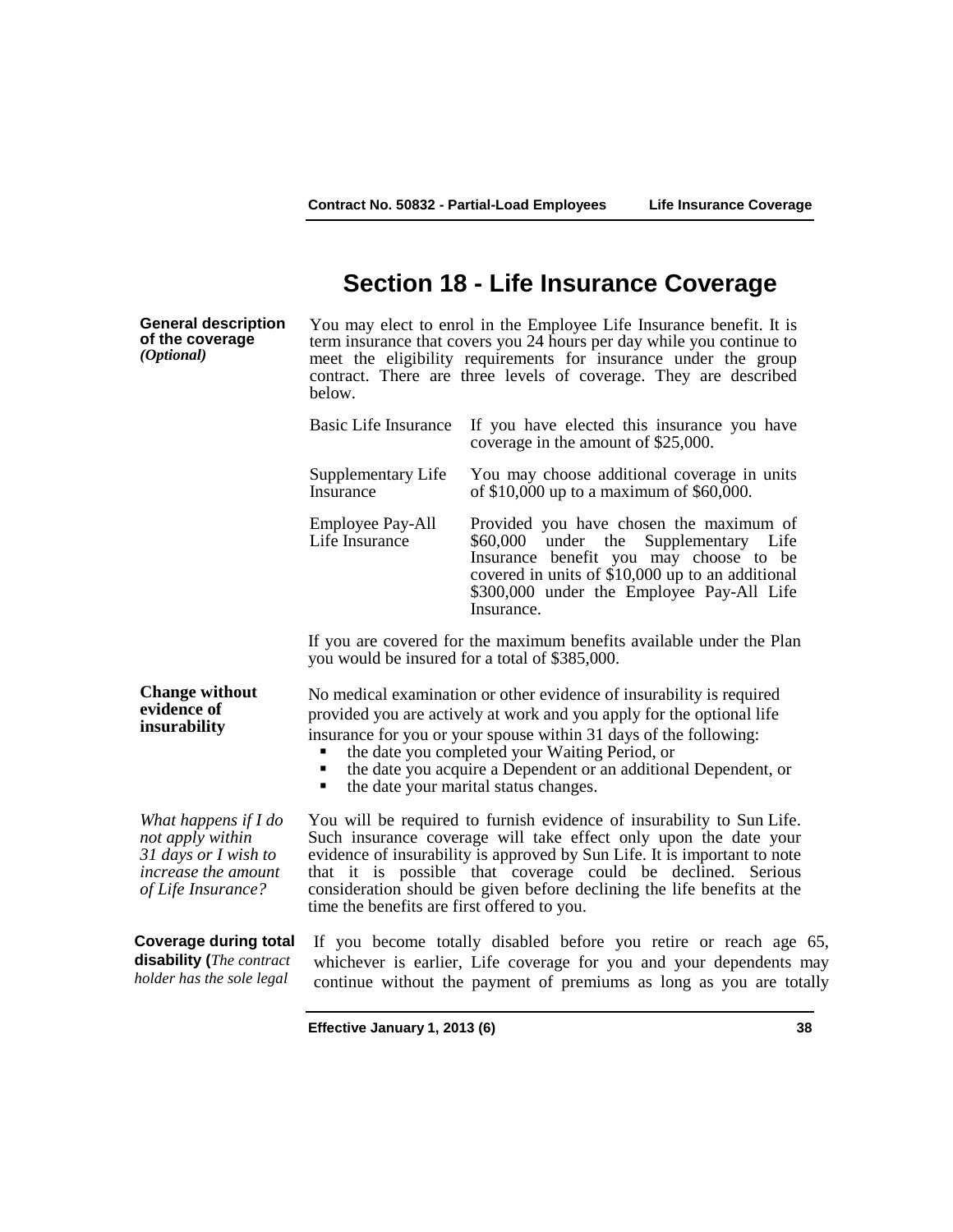*and financial liability for the Coverage during total as administrator on behalf of the contract holder***)**

*disability. Sun Life only acts*  reductions and terminations. In addition, all continued coverage with Sun disabled. This continued coverage is subject to the terms of the contract which were in effect on the date you became totally disabled, including life terminates on the date the benefit under which the person is covered with Sun Life terminates.

> Sun Life must receive proof of your total disability within 12 months of the date the disability begins. After that, we can require ongoing proof that you are still totally disabled.

> If proof of total disability is approved after an individual insurance policy becomes effective as a result of converting the group Life coverage, the group Life coverage will be reduced by the amount of the individual insurance policy, unless the individual insurance policy is exchanged for a refund of premiums.

Total disability must continue for:

- an uninterrupted period of 6 months, or
- the elimination period for Long-Term Disability if you are entitled to Long-Term Disability payments, whichever is shorter.

This coverage will continue without payment of premiums, from the date total disability begins, until the date you cease to be totally disabled or the date you fail to give Sun Life proof of your continued total disability, whichever is earlier.

For the purposes of your Life coverage, you will be considered totally disabled if you are prevented by illness from performing any occupation you are or may become reasonably qualified for by education, training or experience. However, if you are totally disabled under the Long-Term Disability benefit, you are also considered to be totally disabled under the Life benefit.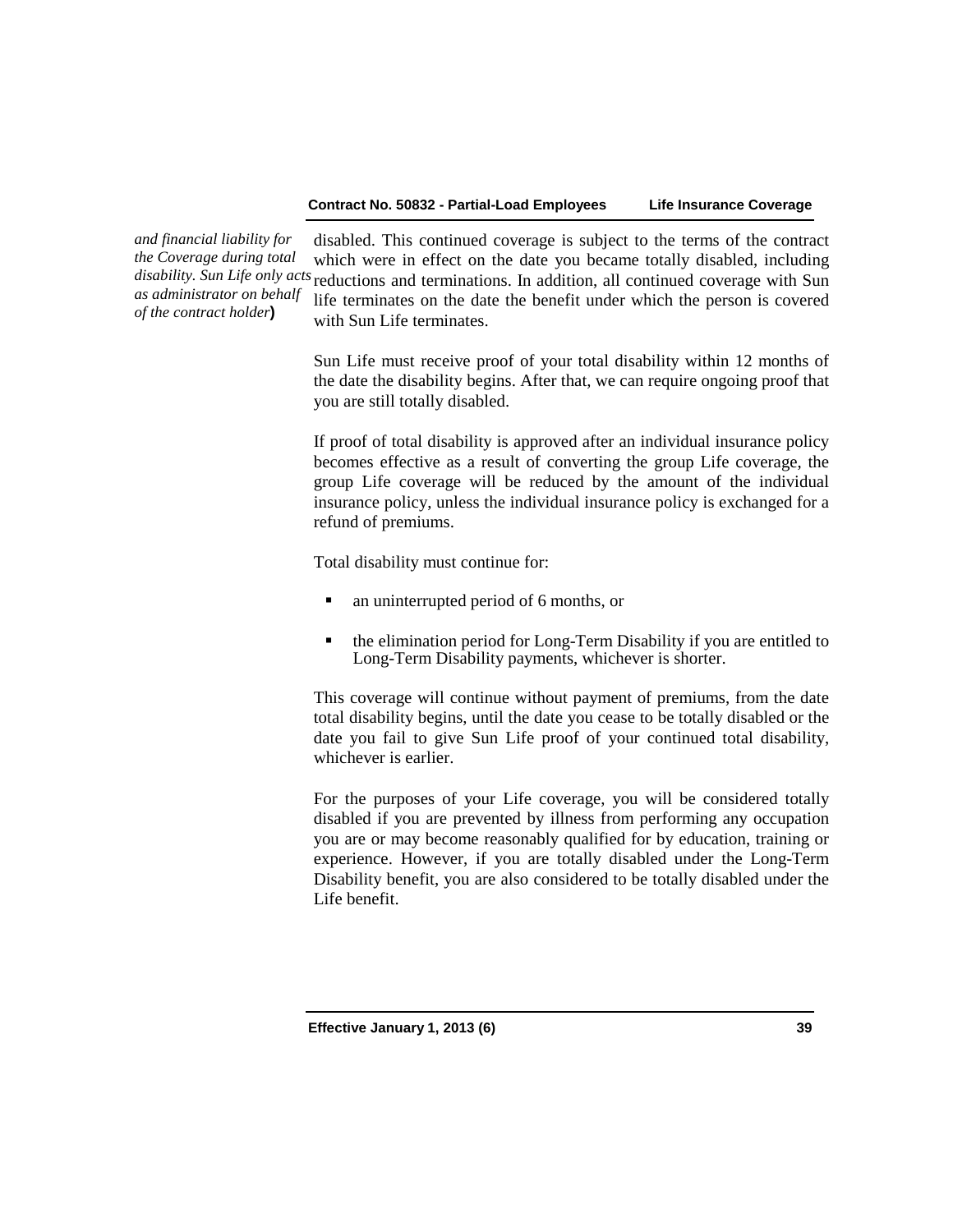# **Accidental Death and Dismemberment**

| <b>General description</b><br>of the coverage<br>(Mandatory only if you<br>elect Basic Life<br><i>Insurance</i> ) | Accidental Death and Dismemberment (AD $\&$ D) insurance is<br>provided. This means that if, due to an accident occurring while<br>covered, you die or suffer a dismemberment as listed in the table under<br>Table of Losses, you may be eligible for benefits. Any death benefit<br>paid under this coverage is in addition to the Basic Life Insurance<br>coverage.                                                                                                                                                              |
|-------------------------------------------------------------------------------------------------------------------|-------------------------------------------------------------------------------------------------------------------------------------------------------------------------------------------------------------------------------------------------------------------------------------------------------------------------------------------------------------------------------------------------------------------------------------------------------------------------------------------------------------------------------------|
| <b>Accident</b>                                                                                                   | An accident is a bodily injury that occurs solely as a direct result of a<br>violent, sudden and unexpected action from an outside source.                                                                                                                                                                                                                                                                                                                                                                                          |
| <b>Your Accidental</b><br>Death and<br><b>Dismemberment</b><br><b>Insurance</b>                                   | Amount of Insurance - \$25,000                                                                                                                                                                                                                                                                                                                                                                                                                                                                                                      |
|                                                                                                                   | 100% of the insurance is payable in the event of accidental death. For<br>other Dismemberment situations the amount payable is \$25,000 pro-<br>rated in proportion to the percentages identified in the Table of Losses<br>Chart.                                                                                                                                                                                                                                                                                                  |
| What the Plan will<br>pay                                                                                         | The Plan will pay for this benefit if you:<br>accidentally drown.<br>disappear in an accident while travelling. This only applies if the<br>п<br>means of transportation disappears, sinks, is wrecked, forced to<br>land or stranded and the body is not found within one year. There<br>must be no evidence that you or your spouse are still alive.<br>are in an accident or exposed to the elements and, as a direct<br>٠<br>result, you suffer one of the losses listed below within 365 days<br>of that accident or exposure. |
|                                                                                                                   | The amount that the Plan will pay is a percentage of the \$25,000. The<br>percentage depends on the loss suffered. The following table shows the<br>percentages used to determine the payment. However, only the largest<br>percentage is paid for injuries to the same limb resulting from the same<br>accident, and the maximum payable due to any one accident is<br>\$25,000.                                                                                                                                                   |
|                                                                                                                   |                                                                                                                                                                                                                                                                                                                                                                                                                                                                                                                                     |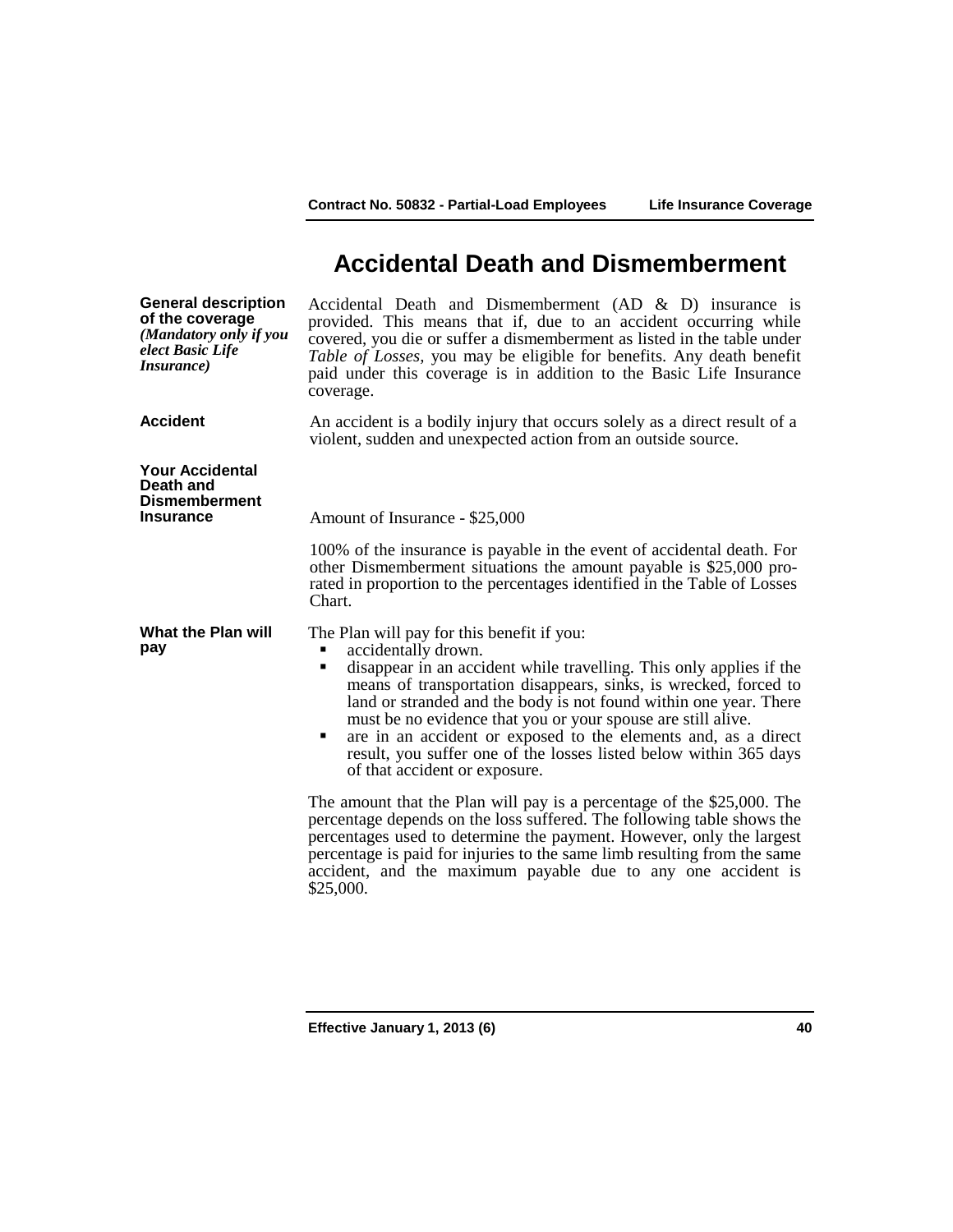|                        | TABLE OF LOSSES CHART                                                                                                                                                                                                                                                                                                                                                                                                                                                                                                                                                                                                                                                                                                                                                                                                                                                                                                                                                                                                                                                                                                                        |        |
|------------------------|----------------------------------------------------------------------------------------------------------------------------------------------------------------------------------------------------------------------------------------------------------------------------------------------------------------------------------------------------------------------------------------------------------------------------------------------------------------------------------------------------------------------------------------------------------------------------------------------------------------------------------------------------------------------------------------------------------------------------------------------------------------------------------------------------------------------------------------------------------------------------------------------------------------------------------------------------------------------------------------------------------------------------------------------------------------------------------------------------------------------------------------------|--------|
|                        | Loss of life                                                                                                                                                                                                                                                                                                                                                                                                                                                                                                                                                                                                                                                                                                                                                                                                                                                                                                                                                                                                                                                                                                                                 | 100%   |
|                        | Loss of both hands                                                                                                                                                                                                                                                                                                                                                                                                                                                                                                                                                                                                                                                                                                                                                                                                                                                                                                                                                                                                                                                                                                                           | 100%   |
|                        | Loss of both feet                                                                                                                                                                                                                                                                                                                                                                                                                                                                                                                                                                                                                                                                                                                                                                                                                                                                                                                                                                                                                                                                                                                            | 100%   |
|                        | Loss of one hand                                                                                                                                                                                                                                                                                                                                                                                                                                                                                                                                                                                                                                                                                                                                                                                                                                                                                                                                                                                                                                                                                                                             | 50%    |
|                        | Loss of one foot                                                                                                                                                                                                                                                                                                                                                                                                                                                                                                                                                                                                                                                                                                                                                                                                                                                                                                                                                                                                                                                                                                                             | 50%    |
|                        | Loss of thumb and index finger on the same hand                                                                                                                                                                                                                                                                                                                                                                                                                                                                                                                                                                                                                                                                                                                                                                                                                                                                                                                                                                                                                                                                                              | 33.33% |
|                        | Loss of use of one arm and one leg                                                                                                                                                                                                                                                                                                                                                                                                                                                                                                                                                                                                                                                                                                                                                                                                                                                                                                                                                                                                                                                                                                           | 100%   |
|                        | Loss of use of one arm                                                                                                                                                                                                                                                                                                                                                                                                                                                                                                                                                                                                                                                                                                                                                                                                                                                                                                                                                                                                                                                                                                                       | 50%    |
|                        | Loss of use of one leg                                                                                                                                                                                                                                                                                                                                                                                                                                                                                                                                                                                                                                                                                                                                                                                                                                                                                                                                                                                                                                                                                                                       | 50%    |
|                        | Loss of entire sight of one eye                                                                                                                                                                                                                                                                                                                                                                                                                                                                                                                                                                                                                                                                                                                                                                                                                                                                                                                                                                                                                                                                                                              | 50%    |
|                        | Loss of entire sight of both eyes                                                                                                                                                                                                                                                                                                                                                                                                                                                                                                                                                                                                                                                                                                                                                                                                                                                                                                                                                                                                                                                                                                            | 100%   |
|                        | Loss of sight of one eye and either one hand or one foot                                                                                                                                                                                                                                                                                                                                                                                                                                                                                                                                                                                                                                                                                                                                                                                                                                                                                                                                                                                                                                                                                     | 100%   |
| <b>Accidental Loss</b> | Loss of a hand means that it was severed at or above the wrist.<br>$\blacksquare$<br>Loss of a foot means that it was severed at or above the ankle.<br>٠<br>Loss of a thumb and index finger means that they were severed at<br>٠<br>or above the first joint from the hand.<br>Loss of sight must be total and permanent.<br>٠                                                                                                                                                                                                                                                                                                                                                                                                                                                                                                                                                                                                                                                                                                                                                                                                             |        |
|                        | Loss of use of limb must be total, continuous for 12 months, and then<br>must be determined to be permanent and irrecoverable before the<br>benefit is payable.                                                                                                                                                                                                                                                                                                                                                                                                                                                                                                                                                                                                                                                                                                                                                                                                                                                                                                                                                                              |        |
| What is not covered    | The Plan will not pay AD $\&$ D benefits for losses that are the result of:<br>suicide or self-inflicted injury, while sane or insane.<br>taking any poison, drug or medicine, whether voluntarily or<br>Ξ<br>otherwise.<br>inhaling gas, whether voluntarily or otherwise, other than as a<br>٠<br>result of performance by the employee of the regular duties of his<br>employment.<br>bodily or mental infirmity or disease of any kind or infection<br>٠<br>other than infection occurring simultaneously with and in<br>consequence of an accidental cut or wound.<br>flying in, descending from or being exposed to any hazard related<br>٠<br>to an aircraft while<br>receiving flying lessons.<br>$\Box$<br>performing any duties in connection with the aircraft (except<br>$\Box$<br>when such duties are being performed as part of your<br>occupation with the College).<br>being flown for a parachute jump.<br>$\Box$<br>a member of the armed forces if the aircraft is under the<br>$\Box$<br>control of or chartered by the armed forces.<br>war, insurrection or the hostile action of the armed forces of any<br>country. |        |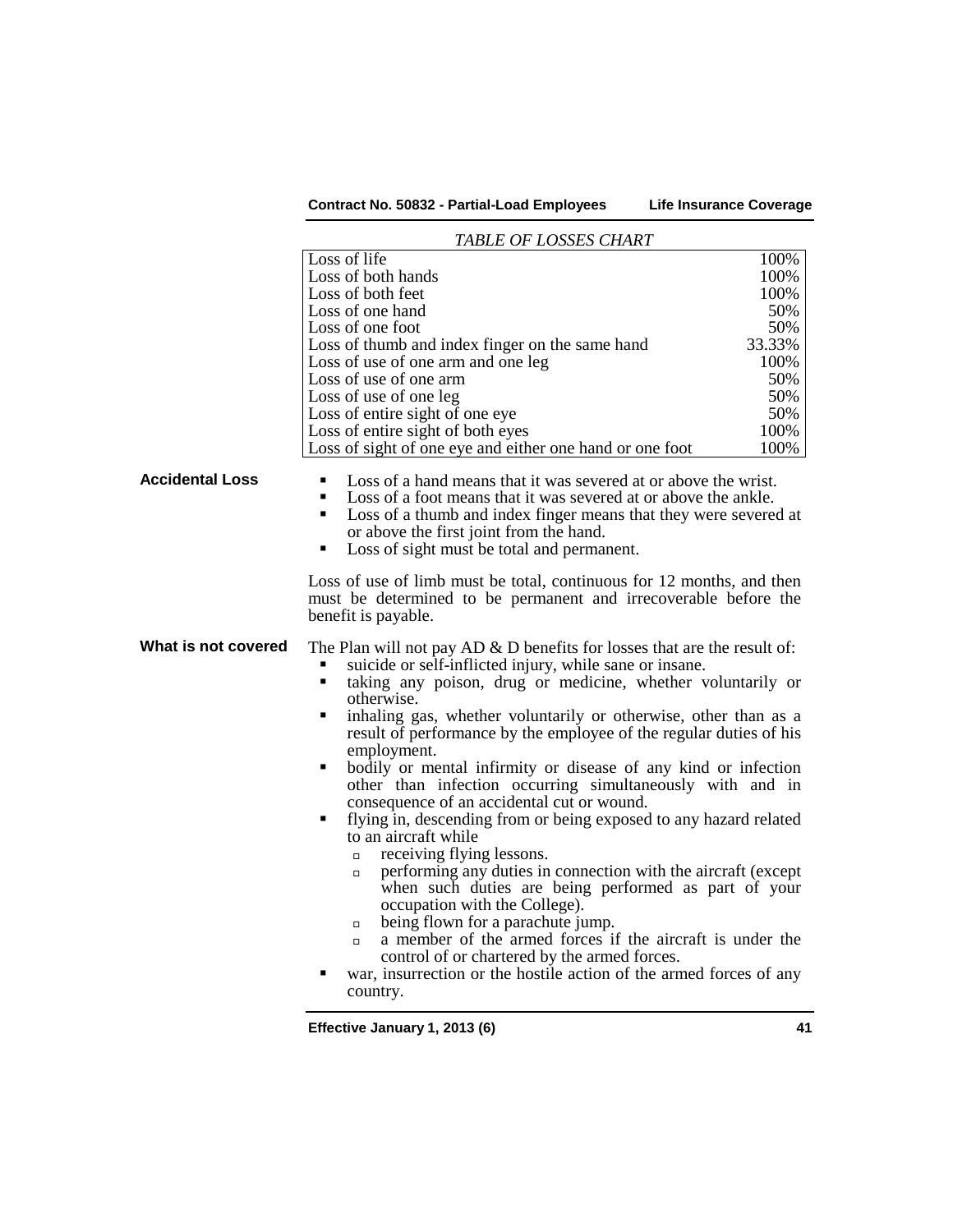• participation in a criminal offence.

*Coverage during total*  **Coverage during total** If you became totally disabled while insured, your Accidental Death and Dismemberment coverage will be continued until the end of the month in which you reach age 65.

# **Dependent Life Insurance Coverage**

| <b>General description</b><br>of the coverage<br>( <i>Optional</i> )        |               |                                    |                                                   | Dependent Life Insurance is term insurance which covers your spouse<br>and dependent children while you remain an employee of the College<br>and they continue to meet the eligibility requirements for the insurance.                                                                   |    |
|-----------------------------------------------------------------------------|---------------|------------------------------------|---------------------------------------------------|------------------------------------------------------------------------------------------------------------------------------------------------------------------------------------------------------------------------------------------------------------------------------------------|----|
| <b>Amount of Insurance</b>                                                  | Spouse:       | \$5,000                            | Each child:                                       | \$2,000                                                                                                                                                                                                                                                                                  |    |
|                                                                             |               | dependent children die.            |                                                   | The benefit is payable to you. Its purpose is to assist you and your<br>family with the additional financial burden should your spouse or                                                                                                                                                |    |
| Proof of good health                                                        |               |                                    |                                                   | Required on all amount of coverage unless requested within 31 days<br>of completing the waiting period or of acquiring a new dependent.                                                                                                                                                  |    |
| <b>Coverage during Total</b><br><b>Disability</b>                           | reach age 65. |                                    |                                                   | If you became totally disabled while insured, your Dependent Life<br>coverage will be continued until the end of the month in which you                                                                                                                                                  |    |
|                                                                             |               | of the date the disability begins. |                                                   | Sun Life must receive proof of your total disability within 12 months                                                                                                                                                                                                                    |    |
|                                                                             |               |                                    | <b>Appointing a Beneficiary</b>                   |                                                                                                                                                                                                                                                                                          |    |
| <b>Beneficiary</b><br><b>Appointments</b>                                   |               |                                    | appointment, payment will be made to your estate. | You may name as beneficiary of your choice, a person, persons or<br>your estate. In the event of your death, benefits will be paid in the<br>name of the last legally nominated beneficiary you left on file with the<br>College Benefits Administrator. In the absence of a beneficiary |    |
| Appointment of a<br><b>Beneficiary</b> in the<br><b>Province of Ontario</b> |               |                                    |                                                   | Except as restricted by law you may change your beneficiary at any<br>time. In the Province of Ontario, the beneficiary is revocable by the<br>insured. This means that you may change your beneficiary<br>appointment at any time without the approval of your beneficiary.             |    |
| Appointment of a                                                            |               |                                    |                                                   | The Province of Quebec requires that you indicate whether your                                                                                                                                                                                                                           |    |
|                                                                             |               | Effective January 1, 2013 (6)      |                                                   |                                                                                                                                                                                                                                                                                          | 42 |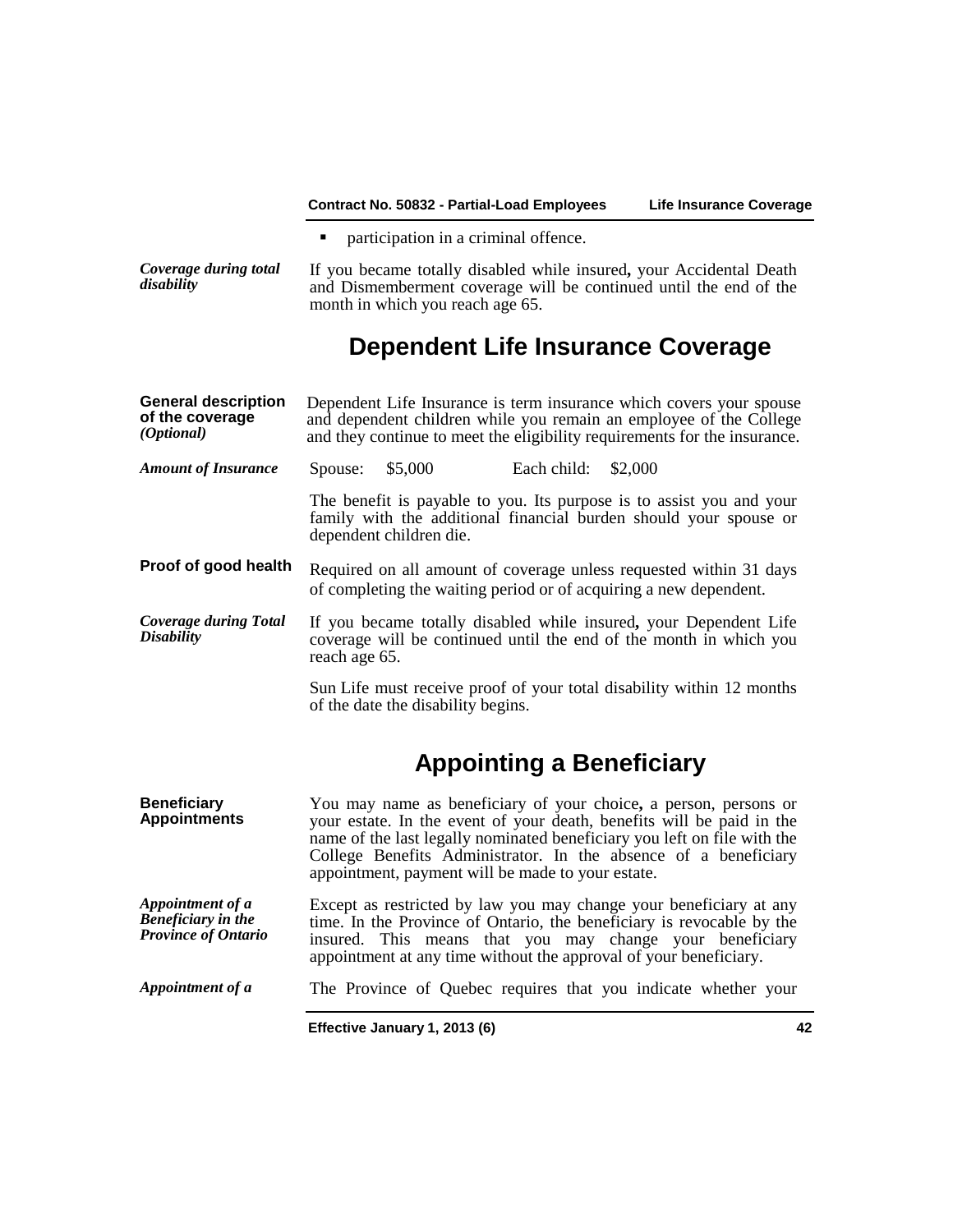*Beneficiary in the*  beneficiary is revocable or irrevocable at the time you make your benefit election. If you have indicated the beneficiary is irrevocable at the time of enrolment, you may only change the beneficiary appointment with the written permission of the current beneficiary. The enrolment form provided by the College contains this information.

> Your beneficiary appointment can be a complex matter, and depending on your specific situation, you may wish to seek legal advice before making a nomination and/or changing an appointment. The necessary form is available from the College Benefits Administrator.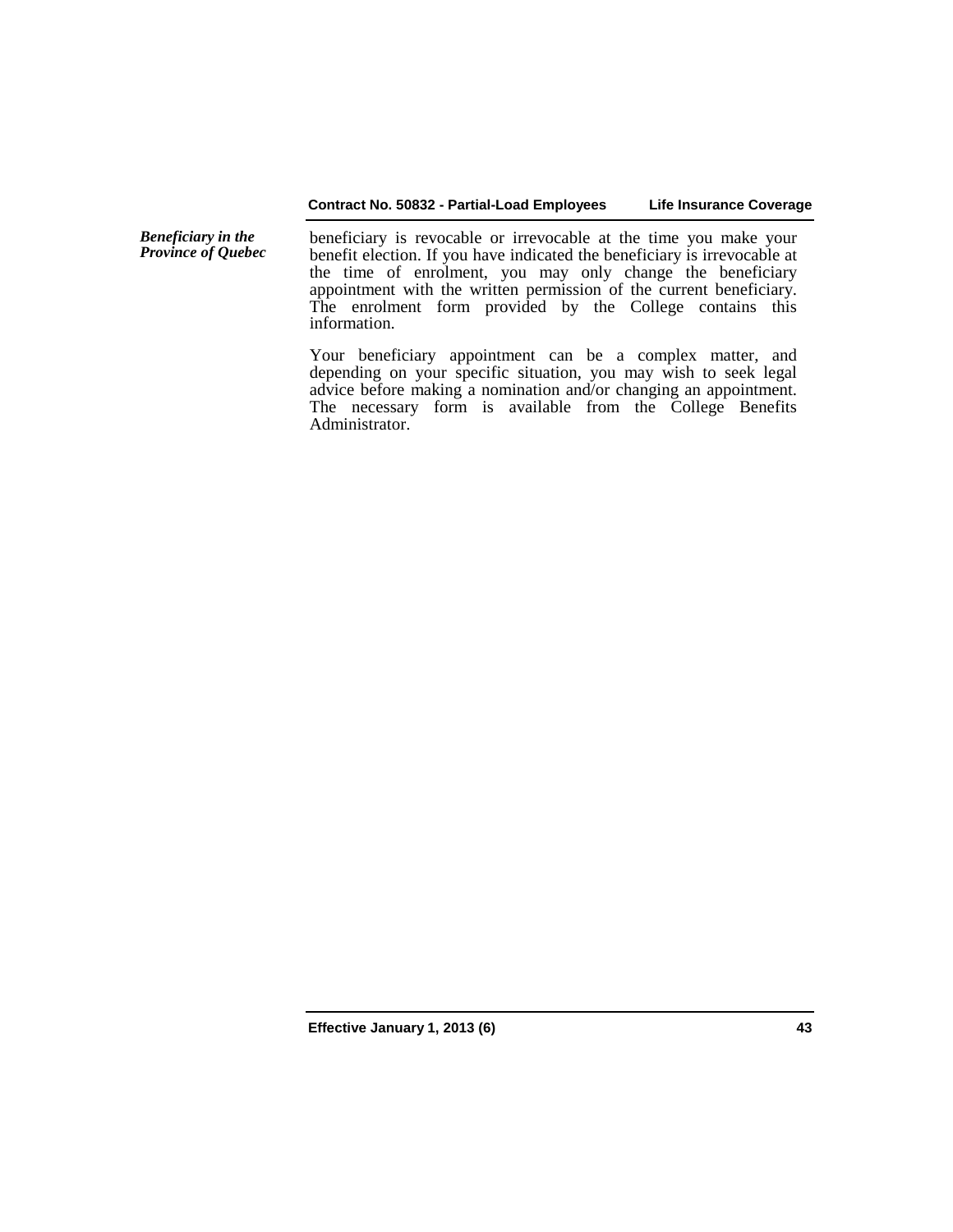# **Life Insurance Conversion**

**Converting your Life Insurance While the Life Insurance benefit is in effect with Sun Life,** you may apply to convert the group Life coverage, to an individual Life policy with Sun Life without providing proof of good health

> It is your responsibility to initiate an application to convert your Life Insurance with Sun Life. The College will issue a conversion form to you. This form will confirm details of your employment such as your start date with the College, the amount of insurance coverage in effect at the time of your separation from the College, the termination date of your insurance as well as providing a list of Sun Life numbers where you can call to get more information about your options on an individual policy. You have 31 days from the date your insurance is reduced or ceases to convert your Life Insurance to an individual Life policy with Sun Life.

You may only exercise the conversion option once.

*How much can I convert* You may convert your total Life Insurance coverage to a maximum of \$200,000.

*If you die during the*  If you die during the If you die during this 31 day conversion period, the conversion Conversion Period amount of Life Insurance coverage will be paid to your last named beneficiary as recorded on your file in the Human Resources Department as a death claim.

> **While the Dependent Life Insurance benefit is in effect with Sun**  Life, you may apply to convert your spouse's Life coverage to an individual Life policy with Sun Life without providing proof of good health. This is not available for dependent children.

*How long do I have to convert my spouse's life insurance?* You have 31 days from the date your Dependent Life insurance ceases to convert to a private policy with Sun Life.

*What happens if my spouse dies during the conversion period?* If your Spouse dies during this 31 day conversion period, the conversion amount of Dependent Life Insurance coverage will be paid as a death claim to you.

**Converting your Dependent Life Insurance**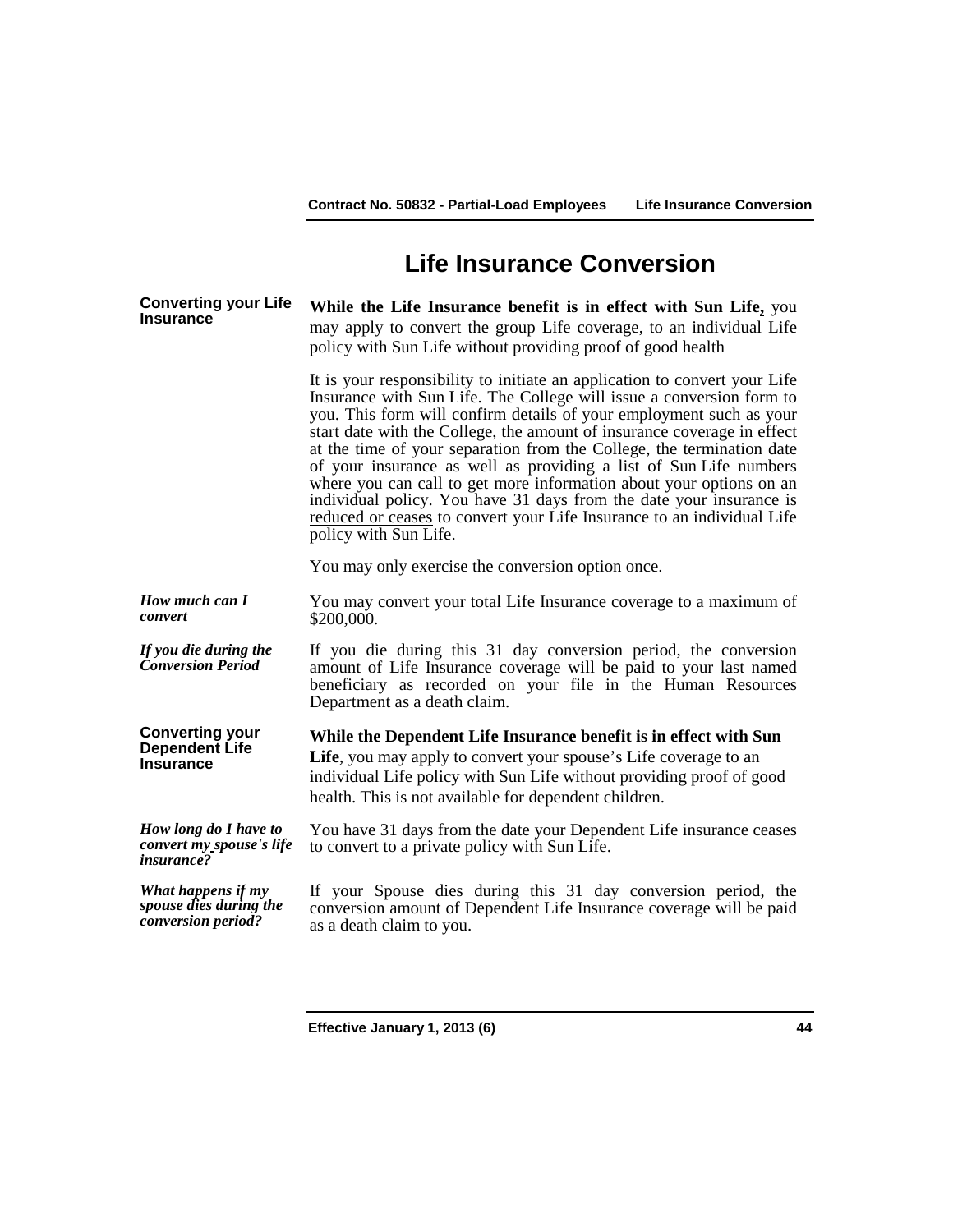# **Section 19 – Critical Illness Insurance**

| <b>Eligibility</b><br>of Applied Arts and Technology.<br>To qualify, you must:<br>be between the ages of 18 and 65<br>reside in Canada<br>be actively at work<br>٠<br>provide proof of good health<br>٠<br><b>Eligibility Date</b><br>month of partial-load employment.<br>Coverage<br>\$200,000 in units of \$25,000.<br><b>Coverage Effective</b><br>Date<br>Date.<br>٠<br>to be effective.<br>the date your coverage will be effective.<br>information will be required for all amounts of coverage applied for. | <b>General Description</b><br>of Coverage | Critical Illness insurance provides protection that Long Term<br>Disability, Life Insurance, and Extended Health Care insurance<br>coverages do not. Following the diagnosis of a critical illness and a<br>prescribed survival period, this insurance pays a one-time, lump-sum<br>benefit (see Critical Illness brochure for additional information).                                                                                                                                                                                                                                                                                                                                                                                                                                                                                                                               |
|---------------------------------------------------------------------------------------------------------------------------------------------------------------------------------------------------------------------------------------------------------------------------------------------------------------------------------------------------------------------------------------------------------------------------------------------------------------------------------------------------------------------|-------------------------------------------|---------------------------------------------------------------------------------------------------------------------------------------------------------------------------------------------------------------------------------------------------------------------------------------------------------------------------------------------------------------------------------------------------------------------------------------------------------------------------------------------------------------------------------------------------------------------------------------------------------------------------------------------------------------------------------------------------------------------------------------------------------------------------------------------------------------------------------------------------------------------------------------|
|                                                                                                                                                                                                                                                                                                                                                                                                                                                                                                                     |                                           | You are eligible to apply for coverage for yourself and/or your spouse<br>provided you are a Partial-Load Academic employee of the Colleges                                                                                                                                                                                                                                                                                                                                                                                                                                                                                                                                                                                                                                                                                                                                           |
|                                                                                                                                                                                                                                                                                                                                                                                                                                                                                                                     |                                           | Is the first of the month following the completion of one calendar                                                                                                                                                                                                                                                                                                                                                                                                                                                                                                                                                                                                                                                                                                                                                                                                                    |
|                                                                                                                                                                                                                                                                                                                                                                                                                                                                                                                     |                                           | Coverage is available to you and your spouse up to a maximum of                                                                                                                                                                                                                                                                                                                                                                                                                                                                                                                                                                                                                                                                                                                                                                                                                       |
|                                                                                                                                                                                                                                                                                                                                                                                                                                                                                                                     |                                           | If you and your spouse apply on your Eligibility Date (or prior<br>to), any amount of coverage that does not require medical<br>information \$50,000 or less) will be effective on your Eligibility<br>If you and your spouse apply within 31 days following your<br>Eligibility Date, any amount of coverage that does not require<br>medical information (\$50,000 or less) will be effective on the<br>date the application form was signed. Your Human Resources<br>Department must be in receipt of your signed application form<br>within the 31 days following your Eligibility Date for coverage<br>If you apply for amounts that exceed \$50,000 during your<br>eligibility period, you will be required to complete a medical<br>questionnaire. If approved, you will be notified by Sun Life of<br>If you apply for coverage after your 31-day eligibility period, medical |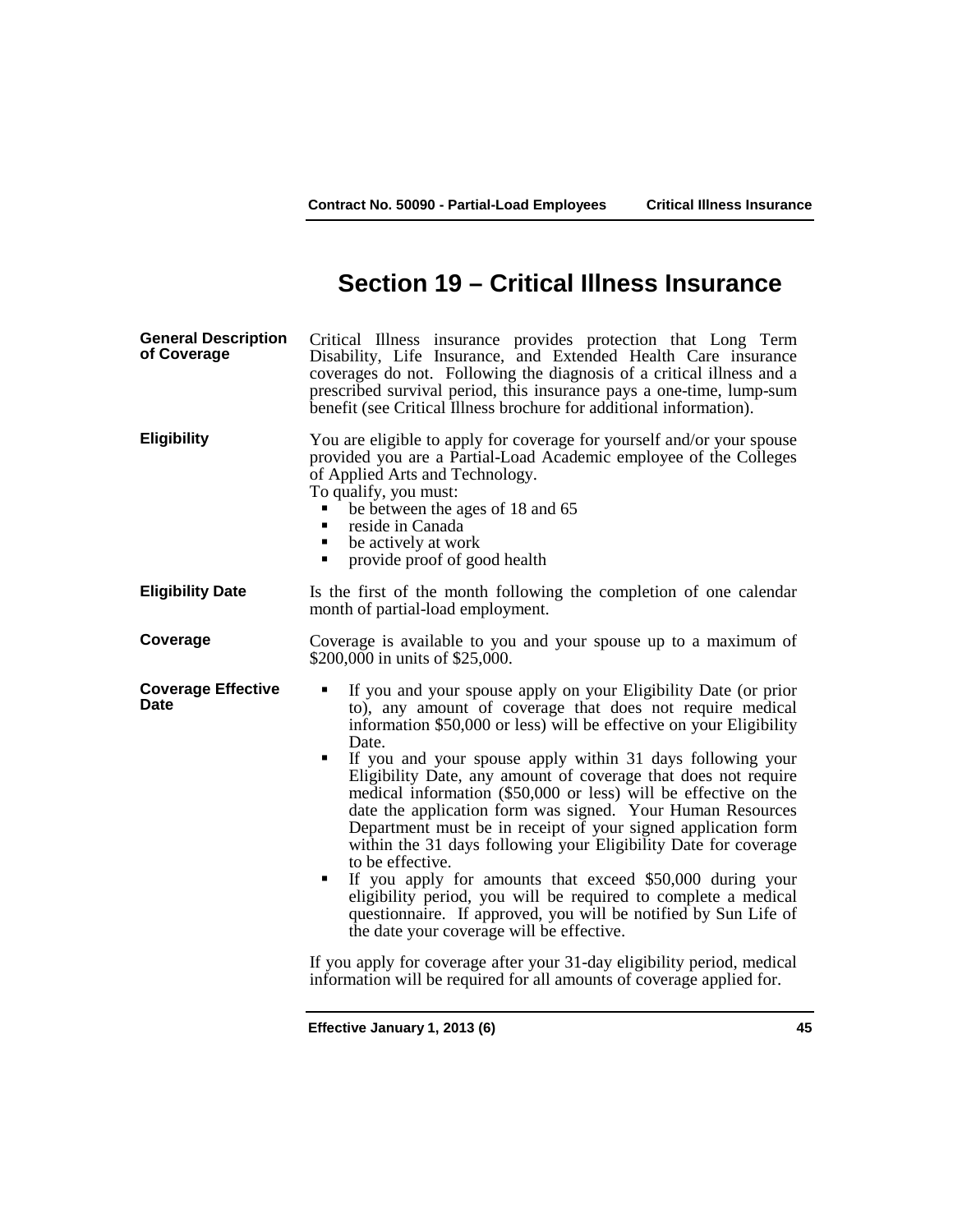### **Contract No. 50090 - Partial-Load Employees Critical Illness Insurance**

### **Insured Critical**  The Colleges of Applied Arts and Technology Critical Illness insurance plan covers a broad range of conditions  $-19$  in total  $-$  as follows:

- 1. Cancer
- 2. Heart Attack (Myocardial Infarction)
- 3. Stroke
- 4. Aorta surgery
- 5. Major organ transplant
- 6. Major burns
- 7. Major organ failure requiring transplant
- 8. Kidney Failure
- 9. Alzheimer's disease
- 10. Loss of speech
- 11. Parkinson's disease
- 12. Coronary artery bypass surgery
- 13. Blindness
- 14. Multiple Sclerosis
- 15. Loss of independent existence
- 16. Deafness
- 17. Paralysis
- 18. Coma
- 19. Benign brain tumour

For further description of these disabilities please read the "Critical Illness Insurance" brochure.

**Limitations and** 

**Example 5** No benefits are payable for claims resulting from:

- Declared or undeclared war, insurrection or rebellion
- Voluntary participation in a riot or act of civil disobedience<br>Attempted suicide or intentionally self-inflicted injuries
- Attempted suicide, or intentionally self-inflicted injuries while sane or self-inflicted injuries while insane<br>Committing or attempting to commit a criminal offence
- 
- $\blacksquare$  Use of illegal or illicit drugs or substances, misuse of drugs or alcohol
- Any symptom or medical problem leading to a diagnosis or surgery if that symptom or medical problem began or occurred before the first premium due date
- Any symptom or medical problem, leading to a diagnosis of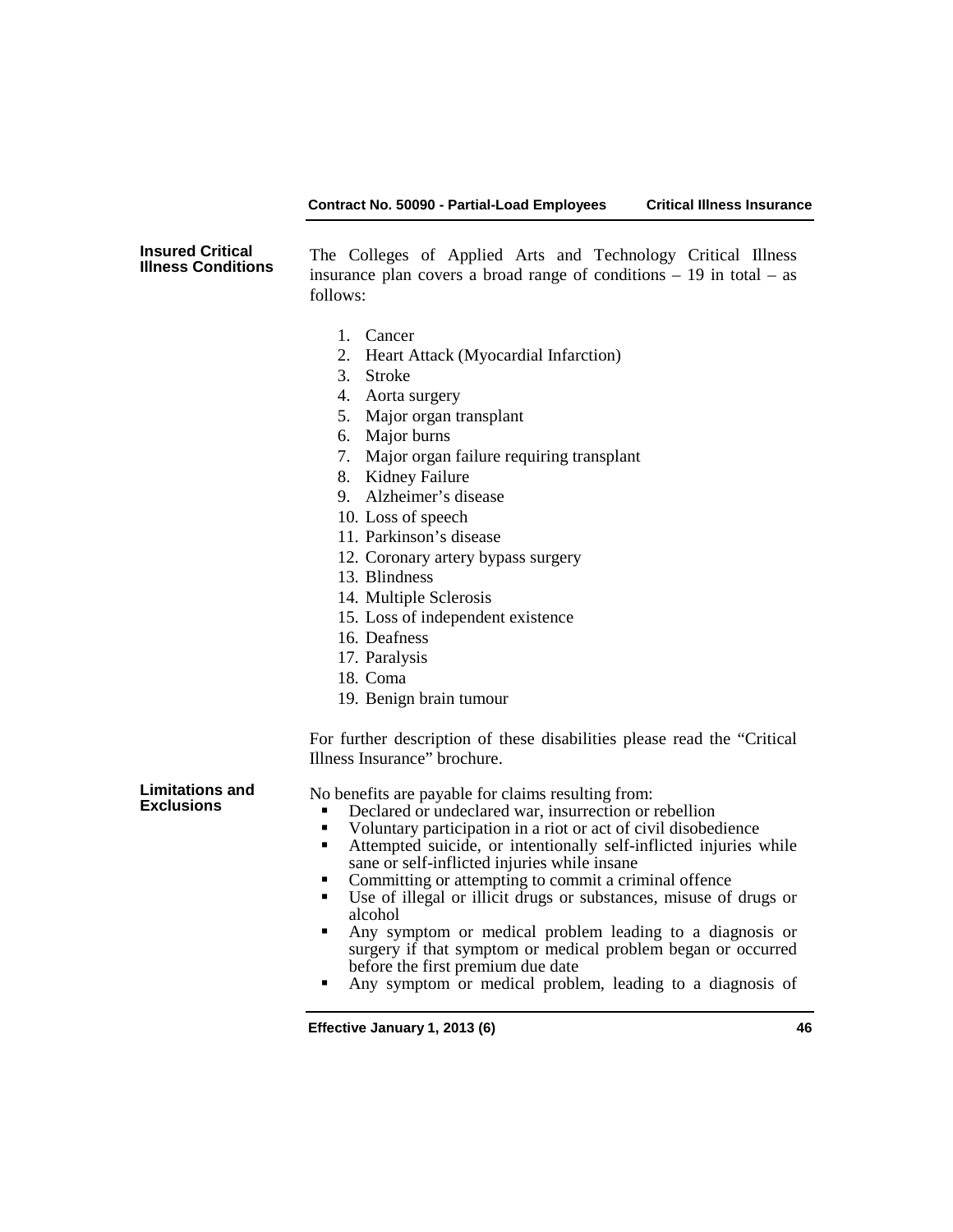| Contract No. 50090 - Partial-Load Employees | <b>Critical Illness Insurance</b> |
|---------------------------------------------|-----------------------------------|
|                                             |                                   |

cancer, which commenced within 90 days following the first premium due date<br>Death during the required survival period

- 
- For any coverage that does not require health information (\$50,000 or less), no benefit is payable for any covered condition that occurs within 12 months after the effective date of the insured person's coverage, and that resulted from any injury, sickness or medical condition (whether or not diagnosed) for which, during the 12 months prior to the effective date of insurance, the insured person:
	- $\Box$  had symptoms
	- $\Box$  consulted a physician or other health care practitioner, or
	- $\Box$  was provided any health-related care, advice or treatment, or that a reasonable prudent person, with such injury, sickness or medical condition, would have consulted a physician or any other health care practitioner.

### **Coverage Ends** Your Critical Illness Insurance coverage will end on the earliest of:

- 
- the day you retire;<br>• the day you reach age 65;
- $\blacksquare$  the date you no longer a resident of Canada;
- the day the benefit is paid for the first covered condition;
- the day your employment ends;<br>• the day the group contract ends;
- 
- the end of the period for which premiums have been paid; or the day of your death
- the day of your death.

Your Spouse's Critical Illness coverage will end on the earlier of:

- the day your spouse no longer qualifies under the definition;<br>
 the day you or your spouse reach age 65;<br>
 the day your spouse no longer resides in Canada:
- 
- the day your spouse no longer resides in Canada;<br>the day the benefit is paid for the first covered co-
- the day the benefit is paid for the first covered condition;<br>
 day your employment ends;<br>
 the day the group contract orde;
- 
- $\blacksquare$  the day the group contract ends;<br> $\blacksquare$  the end of the period for which r
- the end of the period for which premiums have been paid; or the day of your death or the day of your spouse's death
- the day of your death or the day of your spouse's death.

**Coverage** 

If you lose your Critical Illness insurance coverage through a change in employment, marital status or retire, you and/or your spouse can maintain your coverage up to a maximum of \$100,000 by calling Sun Life Financial within 31 days of loss of coverage. If you reach age 65, therefore your coverage terminates, your spouse is still eligible to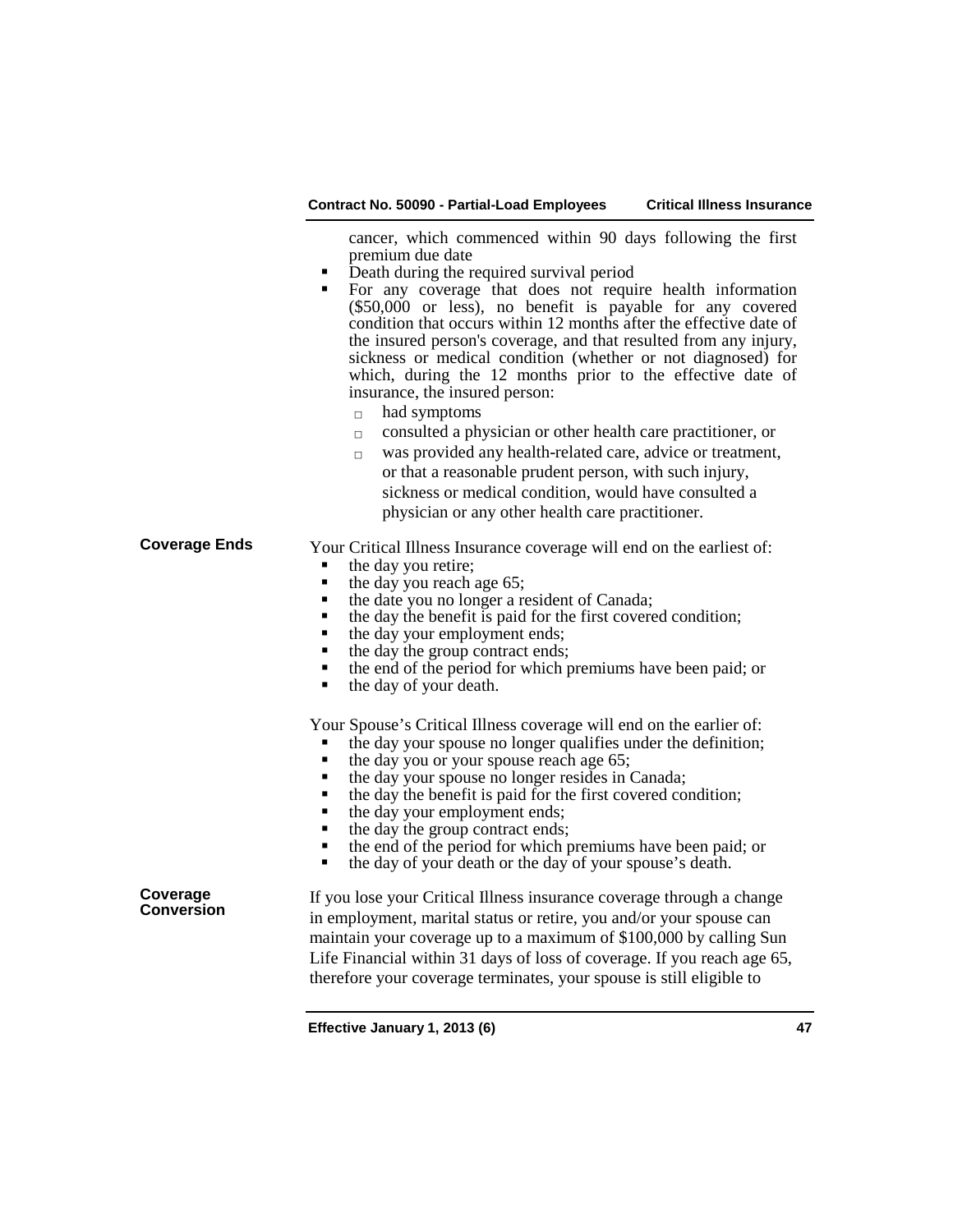# **Contract No. 50090 - Partial-Load Employees Critical Illness Insurance** convert their coverage (up to a maximum of \$100,000) if they are under the age of 65. Note: Not eligible to convert coverage after age 65. **How to Apply** To apply for coverage, contact your College Benefits Administrator to obtain an enrolment package.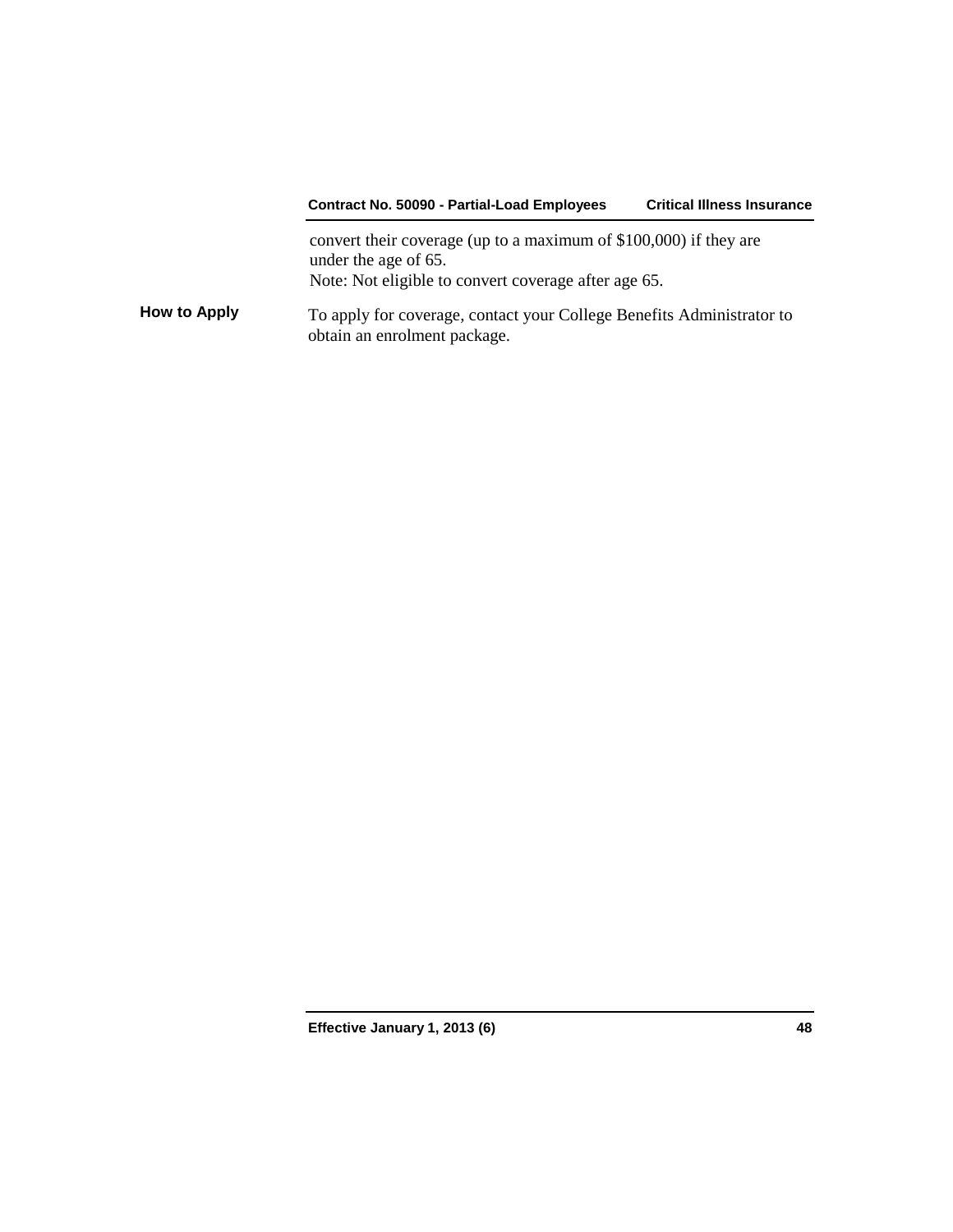# **Section 20 - Submission of Claims**

# **Making Claims**

Sun Life is dedicated to processing your claims promptly and efficiently. You should contact your employer to get the proper form to make a claim.

There are time limits for making claims. These limits are discussed in the appropriate sections of this employee benefits booklet. If you fail to abide by these time limits, you may not be entitled to some or all benefit payments.

All claims must be made in writing on forms approved by Sun Life.

For the assessment of a claim, Sun Life may require medical records or reports, proof of payment, itemized bills, or other information Sun Life considers necessary. Proof of claim is at your expense.

# **Legal actions**

Except where or when applicable legislation permits the use of a different limitation period, every action or proceeding against an insurer for the recovery of insurance money payable under this contract is absolutely barred unless commenced within the time set out in the Insurance Act or the time set out in such other legislation as may apply to a claim, action or proceeding for insurance money.

Where or when applicable legislation permits the use of a different limitation period, no legal action or proceeding may be brought against Sun Life:

 regarding any claims for which no payment has been made by Sun Life, more than one year after the end of the time period in which the initial submission of proof of claim is required by the terms of the contract, or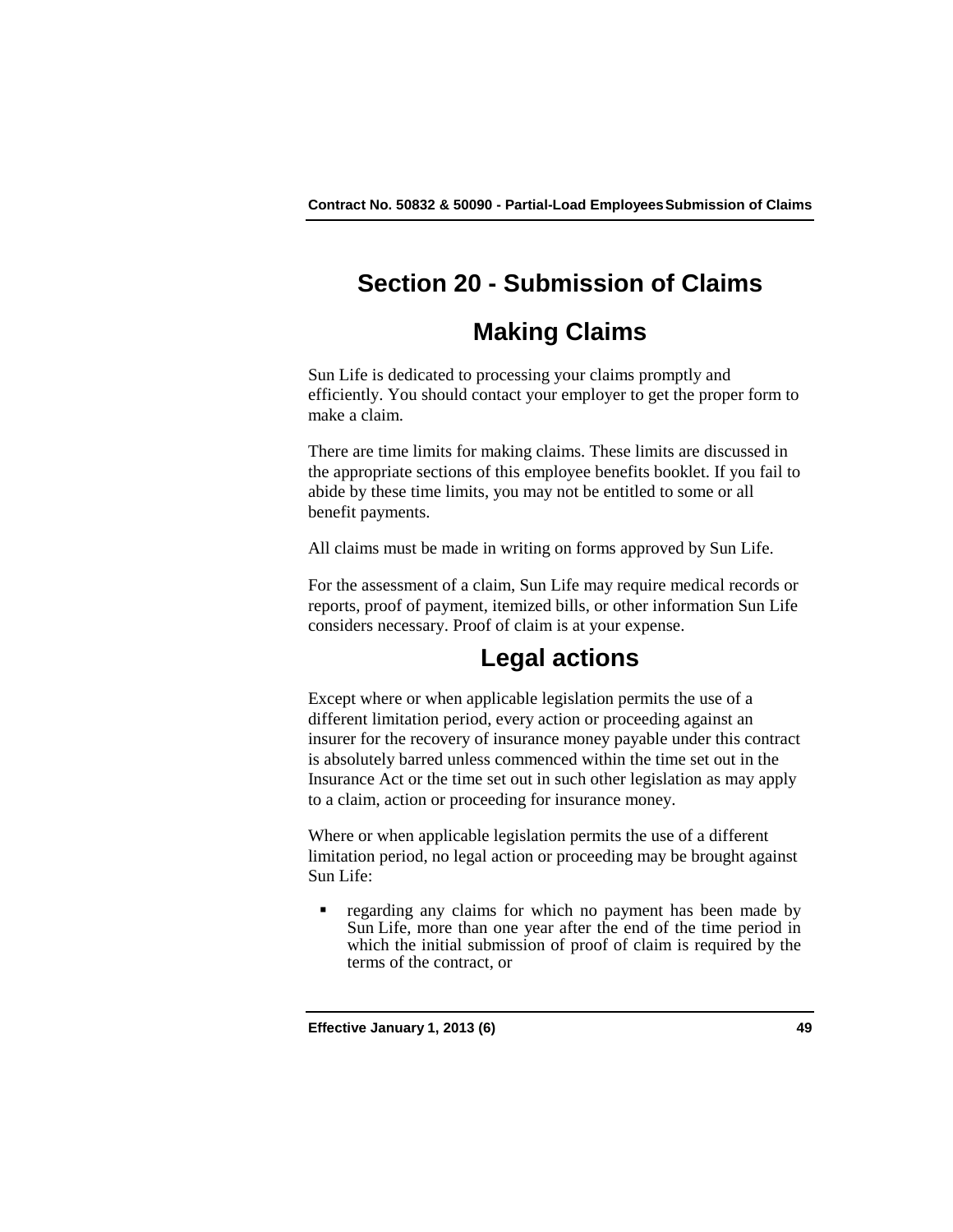- regarding claims for disability benefits that have been paid by Sun Life for some period of time, more than one year after the last date for which disability benefits have been paid, or
- **regarding all other claims for which some payment has been** made by Sun Life, more than one year after the last payment made by Sun Life with respect to the claim, or
- regarding claims for *Coverage during total disability* which are initially approved, more than one year after the date you cease to be covered or your premiums cease to be waived.

# **Making an Extended Health Care Claim**

| <b>Drug Card Plan</b>                                                                | The drug card is used for prescription drugs only. The card is<br>accepted at most drug stores across Canada. The drug card cannot be<br>used outside Canada. Other claims, such as physiotherapy or medical<br>supplies, are not covered under the drug card plan and receipts must<br>be submitted to Sun Life using the Extended Health Care claim form<br>to obtain reimbursement. The drug card cannot be used outside of<br>Canada. These claims must be submitted to Sun Life using the<br>Extended Health Care claim form. |
|--------------------------------------------------------------------------------------|------------------------------------------------------------------------------------------------------------------------------------------------------------------------------------------------------------------------------------------------------------------------------------------------------------------------------------------------------------------------------------------------------------------------------------------------------------------------------------------------------------------------------------|
| What happens if I do<br>not use the drug card to<br>purchase my drugs                | If you do not use the card for all your drug purchases, your<br>reimbursement could be affected due to pharmacy mark-ups on the cost<br>of the drugs. This means that you may have to pay more out-of pocket                                                                                                                                                                                                                                                                                                                       |
| <b>Time limits for filing</b><br>a claim                                             | Claims must be received by Sun Life within the earliest of:<br>548 days following the date on which the expense was incurred,<br>90 days following the end of your Extended Health Care<br>п<br>coverage, or<br>90 days following the termination of the Extended Health Care<br>provision.                                                                                                                                                                                                                                        |
| <b>Co-ordination of</b><br>benefits<br>(Coverage under more<br><i>than one plan)</i> | If you are covered for Extended Health Care under this plan and you<br>and or your spouse are covered under another plan, your benefits will<br>be co-ordinated with the other plan following insurance industry<br>standards.                                                                                                                                                                                                                                                                                                     |
|                                                                                      | These standards determine where you should send a claim first.<br>٠<br>Here are some guidelines:<br>if you are claiming expenses for your spouse who is covered for<br>those expenses under another plan, you must send the claim to<br>your spouse's plan first.                                                                                                                                                                                                                                                                  |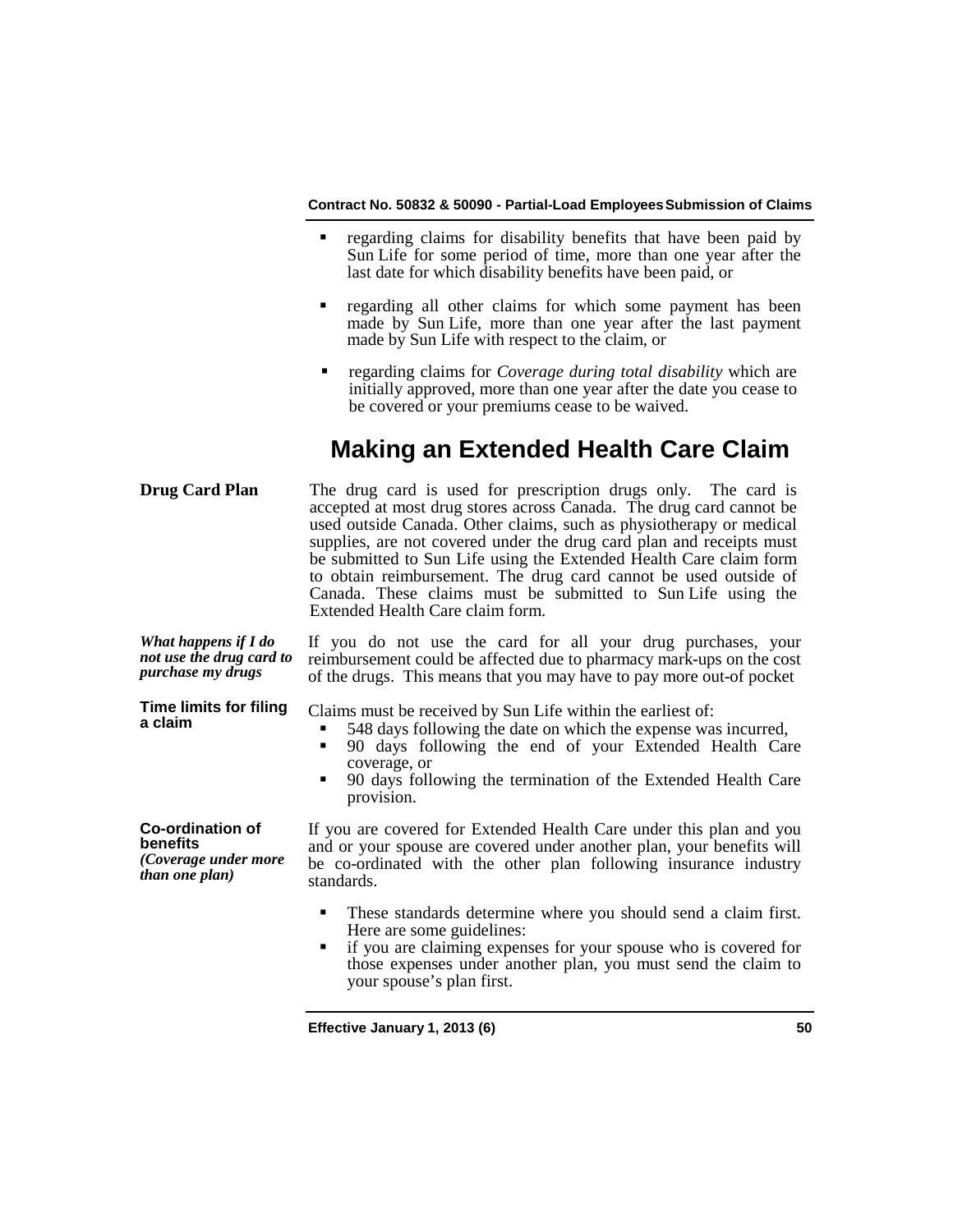|                                                    | if you are claiming expenses for your children and both you and<br>٠<br>your spouse have coverage under different plans, you must claim<br>under the plan of the parent with the earlier birthday (month and<br>day) in the calendar year. For example, if your birthday is May 1<br>and your spouse's birthday is June 5, you must claim under your<br>plan first.<br>the maximum amount that you can receive from all plans for<br>eligible expenses is 100% of actual expenses.<br>If your spouse is over age 65 and eligible for coverage under the<br>٠<br>Ontario Drug Benefit Program (ODB), there are specific rules to<br>follow. Contact your College Benefits Administrator for further<br>details. |
|----------------------------------------------------|----------------------------------------------------------------------------------------------------------------------------------------------------------------------------------------------------------------------------------------------------------------------------------------------------------------------------------------------------------------------------------------------------------------------------------------------------------------------------------------------------------------------------------------------------------------------------------------------------------------------------------------------------------------------------------------------------------------|
| <b>Ontario Assistive</b><br><b>Devices Program</b> | The Ontario Assistive Devices Program (ADP), run by the Ontario<br>Ministry of Health, helps people who have long-term physical<br>disabilities get needed equipment and supplies. To find out more<br>about this program, contact the Assistive Devices Branch of the<br>Ministry of Health.                                                                                                                                                                                                                                                                                                                                                                                                                  |
| <b>The Claims Process</b>                          | If you are submitting your first claim for benefits, the claim form can<br>be obtained from your College Benefits Administrator. Sun Life will<br>send the payment directly to you along with a pre-printed claim form<br>for you to use when you submit your next claim.                                                                                                                                                                                                                                                                                                                                                                                                                                      |
|                                                    | In the event you misplace your personalized claim form, a generic<br>form can be obtained from your College Benefits Administrator.                                                                                                                                                                                                                                                                                                                                                                                                                                                                                                                                                                            |
| <b>Contacting Sun Life</b>                         | Sun Life's web address is: www.sunlife.ca<br>Sun Life's e-mail address is askus@sunlife.com<br>Sun Life's number in Toronto is 416-753-4300<br>Sun Life's toll-free number is 1 800 361-6212<br>Should you require assistance, please contact your College Benefits<br>Administrator to obtain a brochure with additional information on<br>Sun Life contacts.                                                                                                                                                                                                                                                                                                                                                 |
| <b>Private Duty Nursing</b><br><b>Claims</b>       | Private Duty Nursing Services must be ordered by a doctor for the<br>treatment of an illness.                                                                                                                                                                                                                                                                                                                                                                                                                                                                                                                                                                                                                  |
|                                                    | In addition to the claim form and the receipt for the expenses, you<br>must include the completed "In Home Nursing Care Questionnaire"<br>form (if a pre-determination was not done) which must be completed<br>by the attending physician.                                                                                                                                                                                                                                                                                                                                                                                                                                                                    |
|                                                    | Note: The "In Home Nursing Care Questionnaire" form must be<br>submitted to Sun Life before the claim will be considered for                                                                                                                                                                                                                                                                                                                                                                                                                                                                                                                                                                                   |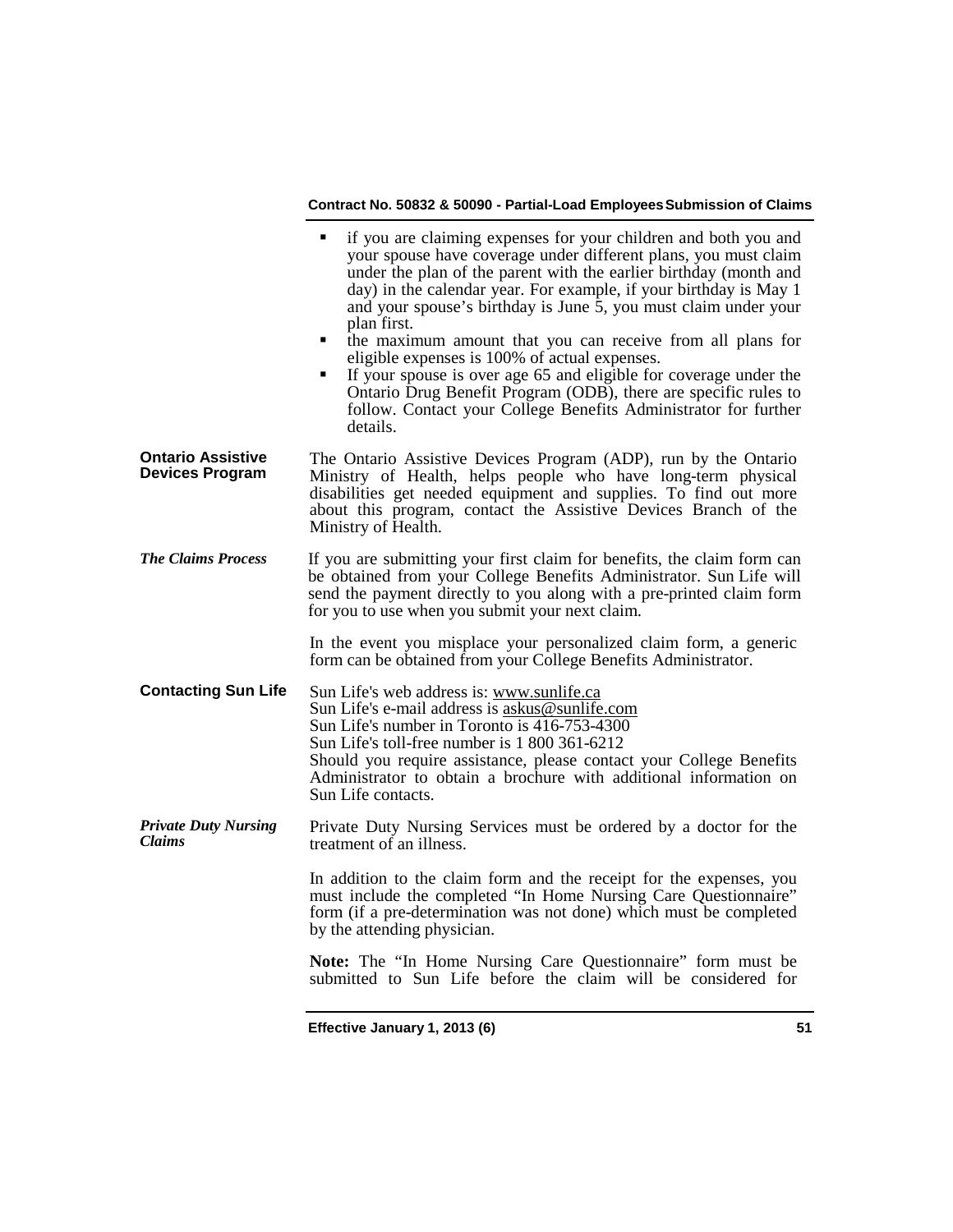payment.

| <b>Medical Supplies and</b><br>Equipment                     | Medical Supplies and Equipment must be ordered by a doctor for the<br>treatment of an illness. In addition to the claim form and the receipt<br>for the expenses, you must include a letter from your doctor. This<br>letter should describe the nature of your disability or your<br>Dependent's disability, a diagnosis, how the particular supplies or<br>equipment will improve/stabilize your or the claimant's condition and<br>the length of time the supplies or equipment will be required. |    |
|--------------------------------------------------------------|------------------------------------------------------------------------------------------------------------------------------------------------------------------------------------------------------------------------------------------------------------------------------------------------------------------------------------------------------------------------------------------------------------------------------------------------------------------------------------------------------|----|
| How long will it take<br>for my claim to be<br>processed?    | Provided you have sent all the necessary information and completed<br>the form satisfactorily your claim should be processed within 7 days.                                                                                                                                                                                                                                                                                                                                                          |    |
| Following up on a<br>claim                                   | In the event a payment has taken longer than anticipated, you may<br>follow-up on the status of the payment by contacting Sun Life<br>directly.                                                                                                                                                                                                                                                                                                                                                      |    |
| How do I make a claim<br>for survivor's benefits?            | If you are entitled to and have elected survivor benefits follow the<br>process stated above. Your Social Insurance Number will be your<br>Identification number, not the certificate number of your deceased<br>spouse.                                                                                                                                                                                                                                                                             |    |
| <b>Out-of-Province</b><br><b>Claims</b><br><b>OHIP</b> first | your claim for expenses incurred outside the province must be<br>submitted to OHIP first.<br>original receipts should be included with your claim and you<br>٠<br>must keep a copy for your records and/or later submission to<br>Sun Life.                                                                                                                                                                                                                                                          |    |
| <b>Sun Life second</b>                                       | the balance of the claim not paid by OHIP should be submitted<br>٠<br>to Sun Life, using the normal claim form for your Group.<br>the OHIP reimbursement statement and copies of your receipts<br>٠<br>should be attached to the Sun Life claim form.<br>be sure to keep a copy of the information sent to Sun Life for<br>٠<br>your records.                                                                                                                                                        |    |
| Out-of-Canada<br><b>Claims</b><br><b>OHIP</b> first          | You are responsible to pay for all your medical expenses and claim for<br>reimbursement upon your return to Canada as noted below.<br>your claim for expenses incurred outside Canada must be<br>٠<br>submitted to OHIP first.                                                                                                                                                                                                                                                                       |    |
| <b>Sun Life second</b>                                       | original receipts should be included with your claim and you<br>must keep a copy for your records and/or later submission to<br>Sun Life.<br>the balance of the claim not paid by OHIP should be submitted<br>٠                                                                                                                                                                                                                                                                                      |    |
|                                                              | Effective January 1, 2013 (6)                                                                                                                                                                                                                                                                                                                                                                                                                                                                        | 52 |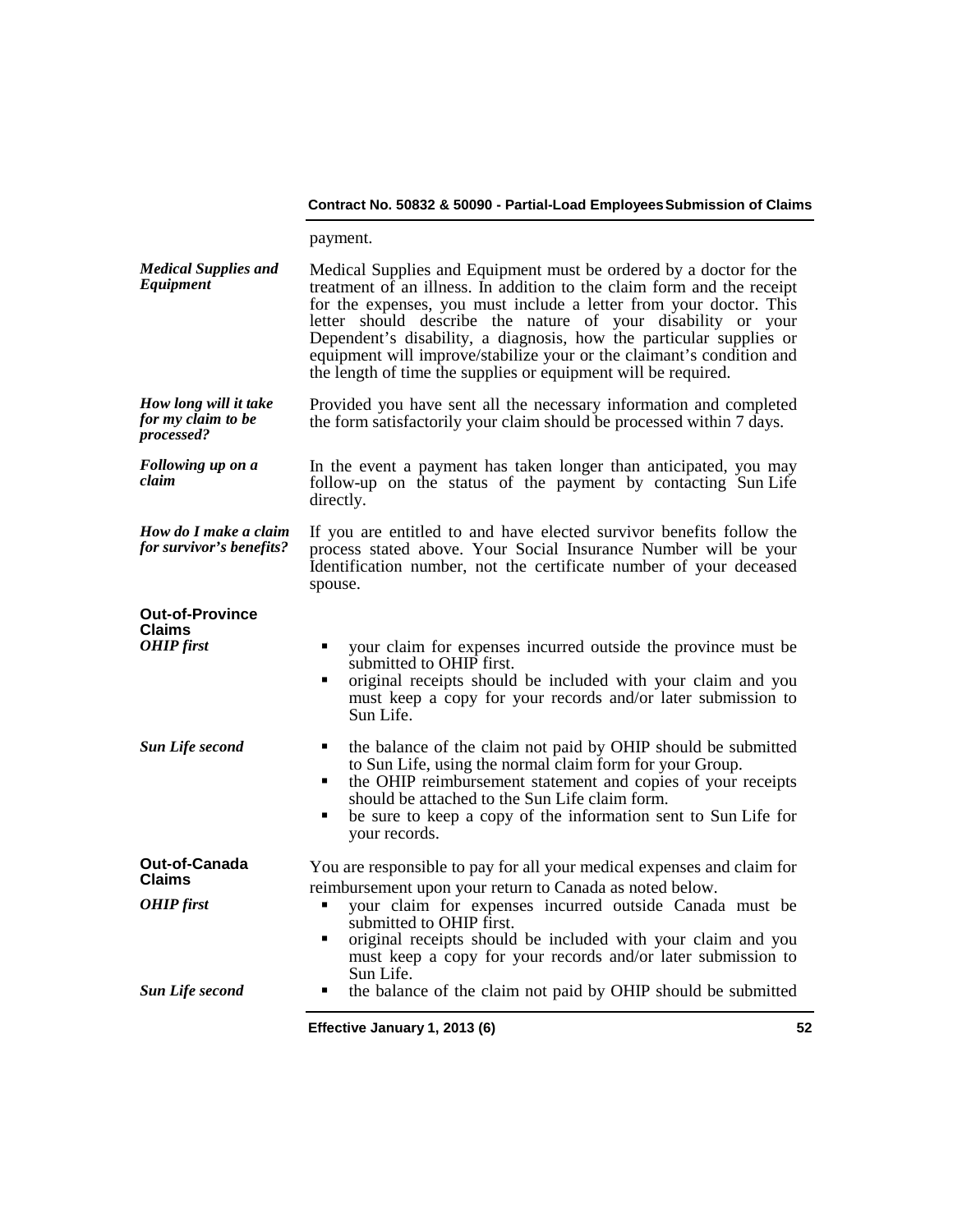- to Sun Life, using the normal claim form for your Group.
- the OHIP reimbursement statement and copies of your receipts should be attached to the Sun Life claim form.
- be sure to keep a copy of the information sent to Sun Life for your records.

# **Making a Dental Claim**

Claims should be submitted to Sun Life on a regular basis as they are incurred.

Claims must be received by Sun Life within the earliest of :

- the end of the calendar year following the year during which you
- **90 days after the end of your Dental Care coverage.**<br>**90 days following termination of the Dental Care property**
- 90 days following termination of the Dental Care provision.

### **Co-ordination of benefits**

**Time limits for filing** 

**a claim**

*(Coverage under more than one plan)*

If you or your spouse are covered for Dental Care under another plan, your benefits will be co-ordinated with the other plan following insurance industry standards.

*The Claims Process* Claims can be submitted electronically by your dentist or, if you are submitting your first claim for benefits a claim form can be obtained from your Benefits Administrator at the College.

If you are submitting the claim to Sun Life:

- Ask your Dentist to complete the applicable sections of the
- claim form. You complete the applicable sections of the claim form, sign it, attach any relevant information, and forward it to the Sun Life claims office. The appropriate address is noted on the claim
- form. Keep a copy of the claim form and your receipts for future reference.

If your Dentist is submitting the claim electronically:

- Your Dentist is required to complete the applicable sections of the claim form.
- You complete the applicable sections of the claim form and sign it.

Your Dentist electronically forwards the claim directly to Sun Life and the payment is generated immediately. If you have assigned payment to the dentist, payment will be made directly to the Dentist.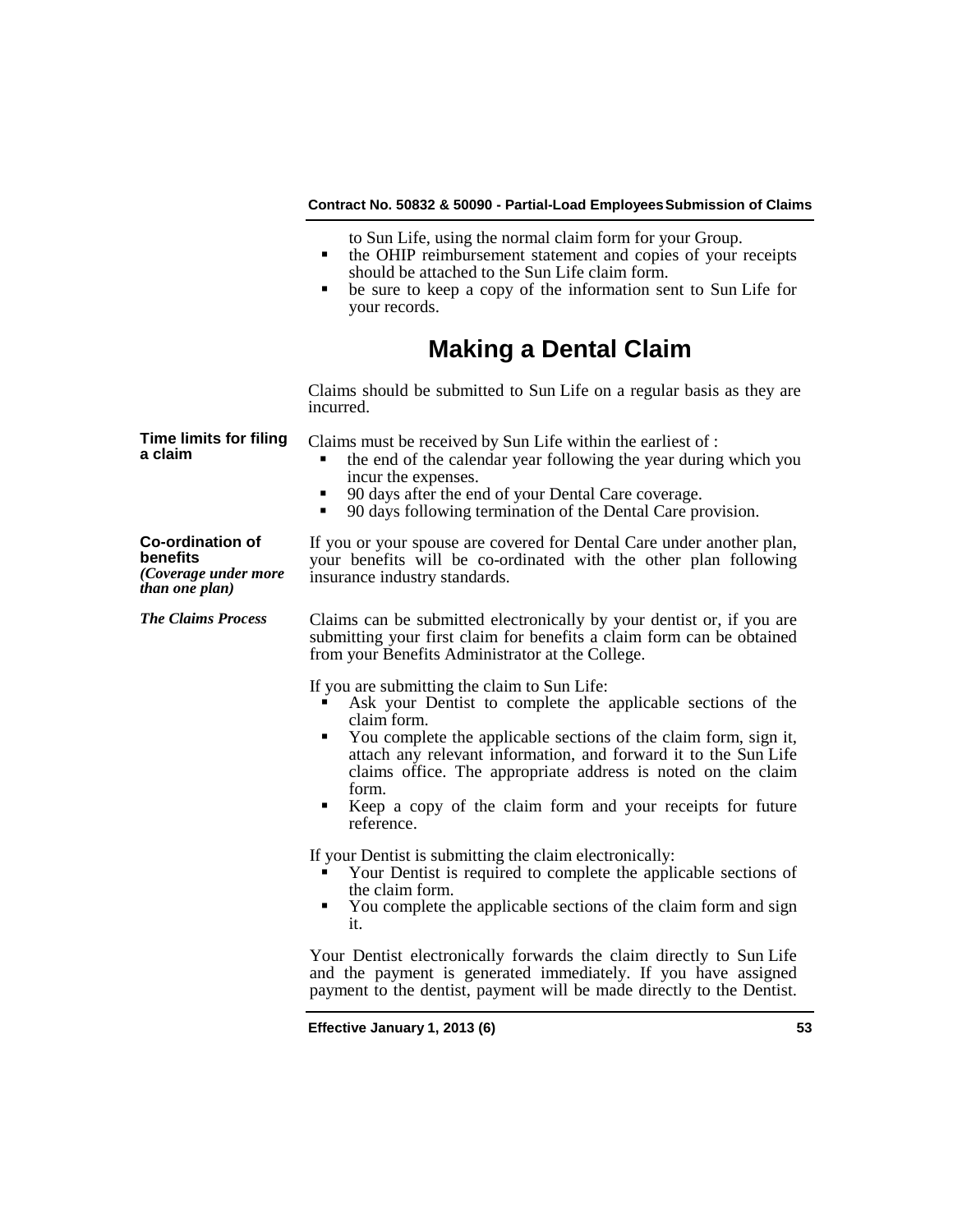| If payment is to be made to you and you have set up a direct deposit<br>with Sun Life (www.mysunlife.ca) the payment will be deposited to<br>your account within a couple of days. Otherwise, a cheque will be<br>mailed to your home address.                                                                                                                 |
|----------------------------------------------------------------------------------------------------------------------------------------------------------------------------------------------------------------------------------------------------------------------------------------------------------------------------------------------------------------|
| Although most orthodontists will quote a single amount for the full<br>course of treatment covering several years, orthodontic expenses will<br>be reimbursed based on a monthly or quarterly basis as treatment is<br>rendered. The Plan will not prepay services that have not been<br>rendered.                                                             |
| Provided you have sent all the necessary information and the claim<br>form has been completed satisfactorily, your claim should be<br>processed within 7 days. Sun Life will send the payment directly to<br>you along with a pre-printed claim form for you to use when you<br>submit your next claim.                                                        |
| Each time you file a claim, you must follow the same process.                                                                                                                                                                                                                                                                                                  |
| In the event you misplace your personalized claim form, a generic<br>form can be obtained from your Benefits Administrator at the College.                                                                                                                                                                                                                     |
| In the event a payment has taken longer than anticipated, you may<br>follow-up on the status of the payment by contacting Sun Life<br>directly.                                                                                                                                                                                                                |
| Sun Life's web address is: www.sunlife.ca<br>Sun Life's e-mail address is askus@sunlife.com<br>Sun Life's number in Toronto is 416-753-4300<br>Sun Life's toll-free number is 1 800 361-6212<br>Should you require assistance, please contact your College Benefits<br>Administrator to obtain a brochure with additional information on<br>Sun Life contacts. |
| <b>Making a Life Insurance Claim</b>                                                                                                                                                                                                                                                                                                                           |
| Your College Benefits Administrator must be contacted immediately,<br>and will assist you or your beneficiary with the process associated with<br>filing a death claim.                                                                                                                                                                                        |
| In the event of your death the following must occur as soon as<br>possible after your death:<br>A claim form must be completed by the College.<br>A claim form must be completed by your beneficiary.<br>٠                                                                                                                                                     |
|                                                                                                                                                                                                                                                                                                                                                                |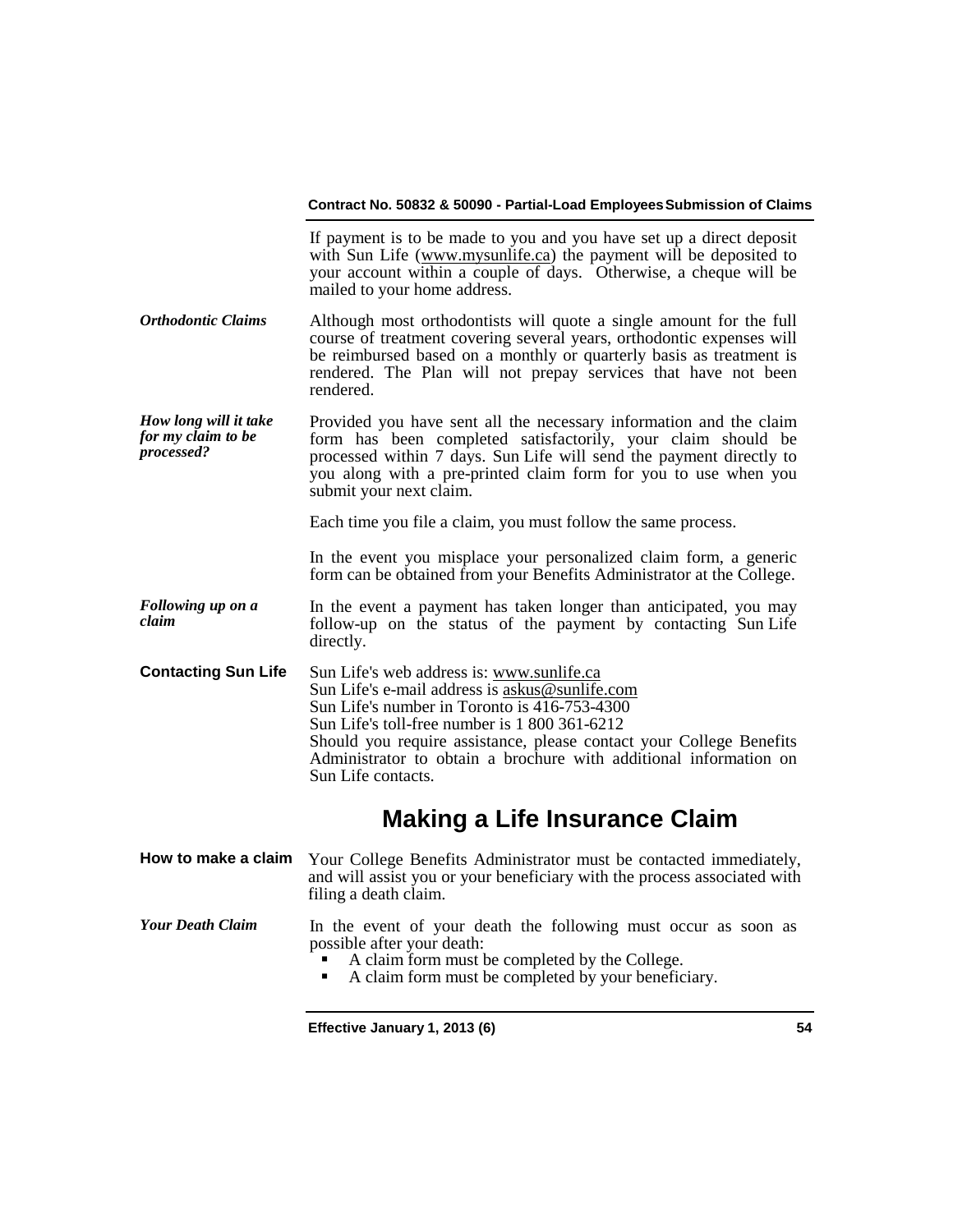|                                                                                     | The completed claim forms along with a death certificate from<br>your attending physician or funeral home must be forwarded to<br>Sun Life in order for the claim to be adjudicated.                                                                                                                                                                                                                                                                                                              |
|-------------------------------------------------------------------------------------|---------------------------------------------------------------------------------------------------------------------------------------------------------------------------------------------------------------------------------------------------------------------------------------------------------------------------------------------------------------------------------------------------------------------------------------------------------------------------------------------------|
| For Accidental Death &<br>Dismemberment Claims<br>(Applicable only to<br>employees) | If you suffer a loss other than death, the following must occur within<br>six months of the loss:<br>A claim form must be completed by the College.<br>A claim form must be completed by you.<br>٠<br>The completed claim forms along with an Attending Physician's<br>٠<br>Statement clearly indicating the date and details of the accident,<br>the nature of the injury, the date of loss and the degree of loss<br>must be forwarded to Sun Life in order for the claim to be<br>adjudicated. |
| Death Claim for your<br>Dependent(s)                                                | In the event of the death of a Dependent, the following must occur as<br>soon as possible after the death of a dependent:<br>A claim form must be completed by the College.<br>A claim form must be completed by you.<br>٠<br>The completed claim forms along with a death certificate from<br>П<br>your Dependent's attending physician or funeral home must be<br>forwarded to Sun Life in order for the claim to be adjudicated.                                                               |
|                                                                                     | It normally takes 3-4 weeks to process a claim, however, this may vary<br>depending on the circumstances of each case. Sun Life makes every<br>effort to keep the College Benefits Administrator informed of the<br>status of the claim.                                                                                                                                                                                                                                                          |
|                                                                                     | <b>Making a Critical Illness Insurance Claim</b>                                                                                                                                                                                                                                                                                                                                                                                                                                                  |
| How to make a claim                                                                 | Your College Benefits Administrator must be contacted immediately,<br>and will assist you or your beneficiary with the process associated with<br>filing a death claim.                                                                                                                                                                                                                                                                                                                           |
| <b>Your Critical Illness</b><br>Claim                                               | In the event you are diagnosed with one or more of the insured<br>Critical Illness conditions, the following must occur as soon as<br>possible after your diagnosis:                                                                                                                                                                                                                                                                                                                              |
|                                                                                     | a claim form must be completed by you<br>the completed claim form along with supporting medical<br>٠<br>evidence must be forwarded to Sun Life in order for the claim to                                                                                                                                                                                                                                                                                                                          |

If you have any questions about your claim, please contact your benefits Administrator or Sun Life's customer Service department

**Effective January 1, 2013 (6) 55**

be adjudicated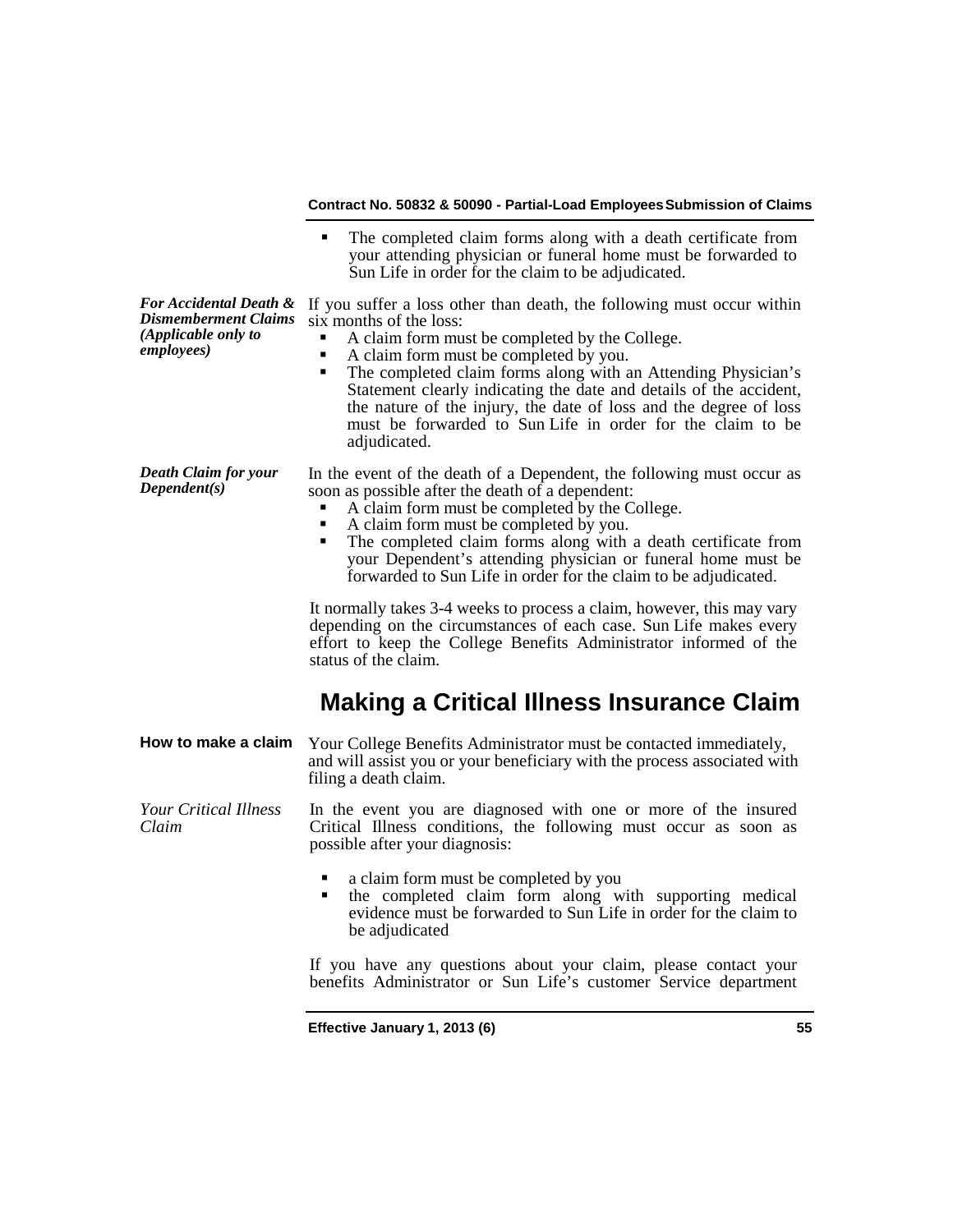toll-free at 1-800-669-7921 (or in Toronto area call 416-408-7390).

It normally takes 3-4 weeks to process a claim, however, this may vary depending on the circumstances of each case. Sun Life will make every effort to keep the Benefits Administrator informed of the status of your claim.

You may send the completed claim form directly to Sun Life at the following address:

> Sun Life Assurance Company of Canada Association & Affinity Business P.O. Box 4097, Station A Toronto, ON M5W 2Z5